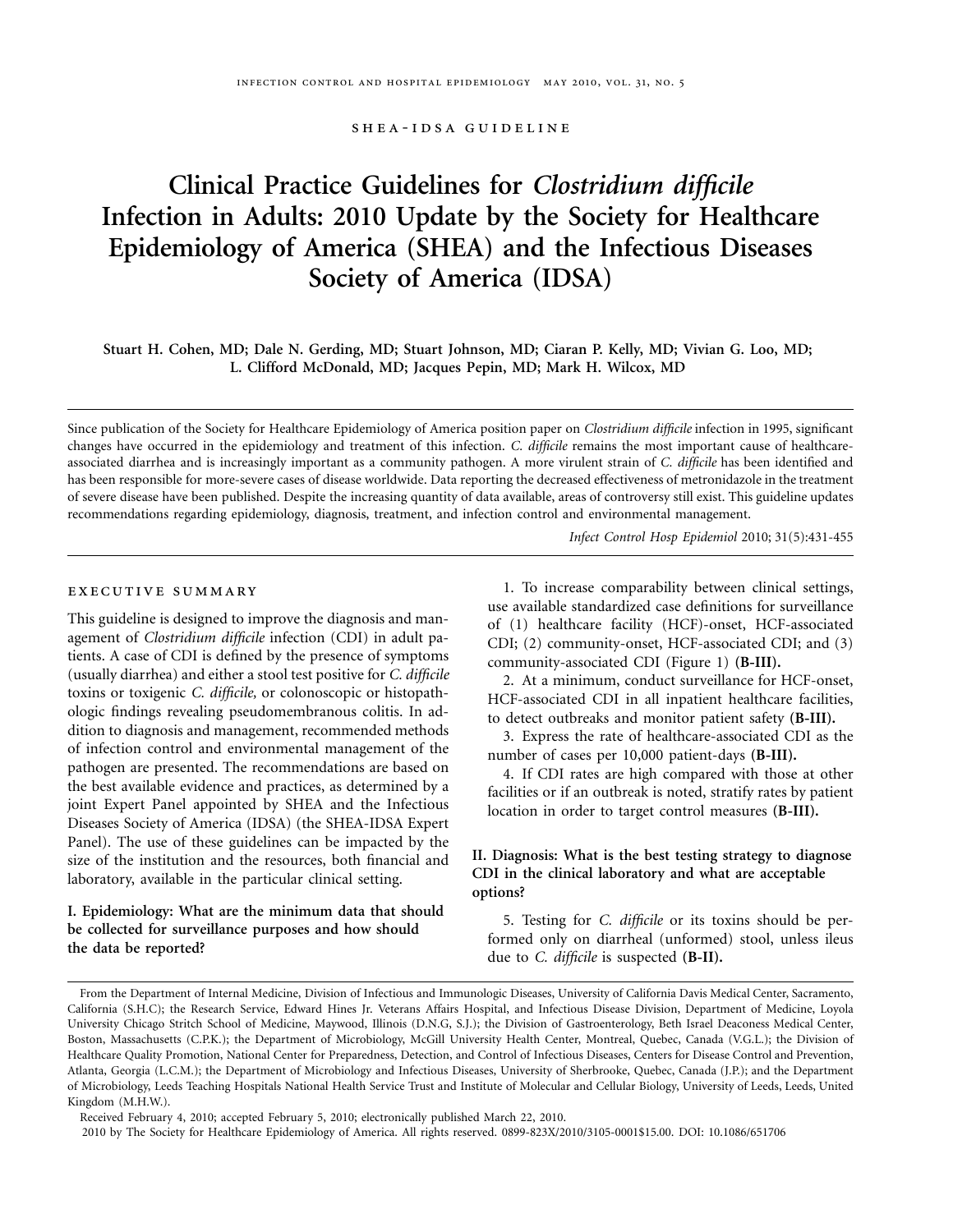6. Testing of stool from asymptomatic patients is not clinically useful, including use as a test of cure. It is not recommended, except for epidemiological studies. **(B-III)** 

7. Stool culture is the most sensitive test and is essential for epidemiological studies **(A-II).** 

8. Although stool culture is not clinically practical because of its slow turnaround time, the sensitivity and specificity of stool culture followed by identification of a toxigenic isolate (ie, toxigenic culture), as performed by an experienced laboratory, provides the standard against which other clinical test results should be compared **(B-III).** 

9. Enzyme immunoassay (EIA) testing for *C. difficile*  toxin A and B is rapid but is less sensitive than the cell cytotoxin assay, and it is thus a suboptimal alternative approach for diagnosis **(B-II).** 

10. Toxin testing is most important clinically, but is hampered by its lack of sensitivity. One potential strategy to overcome this problem is a 2-step method that uses EIA detection of glutamate dehydrogenase (GDH) as initial screening and then uses the cell cytotoxicity assay or toxigenic culture as the confirmatory test for GDH-positive stool specimens only. Results appear to differ based on the GDH kit used; therefore, until more data are available on the sensitivity of GDH testing, this approach remains an interim recommendation. **(B-II)** 

11. Polymerase chain reaction (PCR) testing appears to be rapid, sensitive, and specific and may ultimately address testing concerns. More data on utility are necessary before this methodology can be recommended for routine testing. **(B-II)** 

12. Repeat testing during the same episode of diarrhea is of limited value and should be discouraged **(B-II)**.

**III. Infection Control and Prevention: What are the most important infection control measures to implement in the hospital during an outbreak of CDI?** 

*A. Measures for Healthcare Workers, Patients, and Visitors* 

13. Healthcare workers and visitors must use gloves **(A-I)** and gowns **(B-III)** on entry to a room of a patient with CDI.

14. Emphasize compliance with the practice of hand hygiene **(A-II).** 

15. In a setting in which there is an outbreak or an increased CDI rate, instruct visitors and healthcare workers to wash hands with soap (or antimicrobial soap) and water after caring for or contacting patients with CDI **(B-III).** 

16. Accommodate patients with CDI in a private room with contact precautions **(B-III).** If single rooms are not available, cohort patients, providing a dedicated commode for each patient **(C-III).** 

17. Maintain contact precautions for the duration of diarrhea **(C-III).** 

18. Routine identification of asymptomatic carriers (patients or healthcare workers) for infection control purposes is not recommended **(A-III)** and treatment of such identified patients is not effective **(B-I)**.

#### *B. Environmental Cleaning and Disinfection*

19. Identification and removal of environmental sources of *C. difficile,* including replacement of electronic rectal thermometers with disposables, can reduce the incidence of CDI **(B-II).** 

20. Use chlorine-containing cleaning agents or other sporicidal agents to address environmental contamination in areas associated with increased rates of CDI **(B-II).** 

21. Routine environmental screening for *C. difficile* is not recommended **(C-III).** 

#### *C. Antimicrobial Use Restrictions*

22. Minimize the frequency and duration of antimicrobial therapy and the number of antimicrobial agents prescribed, to reduce CDI risk **(A-II).** 

23. Implement an antimicrobial stewardship program **(A-II)**. Antimicrobials to be targeted should be based on the local epidemiology and the *C. difficile* strains present, but restricting the use of cephalosporin and clindamycin (except for surgical antibiotic prophylaxis) may be particularly useful **(C-III).** 

# *D. Use of Probiotics*

24. Administration of currently available probiotics is not recommended to prevent primary CDI, as there are limited data to support this approach and there is a potential risk of bloodstream infection (**C-III**).

# **IV. Treatment: Does the choice of drug for CDI matter and, if so, which patients should be treated and with which agent?**

25. Discontinue therapy with the inciting antimicrobial agent(s) as soon as possible, as this may influence the risk of CDI recurrence **(A-II).** 

26. When severe or complicated CDI is suspected, initiate empirical treatment as soon as the diagnosis is suspected **(C-III)**.

27. If the stool toxin assay result is negative, the decision to initiate, stop, or continue treatment must be individualized **(C-III).** 

28. If possible, avoid use of antiperistaltic agents, as they may obscure symptoms and precipitate toxic megacolon **(C-III).** 

29. Metronidazole is the drug of choice for the initial episode of mild-to-moderate CDI. The dosage is 500 mg orally 3 times per day for 10–14 days. **(A-I)** 

30. Vancomycin is the drug of choice for an initial episode of severe CDI. The dosage is 125 mg orally 4 times per day for 10–14 days. **(B-I)** 

31. Vancomycin administered orally (and per rectum, if ileus is present) with or without intravenously administered metronidazole is the regimen of choice for the treat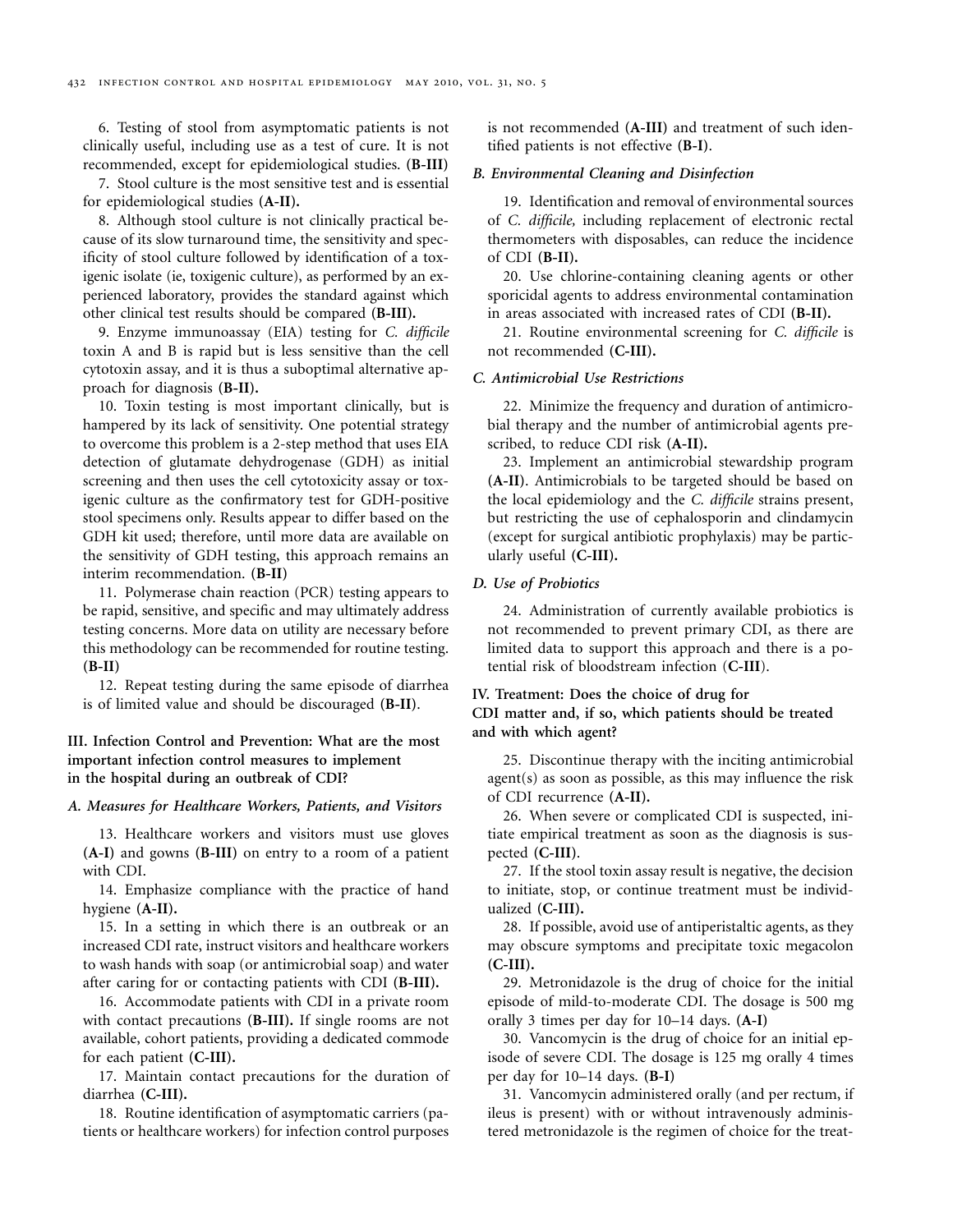ment of severe, complicated CDI. The vancomycin dosage is 500 mg orally 4 times per day and 500 mg in approximately 100 mL normal saline per rectum every 6 hours as a retention enema, and the metronidazole dosage is 500 mg intravenously every 8 hours. **(C-III)** 

32. Consider colectomy for severely ill patients. Monitoring the serum lactate level and the peripheral blood white blood cell count may be helpful in prompting a decision to operate, because a serum lactate level rising to 5 mmol/L and a white blood cell count rising to 50,000 cells per  $\mu$ L have been associated with greatly increased perioperative mortality. If surgical management is necessary, perform subtotal colectomy with preservation of the rectum. **(B-II)** 

33. Treatment of the first recurrence of CDI is usually with the same regimen as for the initial episode **(A-II)** but should be stratified by disease severity (mild-to-moderate, severe, or severe complicated), as is recommended for treatment of the initial CDI episode **(C-III).** 

34. Do not use metronidazole beyond the first recurrence of CDI or for long-term chronic therapy because of potential for cumulative neurotoxicity **(B-II).** 

35. Treatment of the second or later recurrence of CDI with vancomycin therapy using a tapered and/or pulse regimen is the preferred next strategy **(B-III).** 

36. No recommendations can be made regarding prevention of recurrent CDI in patients who require continued antimicrobial therapy for the underlying infection **(C-III).** 

#### introduction

# **Summary Definition of CDI**

A case definition of CDI should include the presence of symptoms (usually diarrhea) and either a stool test result positive for *C. difficile* toxins or toxigenic *C. difficile,* or colonoscopic findings demonstrating pseudomembranous colitis.

# **Definition of CDI**

The diagnosis of CDI should be based on a combination of clinical and laboratory findings. A case definition for the usual presentation of CDI includes the following findings: (1) the presence of diarrhea, defined as passage of 3 or more unformed stools in 24 or fewer consecutive hours<sup>1-8</sup>; (2) a stool test result positive for the presence of toxigenic *C. difficile* or its toxins or colonoscopic or histopathologic findings demonstrating pseudomembranous colitis. The same criteria should used to diagnose recurrent CDI. A history of treatment with antimicrobial or antineoplastic agents within the previous 8 weeks is present for the majority of patients.<sup>9</sup> In clinical practice, antimicrobial use is often considered part of the operative definition of CDI, but it is not included here because of occasional reports of CDI in the absence of antimicrobial use, usually in community-acquired cases.<sup>10</sup> A response to specific therapy for CDI is suggestive of the diagnosis. Rarely (in fewer than 1% of cases), a symptomatic

patient will present with ileus and colonic distension with minimal or no diarrhea.<sup>11</sup> Diagnosis in these patients is difficult; the only specimen available may be a small amount of formed stool or a swab of stool obtained either from the rectum or from within the colon via endoscopy. In such cases, it is important to communicate to the laboratory the necessity to do a toxin assay or culture for *C. difficile* on the nondiarrheal stool specimen.

#### **Background**

The vast majority of anaerobic infections arise from endogenous sources. However, a number of important clostridial infections and intoxications are caused by organisms acquired from exogenous sources. It is the ability of these organisms to produce spores that explains how *C. difficile,* a fastidiously anaerobic organism in its vegetative state, can be acquired from the environment. *C. difficile* is recognized as the primary pathogen responsible for antibiotic-associated colitis and for 15%–25% of cases of nosocomial antibiotic-associated diarrhea.<sup>12-14</sup>

*C. difficile* can be detected in stool specimens of many healthy children under the age of 1 year<sup>15,16</sup> and a few percent of adults.17,18 Although these data support the potential for endogenous sources of human infection, there was early circumstantial evidence to suggest that this pathogen could be transmissible and acquired from external sources. Cases often appear in clusters and outbreaks within institutions.<sup>19,20</sup> Animal models of disease also provide evidence for transmis sibility of *C. difficile*.<sup>21,22</sup> Subsequently, many epidemiologic studies of CDI confirm the importance of *C. difficile* as a transmissible nosocomial pathogen.<sup>1,9,23-25</sup>

# **Clinical Manifestations**

The clinical manifestations of infection with toxin-producing strains of *C. difficile* range from symptomless carriage, to mild or moderate diarrhea, to fulminant and sometimes fatal pseudomembranous colitis.13,14,26 Several studies have shown that 50% or more of hospital patients colonized by *C. difficile* are symptomless carriers, possibly reflecting natural immunity.<sup>1,</sup> 3,5,27 Olson et al<sup>28</sup> reported that 96% of patients with symptomatic *C. difficile* infection had received antimicrobials within the 14 days before the onset of diarrhea and that all had received an antimicrobial within the previous 3 months. Symptoms of CDI usually begin soon after colonization, with a median time to onset of  $2-3$  days.<sup>1,5,23,27</sup>

*C. difficile* diarrhea may be associated with the passage of mucus or occult blood in the stool, but melena or hematochezia are rare. Fever, cramping, abdominal discomfort, and a peripheral leukocytosis are common but found in fewer than half of patients.<sup>11,13,14,29</sup> Extraintestinal manifestations, such as arthritis or bacteremia, are very rare.<sup>30-33</sup> *C. difficile* ileitis or pouchitis has also been rarely recognized in patients who have previously undergone a total colectomy (for complicated CDI or some other indication).<sup>34</sup> Clinicians should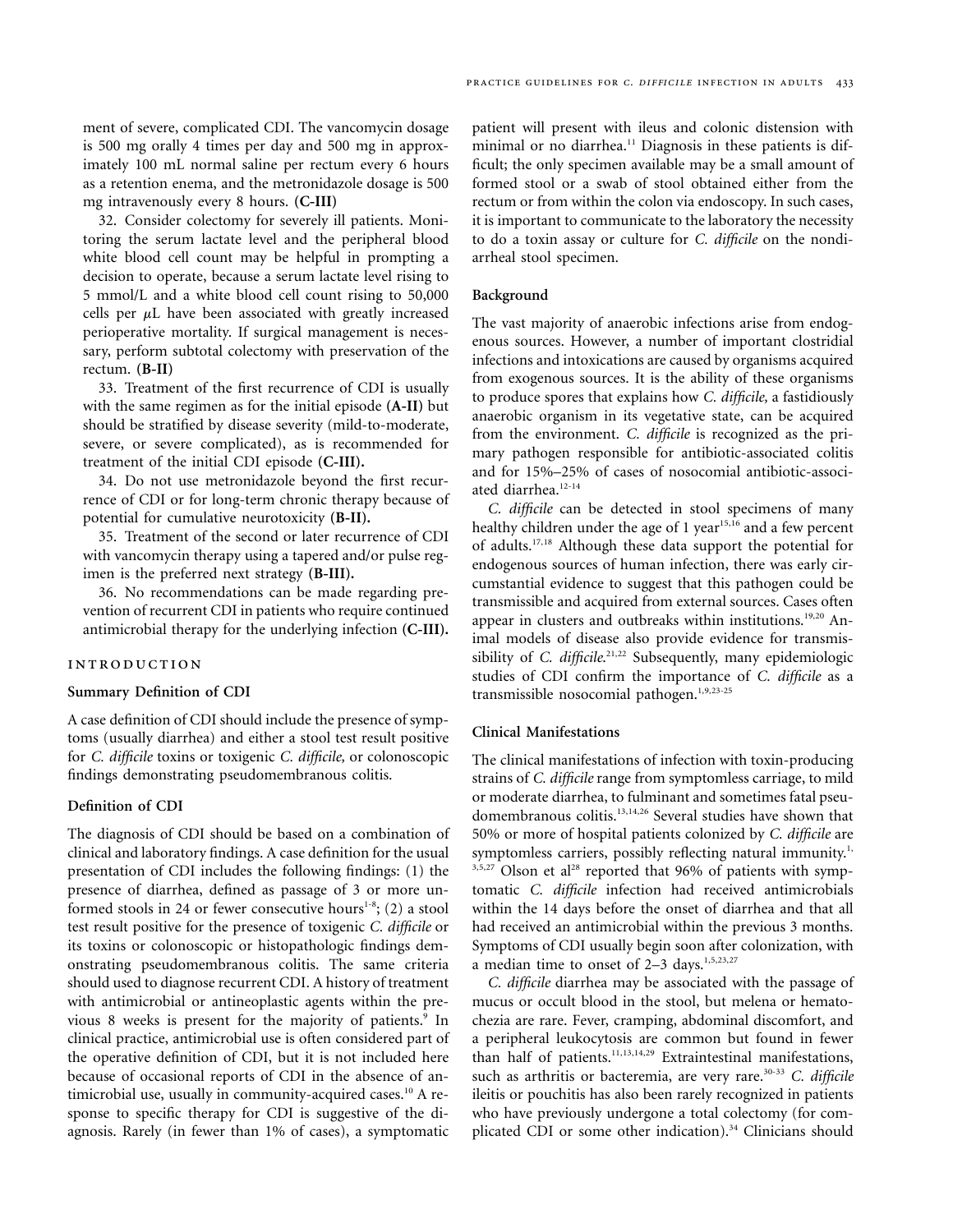| Category and grade         | Definition                                                                                                                                                                                                                                                   |  |  |
|----------------------------|--------------------------------------------------------------------------------------------------------------------------------------------------------------------------------------------------------------------------------------------------------------|--|--|
| Strength of recommendation |                                                                                                                                                                                                                                                              |  |  |
| А                          | Good evidence to support a recommendation for or against use                                                                                                                                                                                                 |  |  |
| B                          | Moderate evidence to support a recommendation for or against use                                                                                                                                                                                             |  |  |
|                            | Poor evidence to support a recommendation                                                                                                                                                                                                                    |  |  |
| Quality of evidence        |                                                                                                                                                                                                                                                              |  |  |
|                            | Evidence from at least 1 properly randomized, controlled trial                                                                                                                                                                                               |  |  |
|                            | Evidence from at least 1 well-designed clinical trial without randomization, from cohort or case-con-<br>trolled analytic studies (preferably from more than 1 center), from multiple time-series, or from<br>dramatic results from uncontrolled experiments |  |  |
| Ш                          | Evidence from opinions of respected authorities, based on clinical experience, descriptive studies, or<br>reports of expert committees                                                                                                                       |  |  |

table 1. Definitions of the Strength of Recommendations and the Quality of the Evidence Supporting Them

NOTE. Adapted and reproduced from the Canadian Task Force on the Periodic Health Examination,<sup>39</sup> with the permission of the Minister of Public Works and Government Services Canada, 2009.

consider the possibility of CDI in hospitalized patients who have unexplained leukocytosis, and they should request stool be sent for diagnostic testing.<sup>35,36</sup> Patients with severe disease may develop a colonic ileus or toxic dilatation and present with abdominal pain and distension but with minimal or no diarrhea.11,13,14 Complications of severe *C. difficile* colitis include dehydration, electrolyte disturbances, hypoalbuminemia, toxic megacolon, bowel perforation, hypotension, renal failure, systemic inflammatory response syndrome, sepsis, and death. $11,24,25$ 

# **Clinical Questions for the 2010 Update**

In 1995, the Society for Healthcare Epidemiology of America (SHEA) published a clinical position paper on *C. difficile*– associated disease and colitis. $37$  For the current update, the epidemiology, diagnosis, infection control measures, and indications and agents for treatment from the 1995 position paper were reviewed by a joint Expert Panel appointed by SHEA and the Infectious Diseases Society of America (IDSA). The previous document is a source for a more detailed review of earlier studies.

The SHEA-IDSA Expert Panel addressed the following clinical questions in this update:

I. What are the minimum data that should be collected for surveillance purposes, and how should the data be reported? Have the risk factors for CDI changed?

II. What is the best testing strategy to diagnose CDI in the clinical laboratory and what are acceptable options?

III. What are the most important infection control measures to implement in the hospital during an outbreak of CDI?

IV. Does the choice of drug for treatment of CDI matter and, if so, which patients should be treated and with which agent?

# practice guidelines definition

"Practice guidelines are systematically developed statements to assist practitioners and patients in making decisions

about appropriate health care for specific clinical circumstances.<sup>38(p8)</sup> Attributes of good guidelines include validity, reliability, reproducibility, clinical applicability, clinical flexibility, clarity, multidisciplinary process, review of evidence, and documentation."38(p8)

## update methodology

# **Panel Composition**

The SHEA Board of Directors and the IDSA Standards and Practice Guidelines Committee convened a panel of experts in the epidemiology, diagnosis, infection control, and clinical management of adult patients with CDI to develop these practice guidelines.

#### **Literature Review and Analysis**

For the 2010 update, the SHEA-IDSA Expert Panel completed the review and analysis of data published since 1994. Computerized literature searches of PubMed were performed. The searches of the English-language literature from 1994 through April 2009 used the terms "*Clostridium difficile*," "epidemiology," "treatment," and "infection control" and focused on human studies.

### **Process Overview**

In evaluating the evidence regarding the management of CDI, the Expert Panel followed a process used in the development of other SHEA-IDSA guidelines. The process included a systematic weighting of the quality of the evidence and the strength of each recommendation (Table 1).<sup>39</sup>

# **Guidelines and Conflict of Interest**

All members of the Expert Panel complied with the SHEA and IDSA policy on conflicts of interest, which requires disclosure of any financial or other interest that might be construed as constituting an actual, potential, or apparent conflict. Members of the Expert Panel were provided with the SHEA and IDSA conflict of interest disclosure statement and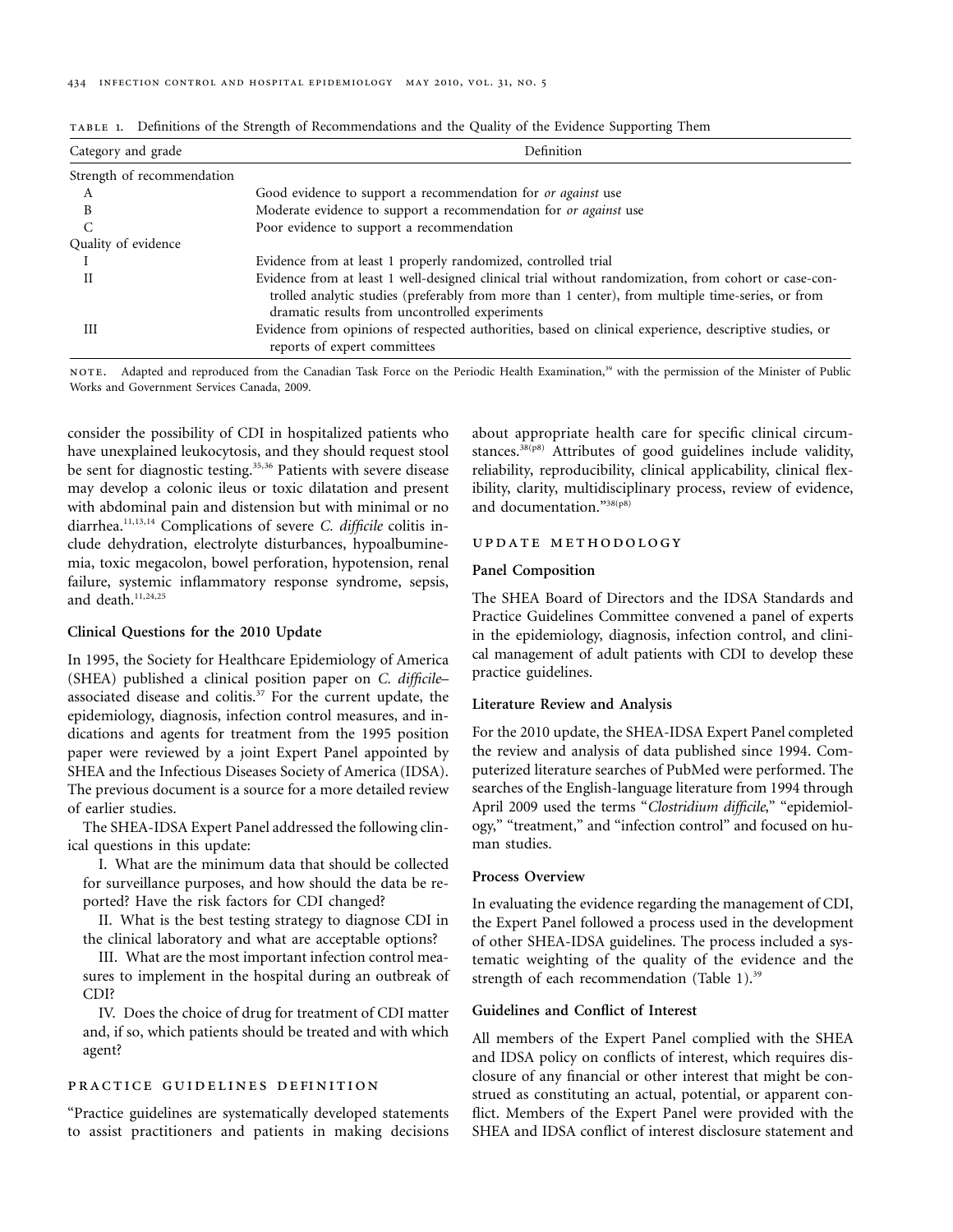were asked to identify ties to companies developing products that might be affected by promulgation of the guideline. Information was requested regarding employment, consultancies, stock ownership, honoraria, research funding, expert testimony, and membership on company advisory boards or committees. The Expert Panel made decisions on a case-bycase basis as to whether an individual's role should be limited as a result of a conflict. No limiting conflicts were identified.

#### **Revision Dates**

At annual intervals, SHEA and IDSA will determine the need for revisions to the guideline on the basis of an examination of the current literature and the likelihood that any new data will have an impact on the recommendations. If necessary, the entire Expert Panel will be reconvened to discuss potential changes. Any revision to the guideline will be submitted for review and approval to the appropriate Committees and Boards of SHEA and IDSA.

# guideline recommendations for *clostridium difficile* infection (cdi)

# i. what are the minimum data that should be collected for surveillance purposes, and how should the data be reported?

#### **Recommendations**

1. To increase comparability between clinical settings, use available standardized case definitions for surveillance of (1) healthcare facility (HCF)-onset, HCF-associated CDI; (2) community-onset, HCF-associated CDI; and (3) community-associated CDI (Figure 1) **(B-III)**.

2. At a minimum, conduct surveillance for HCF-onset, HCF-associated CDI in all inpatient healthcare facilities, to detect outbreaks and monitor patient safety **(B-III).** 

3. Express the rate of healthcare-associated CDI as the number of cases per 10,000 patient-days **(B-III).** 

4. If CDI rates are high compared with those at other

facilities or if an outbreak is noted, stratify rates by patient location in order to target control measures **(B-III). Evidence Summary** 

*Prevalence, incidence, morbidity, and mortality. C. difficile*  accounts for 20%–30% of cases of antibiotic-associated diarrhea $12$  and is the most commonly recognized cause of infectious diarrhea in healthcare settings. Because *C. difficile*  infection is not a reportable condition in the United States, there are few surveillance data. However, based upon surveys of Canadian hospitals conducted in 1997 and 2005, incidence rates range from 3.8 to 9.5 cases per 10,000 patientdays, or 3.4 to 8.4 cases per 1,000 admissions, in acute care hospitals.<sup>40,41</sup>

Although there are no regional or national CDI surveillance data for long-term care facilities, patients in these settings are often elderly and have been exposed to antimicrobials, both important risk factors for CDI, suggesting that rates of disease and/or colonization<sup>42,43</sup> could potentially be high.<sup>43</sup> A recent analysis of US acute care hospital discharges found that the number of patients transferred to a long-term care facility with a discharge diagnosis of CDI doubled between 2000 and 2003; in 2003, nearly 2% of patients transferred on discharge from an acute care hospital to a long-term care facility carried the diagnosis of CDI. Historically, the attributable mortality of CDI has been low, with death as a direct or indirect result of infection occurring in less than 2% of cases.<sup>28,40,44</sup> However, the attributable excess costs of CDI suggest a substantial burden on the healthcare system. From 1999–2003 in Massachusetts, a total of 55,380 inpatient-days and \$55.2 million were consumed by management of CDI. An estimate of the annual excess hospital costs in the US is \$3.2 billion per year for the years 2000–2002.45

*Changing epidemiology.* Recently, the epidemiology of CDI changed dramatically; an increase in overall incidence has been highlighted by outbreaks of more-severe disease than previously observed. An examination of US acute care hospital discharge data revealed that, beginning in 2001, there was an abrupt increase in the number and proportion of patients discharged from the hospital with the diagnosis of "intestinal infection due to *Clostridium difficile*" (*International* 



figure 1. Time line for surveillance definitions of *Clostridium difficile*–associated infection (CDI) exposures. A case patient who had symptom onset during the window of hospitalization marked by an asterisk (\*) would be classified as having community-onset, healthcare facility–associated disease (CO-HCFA), if the patient had been discharged from a healthcare facility within the previous 4 weeks; would be classified as having indeterminate disease, if the patient had been discharged from a healthcare facility within the previous 4–12 weeks; or would be classified as having community-associated CDI (CA-CDI), if the patient had not been discharged from a healthcare facility in the previous 12 weeks. HO-HCFA, healthcare facility–onset, healthcare facility–associated CDI.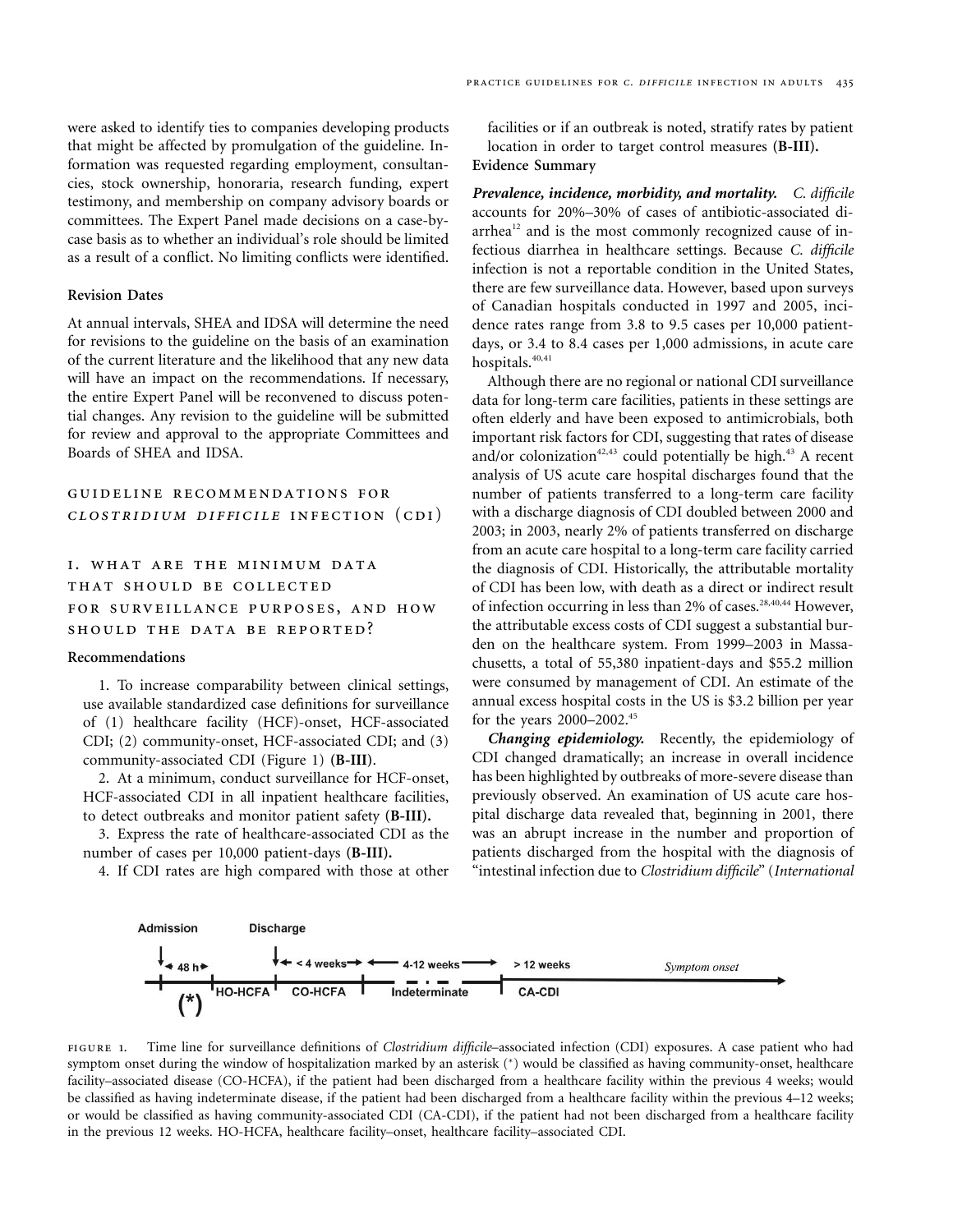*Classification of Diseases, Clinical Modification, 9th edition,*  code 008.45).<sup>46</sup> Discharge rates increased most dramatically among persons aged 65 years or more and were more than 5-fold higher in this age group than among individuals aged 45–64 years.

Beginning as early as the second half of 2002 and extending through 2006, hospital outbreaks of unusually severe<sup>25</sup> and recurrent<sup>47</sup> CDI were noted in hospitals throughout much of Quebec, Canada. These outbreaks were, like slightly earlier outbreaks in the United States,<sup>48</sup> associated with the use of fluoroquinolones.<sup>25</sup> An assessment found that the 30-day mortality directly attributable to CDI in Montreal hospitals during this period was 6.9%, but CDI was thought to have contributed indirectly to another 7.5% of deaths.<sup>25</sup> The etiological agents of outbreaks both in Quebec and in at least 8 hospitals in 6 US states were nearly identical strains of *C.* difficile.<sup>24,25</sup> This strain has become known variously by its restriction endonuclease analysis pattern, BI<sup>24</sup>; by its pulsedfield gel electrophoresis (PFGE) pattern, NAP1 (for North American PFGE type 1); or by its PCR ribotype designation, 027; it is now commonly designated "NAP1/BI/027." This strain accounted for  $67\% - 82\%$  of isolates in Quebec,<sup>25</sup> which implies that it might be transmitted more effectively than are other strains. It also possesses, in addition to genes coding for toxins A and B, a gene encoding for the binary toxin. Although the importance of binary toxin as a virulence factor in *C. difficile* has not been established, earlier studies found the toxin was only present in about  $6\%$  of isolates.<sup>24</sup> In addition, the epidemic strain has an 18–base pair deletion and an apparently novel single–base pair deletion in *tcdC*,<sup>24,25</sup> a putative negative regulator of expression of toxins A and/or B that is located within the pathogenicity locus downstream from the genes encoding toxins A and B. Consistent with the presence of 1 or more of these molecular markers or other yet undiscovered factors responsible for increased virulence, patients infected with the NAP1/BI/027 epidemic strain in Montreal were shown to have more-severe disease than were patients infected with other strains.25

Increased virulence alone may not explain why the NAP1/ BI/027 strain has recently become highly prevalent, as it appears this same strain had been an infrequent cause of CDI in North America and Europe dating back to the  $1980s.^{24}$ Historic and recent isolates of the NAP1/BI/027 strain differ in their level of resistance to fluoroquinolones; more recent isolates are more highly resistant to these drugs.<sup>24</sup> This, coupled with increasing use of the fluoroquinolones in North American hospitals, likely promoted dissemination of a onceuncommon strain. As of this writing, the NAP1/BI/027 strain has spread to at least 40 US states<sup>24,49</sup> and 7 Canadian provinces,<sup>50</sup> and has caused outbreaks in England,<sup>51,52</sup> parts of continental Europe,<sup>53,54</sup> and Asia.<sup>55</sup>

*CDI in populations previously at low risk.* In the context of the changing epidemiology of CDI in hospitals, disease is occurring among healthy peripartum women, who have been previously at very low risk for CDI.<sup>56,57</sup> The incidence might

also be increasing among persons living in the community, including, but not limited to, healthy persons without recent healthcare contact.56,58-61 However, there are limited historical data against which to compare the recent incidence. $62-64$ 

*Routes of transmission and the epidemiology of colonization and infection.* The primary mode of *C. difficile*  transmission resulting in disease is person-to-person spread through the fecal-oral route, principally within inpatient healthcare facilities. Studies have found that the prevalence of asymptomatic colonization with *C. difficile* is 7%–26% among adult inpatients in acute care facilities $1,27$  and is  $5%$ -7% among elderly patients in long-term care facilities.<sup>42,65</sup> Other studies, however, indicate that the prevalence of asymptomatic colonization may be more on the order of 20%–50% in facilities where CDI is endemic.<sup>9,66,67</sup> The risk of colonization increases at a steady rate during hospitalization, suggesting a cumulative daily risk of exposure to *C. difficile* spores in the healthcare setting.<sup>1</sup> Other data suggest that the prevalence of *C. difficile* in the stool among asymptomatic adults without recent healthcare facility exposure is less than  $2\%$ .<sup>16,[17](#page-19-0)</sup> Newborns and children in the first year of life are known to have some of the highest rates of colonization.<sup>68</sup>

The usual incubation period from exposure to onset of CDI symptoms is not known with certainty; however, in contrast to the situation with other multidrug-resistant pathogens that cause healthcare-associated infections, persons who remain asymptomatically colonized with *C. difficile* over longer periods of time appear to be at decreased, rather than in-creased, risk for development of CDI.<sup>1,[3,5](#page-19-0),69</sup> The protection afforded by more long-standing colonization may be mediated in part by the boosting of serum antibody levels against *C. difficile* toxins A and B5,69; however, this protection is also observed, both in humans and in animal models, when colonization occurs with nontoxigenic strains, which suggests competition for nutrients or for access to the mucosal surface.<sup>3,70</sup>

The period between exposure to *C. difficile* and the occurrence of CDI has been estimated in 3 studies to be a median of  $2-3$  days.<sup>1,22,27</sup> This is to be distinguished from the increased risk of CDI that can persist for many weeks after cessation of antimicrobial therapy and which results from prolonged perturbation of the normal intestinal flora.<sup>71</sup> However, recent evidence suggests that CDI resulting from exposure to *C. difficile* in a healthcare facility can have onset after discharge.<sup>72-74</sup> The hands of healthcare workers, transiently contaminated with *C. difficile* spores, are probably the main means by which the organism is spread during nonoutbreak periods.<sup>1,66</sup>

Environmental contamination also has an important role in transmission of *C. difficile* in healthcare settings.<sup>75-78</sup> There have also been outbreaks in which particular high-risk fomites, such as electronic rectal thermometers or inadequately cleaned commodes or bedpans, were shared between patients and were found to contribute to transmission.<sup>79</sup>

*Risk factors for disease.* Advanced age is one of the most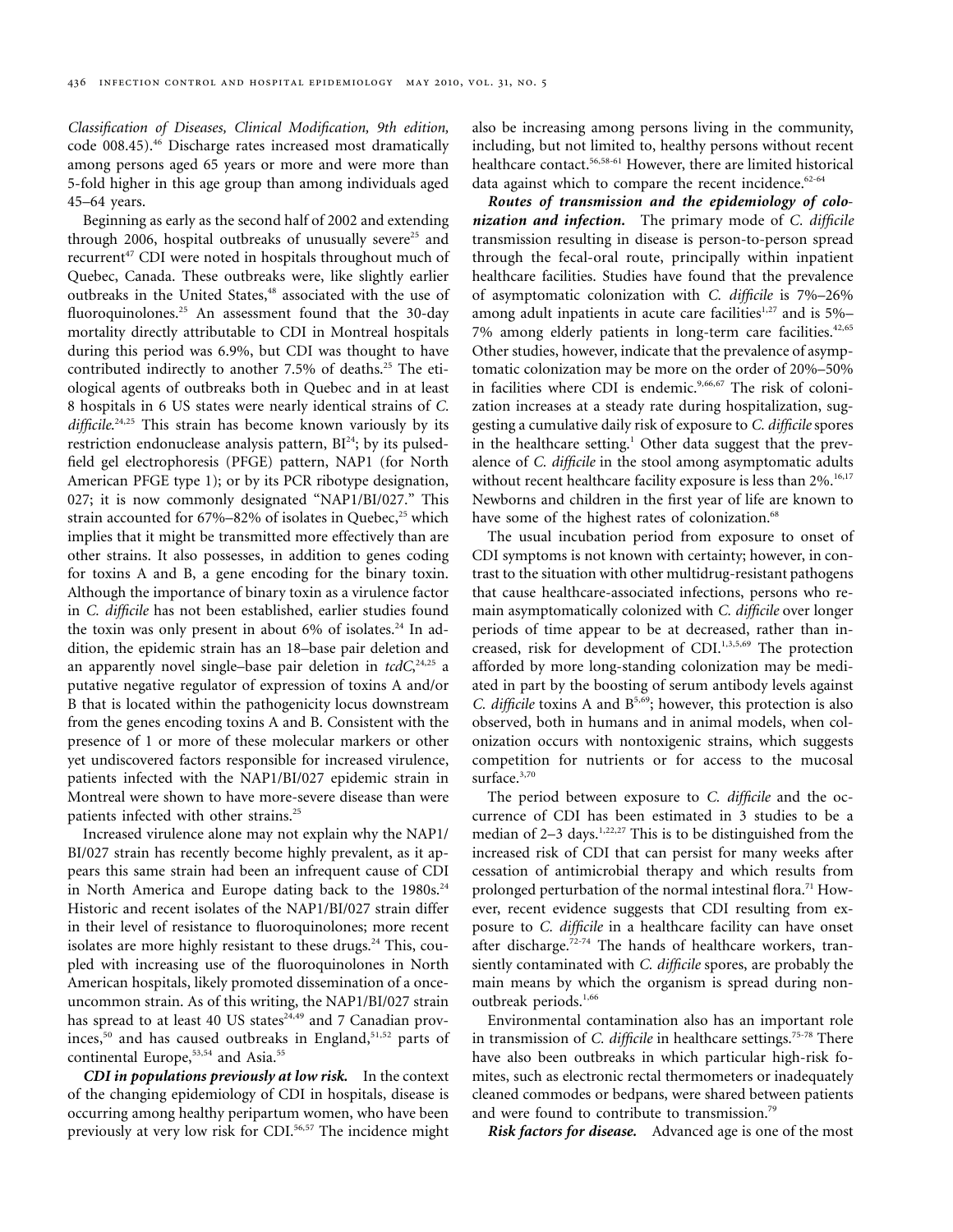important risk factors for CDI, as evidenced by the severalfold higher age-adjusted rate of CDI among persons more than 64 years of age.<sup>46,80</sup> In addition to advanced age, duration of hospitalization is a risk factor for CDI; the daily increase in the risk of *C. difficile* acquisition during hospitalization suggests that duration of hospitalization is a proxy for the duration, if not the degree, of exposure to the organism from other patients with CDI.<sup>1</sup>

The most important modifiable risk factor for the development of CDI is exposure to antimicrobial agents. Virtually every antimicrobial has been associated with CDI through the years. The relative risk of therapy with a given antimicrobial agent and its association with CDI depends on the local prevalence of strains that are highly resistant to that particular antimicrobial agent.<sup>81</sup>

Receipt of antimicrobials increases the risk of CDI because it suppresses the normal bowel flora, thereby providing a "niche" for *C. difficile* to flourish. Both longer exposure to antimicrobials, as opposed to shorter exposure,<sup>47</sup> and exposure to multiple antimicrobials, as opposed to exposure to a single agent, increase the risk for CDI.<sup>47</sup> Nonetheless, even very limited exposure, such as single-dose surgical antibiotic prophylaxis, increases a patient's risk of both *C. difficile* colonization<sup>82</sup> and symptomatic disease.<sup>83</sup>

Cancer chemotherapy is another risk factor for CDI that is, at least in part, mediated by the antimicrobial activity of several chemotherapeutic agents<sup>84,85</sup> but could also be related to the immunosuppressive effects of neutropenia.<sup>86,87</sup> Recent evidence suggests that *C. difficile* has become the most important pathogen causing bacterial diarrhea in US patients infected with human immunodeficiency virus (HIV), which suggests that these patients are at specific increased risk because of their underlying immunosuppression, exposure to antimicrobials, exposure to healthcare settings, or some combination of those factors.<sup>88</sup> Other risk factors for CDI include gastrointestinal surgery<sup>89</sup> or manipulation of the gastrointestinal tract, including tube feeding.<sup>90</sup> Another potential and somewhat controversial risk factor is related to breaches in the protective effect of stomach acid that result from the use of acid-suppressing medications, such as histamine-2 blockers and proton pump inhibitors. Although a number of recent studies have suggested an epidemiologic association between use of stomach acid–suppressing medications, primarily proton pump inhibitors, and  $CDI<sub>48,61,91-93</sub>$  results of other well controlled studies have suggested this association is the result of confounding with the underlying severity of illness and duration of hospital stay.<sup>25,47,94</sup>

*Surveillance.* There are few data on which to base a decision about how best to perform surveillance for CDI, either in healthcare or community settings. Nonetheless, interim recommendations have been put forth that, although not evidence-based, could serve to make rates more comparable among different healthcare facilities and systems.<sup>95</sup> There is a current need for all healthcare facilities that provide skilled nursing care to conduct CDI surveillance, and some local or

regional systems may be interested in tracking emerging community-associated disease, particularly in view of the changing epidemiology of CDI. A recommended case definition for surveillance requires (1) the presence of diarrhea or evidence of megacolon and (2) either a positive laboratory diagnostic test result or evidence of pseudomembranes demonstrated by endoscopy or histopathology. If a laboratory only performs *C. difficile* diagnostic testing on stool from patients with diarrhea, this case definition should involve tracking of patients with a new primary positive assay result (ie, those with no positive result within the previous 8 weeks) or a recurrent positive assay result (ie, those with a positive result within the previous 2–8 weeks).

It appears that many, if not most, patients who have the onset of CDI symptoms shortly after discharge from a healthcare facility (ie, within 1 month) acquired *C. difficile* while in the facility and that these case patients may have an important impact on overall rates. Nonetheless, it is not known whether tracking of healthcare-acquired, community-onset CDI (ie, postdischarge cases) is necessary to detect healthcarefacility outbreaks or make meaningful comparisons between facilities.<sup>95</sup> What is clear is that tracking CDI cases with symptom onset at least 48 hours after inpatient admission is the minimum surveillance that should be performed by all healthcare facilities. In addition, if interfacility comparisons are to be performed, they should only be performed using similar case definitions. Because the risk of CDI increases with the length of stay, the most appropriate denominator for healthcare facility CDI rates is the number of patientdays. If a facility notes an increase in the incidence of CDI from the baseline rate, or if the incidence is higher than in comparable institutions, surveillance data should be stratified by hospital location to identify particular wards or units where transmission is occurring more frequently, so that intensified control measures may be targeted. In addition, measures should be considered for tracking severe outcomes, such as colectomy, intensive care unit admission, or death, attributable to CDI. Comparison of incidence rates between hospitals in a given state or region could be more meaningful if rates are age-standardized (because the age distribution of inpatients may vary substantially between facilities) or are limited to specific age groups.

A current surveillance definition for community-associated CDI is as follows: disease in persons with no overnight stay in an inpatient healthcare facility in at least the 12 weeks prior to symptom onset.<sup>10,95</sup> A reasonable denominator for community-associated CDI is the number of person-years for the population at risk.

*Molecular typing.* Molecular typing is an important tool for understanding a variety of aspects of the epidemiology of CDI. The molecular characterization of isolates is essential for understanding the modes of transmission and the settings where transmission occurs. As described above, molecular typing of strains can confirm a shift in the epidemiology of CDI. In addition, tracking certain strains and observing their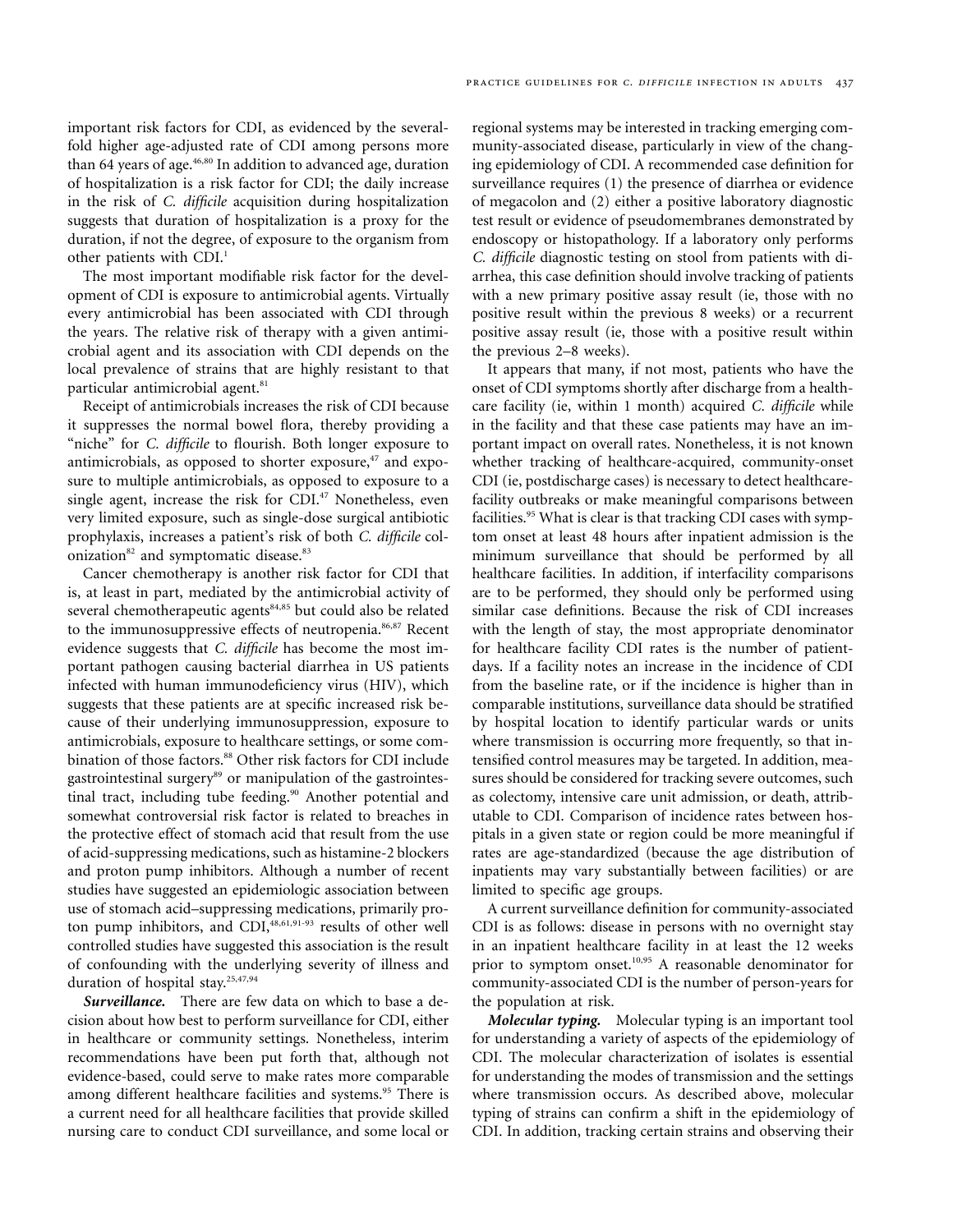clinical behavior has assisted investigators in determining the importance of antimicrobial resistance and virulence factors in outbreaks of epidemic CDI.

Current *C. difficile* typing measures depend on having access to isolates recovered from patient stool specimens. Because of the popularity of using nonculture methods to diagnose *C. difficile* infection, such isolates often are not available, and this may hinder our further understanding of the epidemiology of CDI. It is, therefore, imperative that culture for *C. difficile* be performed for toxin-positive stool samples during outbreaks or in settings where the epidemiology and/or severity of CDI is changing and is unexplained by the results of investigations in similar settings.<sup>96</sup> Outbreaks of CDI in healthcare facilities are most often caused by transmission of a predominant strain; cessation of the outbreak is usually accompanied by a decrease in strain relatedness among *C. difficile* isolates. Because of the clonality of *C. difficile* in outbreaks and in settings with high rates of endemicity, it may be difficult to draw conclusions about some aspects of the epidemiology of *C. difficile*. For example, cases of recurrent disease caused by a strain that is prevalent in a given healthcare facility may just as likely represent reinfection as relapse.

*C. difficile* may be typed by a variety of methods. Current genetic methods for comparing strains include methods that examine polymorphisms after restriction endonuclease digestion of chromosomal DNA, PCR-based methods, and sequence-based methods. DNA polymorphism–based methods include restriction endonuclease analysis, $97$  PFGE, $98$  and toxinotyping.99 PCR-based methods include arbitrarily-primed PCR,<sup>100</sup> repetitive element sequence PCR,<sup>101</sup> and PCR ribotyping.102 Sequence-based techniques consist presently of multilocus sequence typing<sup>103</sup> and multilocus variable-number tandem-repeat analysis.<sup>104,105</sup> A recent international comparative study of 7 different typing methods (multilocus sequence typing, multilocus variable-number tandem-repeat analysis, PFGE, restriction endonuclease analysis, PCR-ribotyping, amplified fragment-length polymorphism analysis, and surface layer protein A gene sequence typing) assessed the discriminatory ability and typeability of each technique, as well as the agreement among techniques in grouping isolates according to allele profiles defined by toxinotype, the presence of the binary toxin gene, and deletion in the *tcdC*  gene.106 All the techniques were able to distinguish the current epidemic strain of *C. difficile* (NAP1/BI/027) from other strains. Restriction endonuclease analysis, surface layer protein A gene sequence typing, multilocus sequence typing, and PCR ribotyping all included isolates that were toxinotype III, positive for binary toxin, and positive for an 18–base pair deletion in *tcdC* (ie, the current epidemic strain profile) in a single group that excluded other allelic profiles.

# ii. what is the best testing strategy to diagnose cdi in the clinical laboratory and what are acceptable options?

#### **Recommendations**

5. Testing for *C. difficile* or its toxins should be performed only on diarrheal (unformed) stool, unless ileus due to *C. difficile* is suspected **(B-II).** 

6. Testing of stool from asymptomatic patients is not clinically useful, including use as a test of cure. It is not recommended, except for epidemiological studies **(B-III)**.

7. Stool culture is the most sensitive test and is essential for epidemiological studies **(A-II).** 

8. Although stool culture is not clinically practical because of its slow turnaround time, the sensitivity and specificity of stool culture followed by identification of a toxigenic isolate (ie, toxigenic culture), as performed by an experienced laboratory, provides the standard against which other clinical test results should be compared **(B-III).** 

9. Enzyme immunoassay (EIA) testing for *C. difficile*  toxin A and B is rapid but is less sensitive than the cell cytotoxin assay, and it is thus a suboptimal alternative approach for diagnosis **(B-II).** 

10. Toxin testing is most important clinically, but is hampered by its lack of sensitivity. One potential strategy to overcome this problem is a 2-step method that uses EIA detection of glutamate dehydrogenase (GDH) as initial screening and then uses the cell cytotoxicity assay or toxigenic culture as the confirmatory test for GDH-positive stool specimens only. Results appear to differ based on the GDH kit used; therefore, until more data are available on the sensitivity of GDH testing, this approach remains an interim recommendation. **(B-II)** 

11. Polymerase chain reaction (PCR) testing appears to be rapid, sensitive, and specific and may ultimately address testing concerns. More data on utility are necessary before this methodology can be recommended for routine testing. **(B-II)** 

12. Repeat testing during the same episode of diarrhea is of limited value and should be discouraged **(B-II)**.

#### **Evidence Summary**

Accurate diagnosis is crucial to the overall management of this nosocomial infection. Empirical therapy without diagnostic testing is inappropriate if diagnostic tests are available, because even in an epidemic environment, only approximately 30% of hospitalized patients who have antibiotic-associated diarrhea will have CDI.<sup>13</sup> Efficiently and effectively making the diagnosis of CDI remains a challenge to the clinician and the microbiologist.

Since the original observations that *C. difficile* toxins are responsible for antibiotic-associated colitis, most diagnostic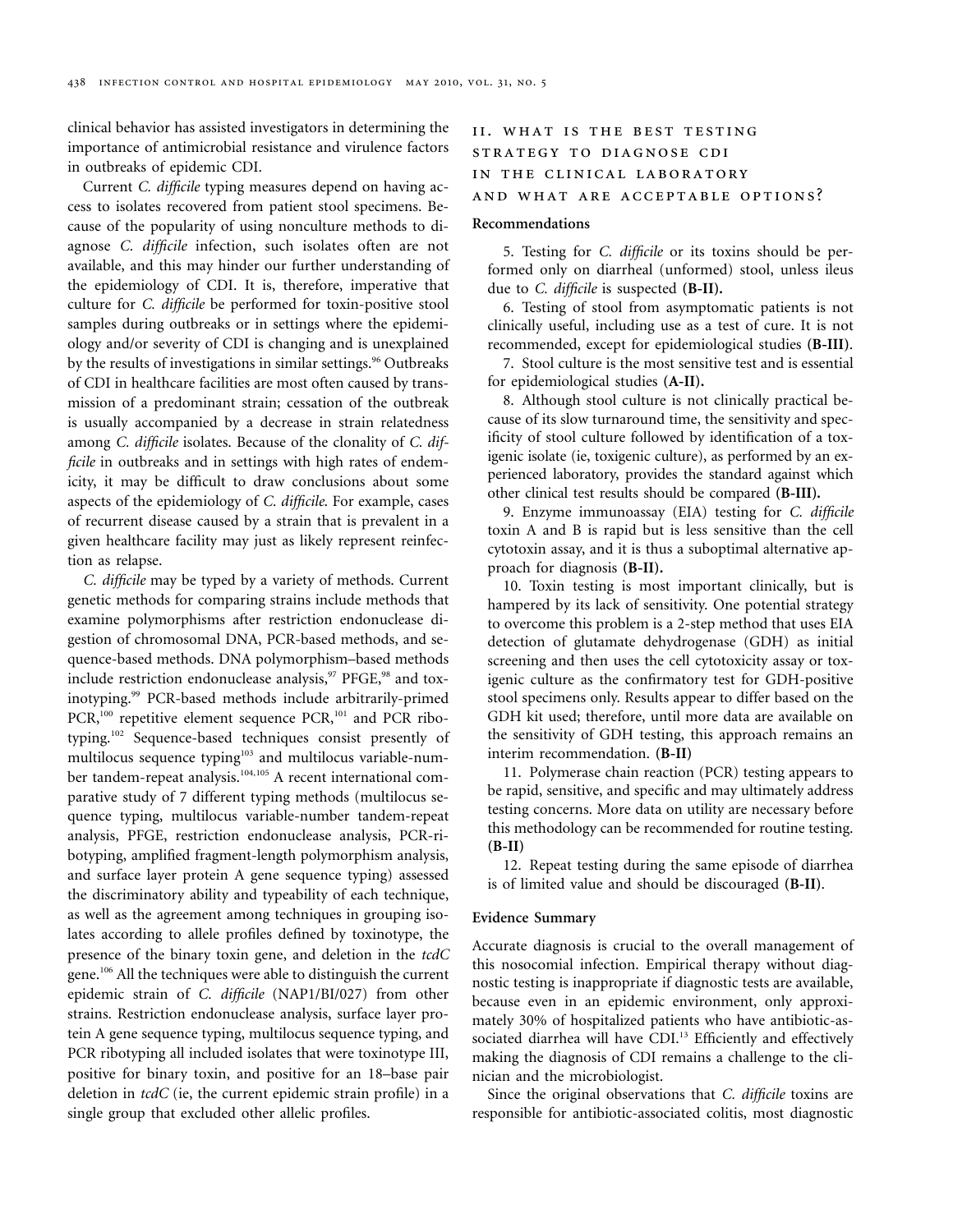tests that have been developed detect the toxin B and/or toxin A produced by *C. difficile.* Using an animal model and isogenic mutants of *C. difficile,* toxin B was demonstrated to be the primary toxin responsible for CDI.<sup>107</sup> Initial tests were performed using cell culture cytotoxicity assays for toxin B. Subsequent tests have used antigen detection with EIA. Tests detecting *C. difficile* common antigen (ie, GDH) have been improved using EIA, compared with the older latex agglutination assays.<sup>108-110</sup> Because of cost and turnaround time, the focus of diagnostic testing has been on antibody-based tests to identify the toxins. These tests are also easier to perform in the clinical laboratory. The sensitivity of these tests is suboptimal when compared with more time-intensive methodologies. Furthermore, toxin EIAs have suboptimal specificity, which means that, because the great majority of diagnostic samples will not have toxin present, the positive predictive value of the results can be unacceptably low.<sup>111,112</sup> Culture followed by detection of a toxigenic isolate (ie, toxigenic culture) is considered the most sensitive methodology, but it routinely takes 2–3 days and could take up to 9 days to obtain results.<sup>113-115</sup> Thus the optimal strategy to provide timely, cost-effective, and accurate results remains a subject of controversy.

*Specimen collection and transport.* The proper laboratory specimen for the diagnosis of *C. difficile* infection is a watery, loose, or unformed stool promptly submitted to the laboratory.<sup>116,117</sup> Except in rare instances in which a patient has ileus without diarrhea, swab specimens are unacceptable, because toxin testing cannot be done reliably. Because 10% or more of hospitalized patients may be colonized with *C. difficile*,<sup>[1,](#page-19-0)116</sup> evaluating a formed stool for the presence of the organism or its toxins can decrease the specificity of the diagnosis of CDI. Processing a single specimen from a patient at the onset of a symptomatic episode usually is sufficient. Because of the low increase in yield and the possibility of false-positive results, routine testing of multiple stool specimens is not supported as a cost-effective diagnostic practice.<sup>118</sup>

*Detection by cell cytotoxicity assay.* Detection of neutralizable toxin activity in stools from patients with antibioticassociated colitis was the initial observation that led to the discovery that *C. difficile* is the causative agent of this infection.119 The presence or absence of the pathogenicity locus (PaLoc), a 19-kilobase area of the *C. difficile* genome that includes the genes for toxins A and B and surrounding regulatory genes, accounts for the fact that most strains of *C. difficile* produce either both toxins or neither toxin, although an increasing number of strains are found to lack production of toxin A.120 Numerous cell lines are satisfactory for detection of cytotoxin, but most laboratories use human foreskin fibroblast cells, on the basis of the fact that it is the most sensitive cell line for detecting toxin at low titer (1 : 160 or  $less).$ <sup>121</sup>

Using a combination of clinical and laboratory criteria to

establish the diagnosis of CDI, the sensitivity of cytotoxin detection as a single test for the laboratory diagnosis of this illness is reported to range from  $67\%$  to  $100\%$ .<sup>2,[9,](#page-19-0)122</sup>

*Detection by EIA for toxin A or toxins A and B.* Commercial EIA tests have been introduced that either detect toxin A only or detect both toxins A and B. Compared with diagnostic criteria that included a clinical definition of diarrhea and laboratory testing that included cytotoxin and culture, the sensitivity of these tests is 63%–94%, with a specificity of 75%–100%. These tests have been adopted by more than 90% of laboratories in the United States because of their ease of use and lower labor costs, compared with the cell cytotoxin assay. The toxin A/B assay is preferred because 1%–2% of strains in the United States are negative for toxin A.<sup>123</sup>

*Detection by culture.* Along with cytotoxin detection, culture has been a mainstay in the laboratory diagnosis of CDI and is essential for the epidemiologic study of isolates. The description of a medium containing cycloserine, cefoxitin, and fructose (CCFA medium) provided laboratories with a selective culture system for recovery of *C. difficile*. 124 Addition of taurocholate or lysozyme can enhance recovery of *C. difficile,* presumably because of increased germination of spores.<sup>125</sup> Optimal results require that culture plates be reduced in an anaerobic environment prior to use. The strains produce flat, yellow, ground glass–appearing colonies with a surrounding yellow halo in the medium. The colonies have a typical odor and fluoresce with a Wood's lamp.115 Additionally, Gram stain of these colonies must show typical morphology (gram-positive or gram-variable bacilli) for *C. difficile.* Careful laboratory quality control of selective media for isolation of *C. difficile* is required, as there have been variations in the rates of recovery with media prepared by different manufacturers. With experience, visual inspection of bacterial colonies that demonstrate typical morphology on agar and confirmation by Gram stain usually is sufficient for a presumptive identification of *C. difficile*. Isolates not fitting these criteria can be further identified biochemically or by gas chromatography.

*Detection by tests for* **C. difficile** *common antigen (GDH).*  The initial test developed to detect GDH was a latex agglutinin assay. It had a sensitivity of only 58%–68% and a specificity of [94%–98%.2](#page-19-0),122 The latex test for *C. difficile*–associated antigen, therefore, is not sufficiently sensitive for the routine laboratory detection of CDI, even though it is rapid, relatively inexpensive, and specific. Use of this test provides no information regarding the toxigenicity of the isolate, nor does it yield the isolate itself, which would be useful for epidemiologic investigations.

Several assays for GDH have been developed using EIA methodology. These newer assays show a sensitivity of 85%– 95% and a specificity of 89%–99%. Most importantly, these tests have a high negative predictive value, making them useful for rapid screening, if combined with another method that detects toxin.<sup>126,127</sup> Several 2-step algorithms have been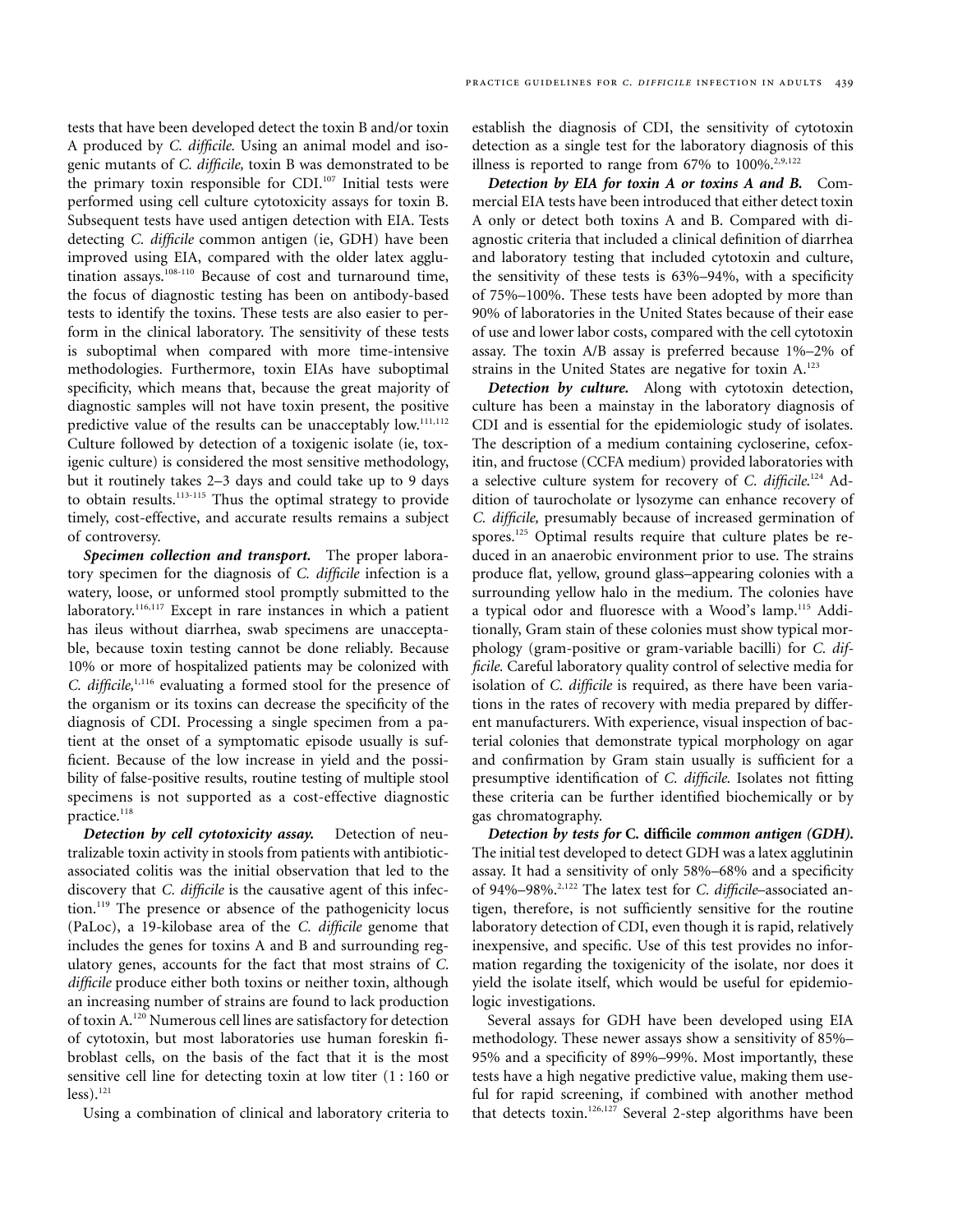| Variable                                                              | Strength of<br>recommendation | Reference(s)                                             |
|-----------------------------------------------------------------------|-------------------------------|----------------------------------------------------------|
| Hand hygiene                                                          | $A-II$                        |                                                          |
| Contact precautions                                                   |                               |                                                          |
| Glove use                                                             | $A-I$                         | Iohnson et al $150$                                      |
| Gowns                                                                 | $B-III$                       |                                                          |
| Use of private rooms or cohorting                                     | C-III                         |                                                          |
| Environmental cleaning, disinfection, or use of disposables           |                               |                                                          |
| Disinfection of patient rooms and environmental surfaces              | $B-II$                        |                                                          |
| Disinfection of equipment between uses for patients                   | C-III                         | Brooks et al <sup>79</sup>                               |
| Elimination of use of rectal thermometers                             | $B-II$                        | Mayfield et al, <sup>76</sup> Wilcox et al <sup>78</sup> |
| Use of hypochlorite $(1,000$ ppm available chlorine) for disinfection | $B-II$                        |                                                          |

table 2. Summary of Infection Control Measures for the Prevention of Horizontal Transmission of *Clostridium difficile* 

developed that are based on the use of this test.<sup>110,115,126,128,129</sup> They all use the GDH test for screening in which a stool sample with a negative assay result is considered negative for the pathogen but a positive assay result requires further testing to determine whether the *C. difficile* strain is toxigenic. The confirmatory test has primarily been a cell cytotoxin assay.<sup>110,115,129</sup> It is also possible to use a toxin A/B EIA or culture with cytotoxin testing as the confirmatory test, although the limited sensitivity of the toxin EIA is problematic. One of the more recent studies performed 2-step testing of 5,887 specimens at 2 different hospitals. The GDH test result was positive for 16.2% of specimens at one hospital and 24.7% of specimens at the other. Therefore, 75%–85% of the samples did not require that a cell cytotoxin assay be performed, at a cost savings of between \$5,700 and \$18,100 per month.<sup>110</sup> Another recent study tested 439 specimens using GDH screening with cell cytotoxicity assay for confirmation.130 The comparator test in this study was culture with cell cytotoxin assay. The GDH test identified all samples that were culture positive. The sensitivity of the 2-step algorithm was 77%, and the sensitivity of culture was 87%. Another recent study comparing GDH EIA with culture, PCR, and toxin EIA found that only 76% of specimens that were culture positive for *C. difficile* and only 32% of culture-positive specimens in which toxin genes were detected tested positive for GDH using an insensitive confirmatory toxin A assay.<sup>130</sup> Although most studies have shown a high negative predictive value for the GDH assay, some studies have questioned its sensitivity. PCR tests for toxigenic *C. difficile* in stool samples are now available commercially from several manufacturers, and this may be a more sensitive and more specific approach, but more data on utility are necessary before this methodology can be recommended for routine testing. Currently there is no testing strategy that is optimally sensitive and specific and, therefore, clinical suspicion and consideration of the patient risk factors are important in making clinical decisions about whom to treat.

*Other test methodologies.* Pseudomembranous colitis can only be diagnosed by direct visualization of pseudomembranes on lower gastrointestinal endoscopy (either sigmoidoscopy or

colonoscopy) or by histopathologic examination. However, direct visualization using any of these techniques will detect pseudomembranes in only 51%–55% of CDI cases that are diagnosed by combined clinical and laboratory criteria that include both a culture positive for *C. difficile* and a positive stool cytotoxin test result.<sup>9</sup> Pseudomembranous colitis has been used as a marker of severe disease, as has CT scanning. Abdominal CT scanning may facilitate the diagnosis of CDI but this methodology is neither sensitive nor specific.<sup>13</sup>

# iii. what are the most important infection control measures to implement in the hospital during an outbreak of cdi?

### *A. Measures for Healthcare Workers, Patients, and Visitors*

#### **Recommendations**

13. Healthcare workers and visitors must use gloves **(A-I)** and gowns **(B-III)** on entry to a room of a patient with CDI.

14. Emphasize compliance with the practice of hand hygiene **(A-II).** 

15. In a setting in which there is an outbreak or an increased CDI rate, instruct visitors and healthcare workers to wash hands with soap (or antimicrobial soap) and water after caring for or contacting patients with CDI **(B-III).** 

16. Accommodate patients with CDI in a private room with contact precautions **(B-III).** If single rooms are not available, cohort patients, providing a dedicated commode for each patient **(C-III).** 

17. Maintain contact precautions for the duration of diarrhea **(C-III).** 

18. Routine identification of asymptomatic carriers for infection control purposes is not recommended **(A-III)** and treatment of such identified patients is not effective (**B-I**).

# **Evidence Summary**

Prevention of *C. difficile* acquisition can be categorized into 2 strategies: preventing horizontal transmission, to minimize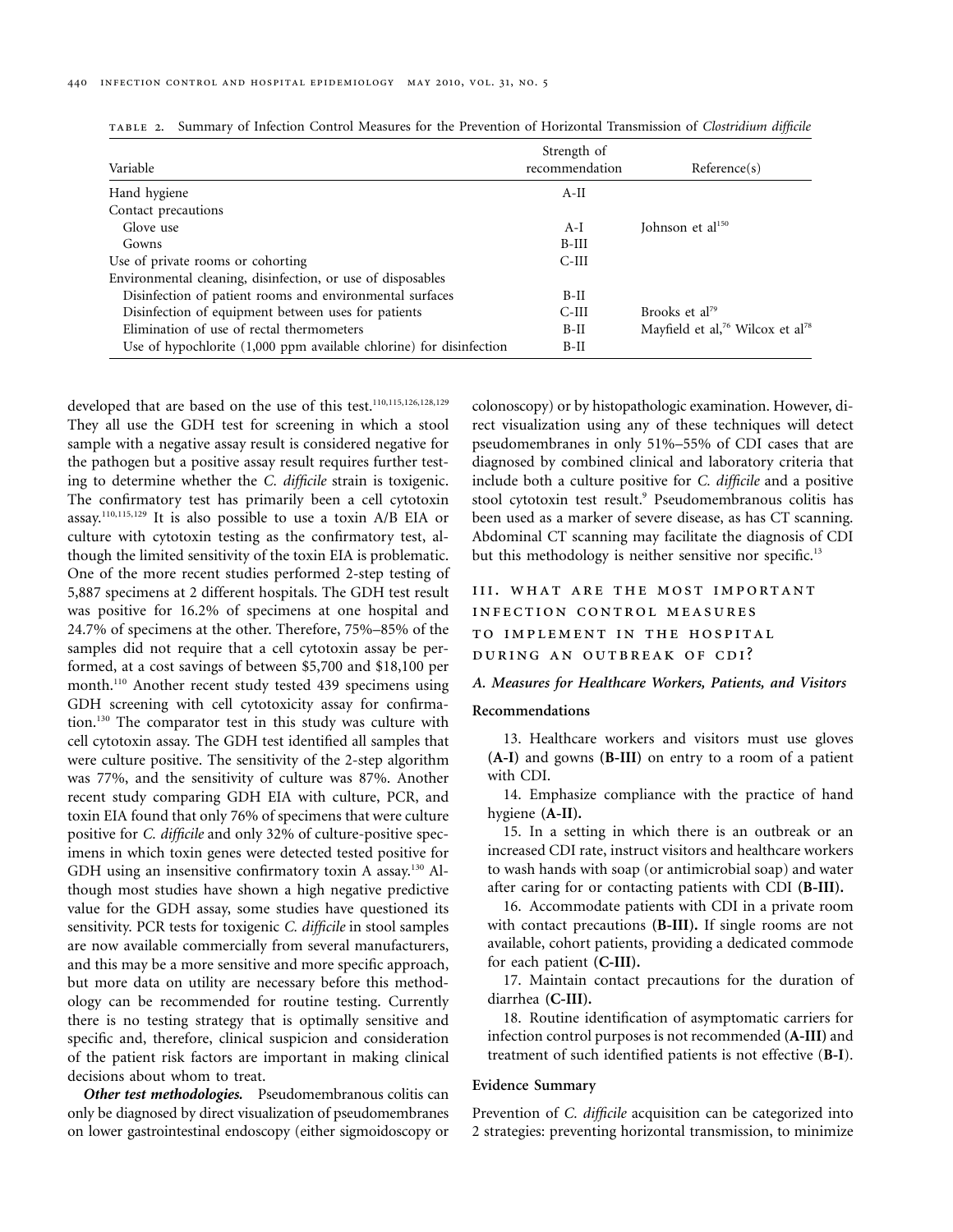exposure; and decreasing the risk factors for patients to develop *C. difficile* infection, if exposure has occurred.<sup>131</sup> This section will focus on prevention of horizontal transmission. There are 3 ways in which patients may be exposed to *C. difficile* in the hospital milieu: (1) by contact with a healthcare worker with transient hand colonization, (2) by contact with the contaminated environment, or (3) by direct contact with a patient with CDI. The rate of acquisition during hospitalization increases linearly with time and can be as high as 40% after 4 weeks of hospitalization.<sup>132</sup> There may not be a single method that is effective in minimizing exposure to *C. difficile,*  and a multifaceted approach is usually required.<sup>133-136</sup> Different methods may be more or less effective in different institutions, depending on the local epidemiology and the available resources (Table 2).

*Hand hygiene.* Hand hygiene is considered to be one of the cornerstones of prevention of nosocomial transmission of *C. difficile,* as it is for most nosocomial infections. Several studies have documented the reduction of rates of hospitalacquired infection by improvement in the compliance with hand washing by healthcare workers between episodes of contact with patients.<sup>137</sup> Unfortunately, many studies have also documented low rates of hand washing by healthcare workers.137,138 The advent of alcohol-based hand antiseptics was greeted with great optimism as a breakthrough for improving compliance with hand hygiene.<sup>139,140</sup> These alcoholbased antiseptics are popular because of their effectiveness in reducing hand carriage of most vegetative bacteria and many viruses, their ease of use at the point of care, and their ability to overcome the relative inaccessibility of hand washing facilities in many institutions.

However, *C. difficile,* in its spore form, is also known to be highly resistant to killing by alcohol.<sup>141</sup> Indeed, exposing stool samples to ethanol in the laboratory facilitates isolation of *C. difficile* from these specimens.<sup>142</sup> Therefore, healthcare workers who decontaminate their hands with alcohol-based products may simply displace spores over the skin surface, as opposed to physically removing *C. difficile* spores by mechanical washing with soap and running water. This could potentially increase the risk of transferring this organism to patients under their care. Several studies have not demonstrated an association between the use of alcohol-based hand hygiene products and increased incidence of CDI. Gordin et  $al<sup>143</sup>$  assessed the impact of using an alcohol-based hand rub on rates of infection with methicillin-resistant *Staphylococcus aureus*, vancomycin-resistant *Enterococcus,* and CDI 3 years before and after implementation. After implementation, a 21% reduction was observed in the rate of methicillin-resistant *S. aureus* infection, and a 41% decrease in the rate of vancomycin-resistant *Enterococcus* infection. The incidence of CDI was essentially unchanged and did not increase with the implementation of alcohol-based hand rub.

A recent study compared use of alcohol-based products with other methods of hand hygiene.<sup>144</sup> This study assessed the efficacy of different hand washing methods for removal

of a nontoxigenic strain of *C. difficile*. Although there is a theoretical potential for alcohol-based hand hygiene products to increase the incidence of CDI because of their relative ineffectiveness at eliminating spores from the hands, there has not been any clinical evidence to support this thus far.

McFarland et al<sup>1</sup> suggested that chlorhexidine containing antiseptic was more effective than plain soap for removing *C. difficile* from the hands of healthcare workers. They found that *C. difficile* persisted on the hands of 88% of personnel (14 of 16) who had washed with plain soap (as determined by culture). Washing with 4% chlorhexidine gluconate reduced the rate to 14% (1 of 7 personnel). Another study involving experimental hand seeding with *C. difficile* showed no difference between bland soap and chlorhexidine gluconate in removing *C. difficile* from hands.<sup>145</sup>

*Contact precautions.* The use of additional isolation techniques (contact precautions, private rooms, and cohorting of patients with active CDI) has been employed for control of outbreaks, with varied [success.](#page-19-0)28,146-148 Contact precautions include the donning of gowns and gloves when caring for patients with CDI.<sup>149</sup> These measures are based on the premise that patients with active CDI are the primary reservoir for spread of disease within the institution. There is ample evidence for the contamination of personnel's hands with *C.*  difficile spores.<sup>1,66</sup> Hence, the use of gloves in conjunction with hand hygiene should decrease the concentration of *C. difficile* organisms on the hands of healthcare personnel. A prospective controlled trial of vinyl glove use for handling body substances showed a significant decline in CDI rates, from 7.7 cases per 1,000 discharges before institution of glove use to 1.5 cases per 1,000 discharges after institution of glove use  $(P = .015)$ .<sup>150</sup> In addition, the use of gowns has been promoted because of potential soiling and contamination of the uniforms of healthcare personnel with *C. difficile*. *C. difficile* has been detected on nursing uniforms, but a study found no evidence of the uniforms being a source of transmission to patients.<sup>151</sup>

Cartmill and colleagues<sup>136</sup> achieved a reduction in the number of new *C. difficile* cases by using an aggressive policy of increasing the number of diarrheal stools cultured for *C. difficile,* instituting contact precautions early, treating CDI patients with vancomycin, and disinfecting environmental surfaces with a hypochlorite solution. Placing the focus for control measures on clinically symptomatic patients with CDI was successful in this institution, which supports the hypothesis that patients with diarrhea, who are known to have the highest number of organisms in their stools and in their immediate hospital environment, are the most likely source of nosocomial transmission.

*Facilities.* Improving the hospital layout can enhance the effectiveness of infection control measures. In a cohort study of nosocomial acquisition of CDI, there were higher acquisition rates in double rooms than in single rooms (17% vs 7%;  $P = .08$ ) and a significantly higher risk of acquisition after exposure to a roommate with a positive culture result.<sup>1</sup>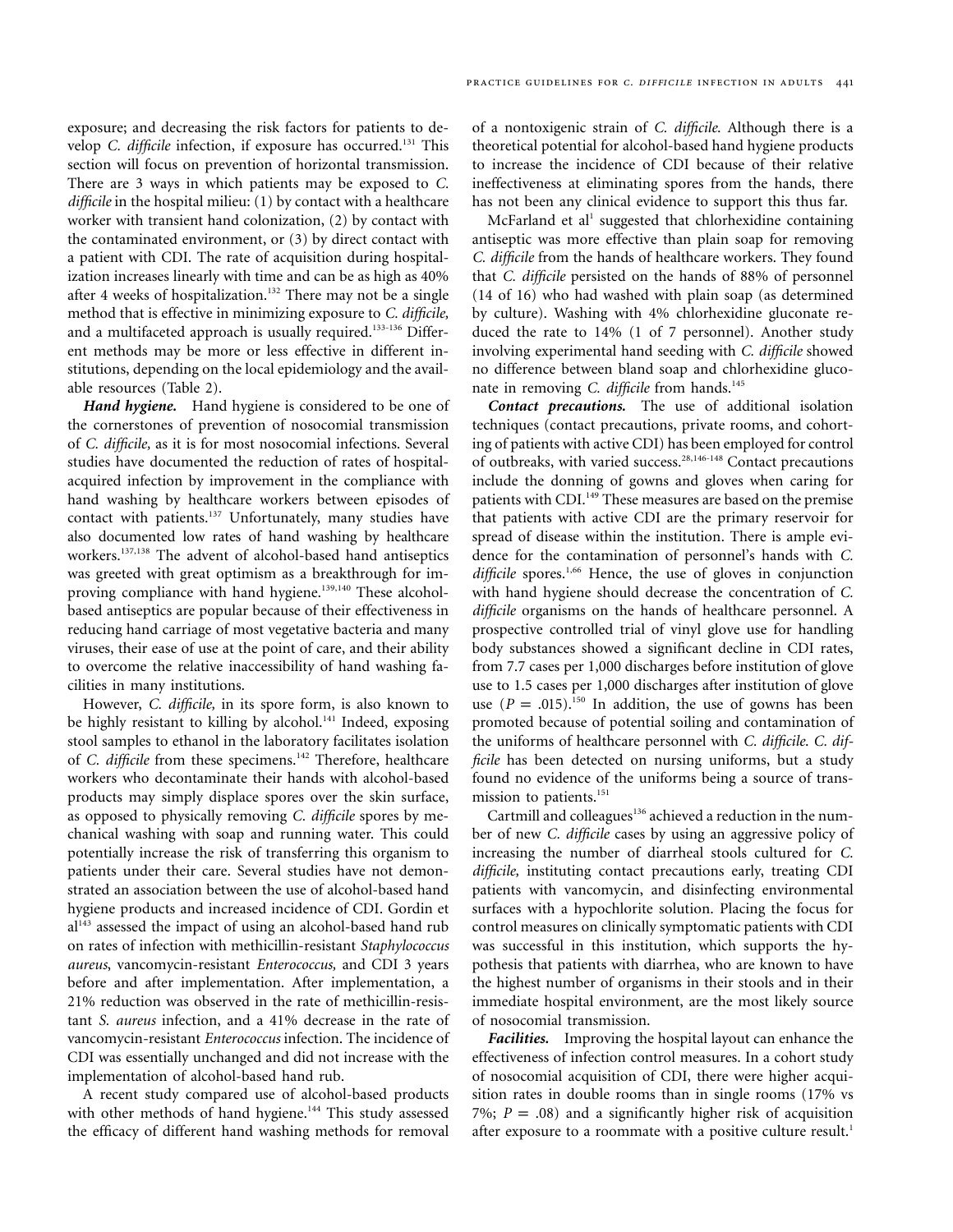The importance of adequate hospital facilities was highlighted in a study comparing CDI rates in 2 Norwegian hospitals.<sup>152</sup> These 2 hospitals were comparable in size and had similar clinical departments. However, the hospitals differed in their physical infrastructure, bed occupancy rate, and antibiotic utilization pattern. The older hospital had fewer single rooms and a higher bed occupancy rate but a lower rate of use of broad-spectrum antibiotics, compared with the modern hospital. The incidence of CDI was lower in the modern hospital than in the older hospital. However, this study was limited by a lack of description of patient demographic characteristics and other risk factors that may impact CDI rates. Furthermore, there may have been a higher rate of case finding in the older institution than in the modern hospital, because the incidence of patient testing was consistently higher in the older hospital during the study period.

In a systematic review of the architecture of hospital facilities and nosocomial infection rates, there was a lack of compelling evidence that a reduction in nosocomial infections could be attributable to improvement in hospital patient rooms.153 In 8 studies reviewed, 3 studies documented a statistically significant decrease in the incidence of nosocomial infections after the architectural intervention, whereas 5 studies showed no difference.<sup>153</sup> It is difficult to assess the effect of improvements in hospital design and renovation on the incidence of nosocomial infections. These studies are often nonrandomized, historical cohort studies that examine the incidence of specific nosocomial infections before and after the intervention. The American Institute of Architects recommends single-patient rooms in new construction, as well as in renovations.<sup>154</sup>

*Healthcare worker carriage.* Cases of nosocomial acquisition of *C. difficile* by healthcare workers have been reported.155,156 Two prospective studies indicate, however, that *C. difficile* poses little risk to the healthcare worker. In a 1-year prospective case-control study in which 149 patients with CDI were identified, rectal swab specimens from 68 personnel (54 nurses and 14 physicians) revealed only 1 employee (1.5%) colonized with *C. [difficile](#page-19-0)*. 9 A colonization rate of 1.7% was found among medical house staff.157 Therefore, it is rare that healthcare workers acquire *C. difficile*; nevertheless, they can serve as primary transmitters of *C. difficile*  by way of transient hand contamination.

*Identification and treatment of asymptomatic patient carriers.* In institutions with higher rates of CDI (7.8–22.5 cases per 1,000 discharges), the number of asymptomatically colonized patients has been found to be considerably higher than the number with CDI.<sup>1,150,158</sup> The rationale for identifying and treating these asymptomatic patients is that they potentially serve as a reservoir for horizontal spread of *C. difficile*  to other patients, either by way of the environment or by way of the hands of medical personnel. Delmee et al<sup>159</sup> demonstrated a significant reduction in new *C. difficile* infections in a leukemia unit after institution of oral vancomycin treatment (500 mg 4 times daily for 7 days) for asymptomatically colonized patients, combined with extensive environmental renovation and cleaning. In contrast, metronidazole therapy was ineffective in reducing the incidence of CDI when administered to all *C. difficile* carriers in a chronic-care facility, even when contact precautions and antibiotic restriction were used concurrently.<sup>160</sup>

One prospective trial showed no significant reduction in the incidence of *C. difficile* carriage after therapy with oral metronidazole, compared with placebo, whereas 9 of 10 patients treated with vancomycin became culture negative for *C. difficile* after treatment.161 On day 70 of follow-up, however, 4 of 6 patients who had initial clearance with vancomycin treatment were positive for *C. difficile* (including 1 patient who developed CDI), whereas only 1 of 9 placebo-treated patients remained positive for the pathogen  $(P < .05)$ .

Thus, treatment of asymptomatic *C. difficile* carriers is effective when vancomycin is used, but patients treated with vancomycin may be at increased risk for reinfection or prolonged carriage after treatment is stopped. The efficacy of using vancomycin treatment for asymptomatic carriers as a control measure to interrupt hospital transmission has not been established. Similarly, it has been suggested that identification of asymptomatic carriers and institution of more stringent barrier precautions may be useful in interrupting an outbreak, but there are no available data to support such a measure.

### *B. Environmental Cleaning and Disinfection*

#### **Recommendations**

19. Identification and removal of environmental sources of *C. difficile,* including replacement of electronic rectal thermometers with disposables, can reduce the incidence of CDI **(B-II).** 

20. Use chlorine-containing cleaning agents or other sporicidal agents to address environmental contamination in areas associated with increased rates of CDI **(B-II).** 

21. Routine environmental screening for *C. difficile* is not recommended **(C-III).** 

## **Evidence Summary**

The true extent of the contribution of the healthcare environment to infection transmission remains controversial. However, for bacteria that resist desiccation, there is much evidence that the environment is an important source of nosocomial infection.162 *C. difficile* spores can survive in the environment for months or years and can be found on multiple surfaces in the healthcare setting.<sup>1,66,163,164</sup> The rate of recovery of *C. difficile* from the environment is increased if media that encourage spore germination—for example, media containing lysozyme—are used.125 Interestingly, epidemic strains of *C. difficile*  have a greater sporulation capacity in vitro than do nonoutbreak strains.<sup>165</sup> Studies have found that the rate of environmental contamination by *C. difficile* increases according to the carriage and symptom status of the patient(s): it was lowest in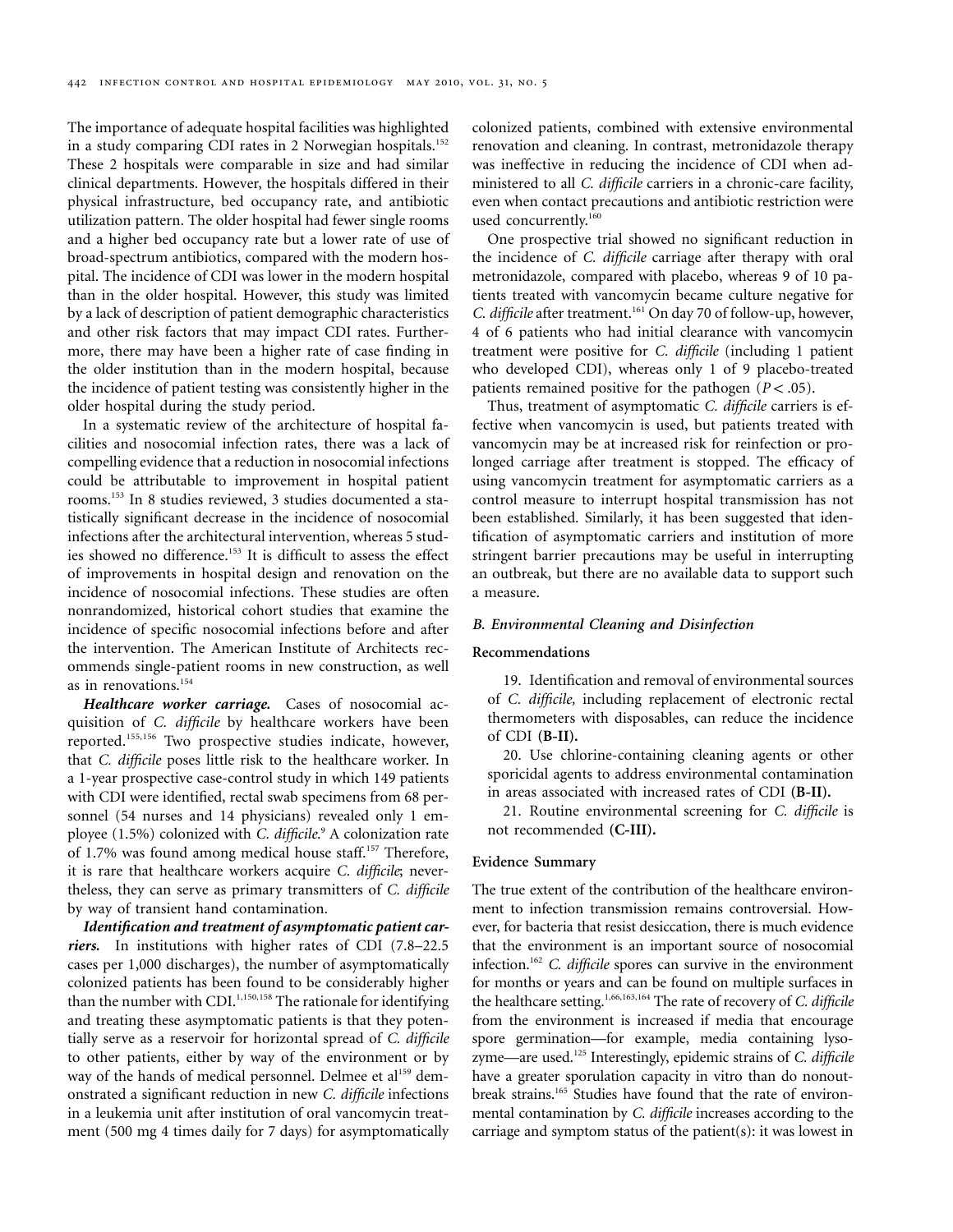rooms of culture-negative patients (fewer than 8% of rooms), intermediate in rooms of patients with asymptomatic *C. difficile*  colonization (8%–30% of rooms), and highest in rooms of patients with CDI (9%–50% of rooms).<sup>1,164</sup> Also, a study found that the incidence of *C. difficile* infection correlated significantly with the environmental prevalence of *C. difficile* on one hospital ward ( $r = 0.76$ ;  $P < .05$ ) but not another ( $r = 0.26$ ;  $P > .05$ ), possibly because of confounding factors.<sup>77</sup> Environmental contamination has been linked to the spread of *C. difficile* by way of contaminated commodes,<sup>[1,](#page-19-0)75,77</sup> blood pressure cuffs,<sup>166</sup> and oral and rectal thermometers.<sup>79,167,168</sup> Replacement of electronic thermometers with single-use disposable thermometers has been associated with significant reductions in CDI incidence.79,167,168

There is evidence that the environmental prevalence of *C. difficile* can affect the risk of CDI, and may not simply reflect the prevalence of symptomatic disease. Samore and colleagues<sup>75</sup> showed that the environmental prevalence of *C. difficile* correlated with the extent of contamination of healthcare workers hands by this bacterium. Furthermore, there are several reports that interventions to reduce environmental contamination by *C. difficile* have decreased the incidence of infection.<sup>76,78</sup> Kaatz and colleagues<sup>169</sup> found that phosphate buffered hypochlorite (1,600 ppm available chlorine; pH, 7.6) was more effective than unbuffered hypochlorite (500 ppm available chlorine) at reducing environmental levels of *C. difficile*. Introduction of cleaning with a hypochlorite-based solution (5,000 ppm available chlorine) was also associated with reduced incidence of CDI in a bone marrow transplant unit where there was a relatively high infection rate.<sup>76</sup> The incidence of CDI increased almost to the baseline level after the reintroduction of use of the original quaternary ammonium compound cleaning agent. However, the environmental prevalence of *C. difficile* was not measured in this study, and the results were not reproducible with patients on other units, possibly because of the low prevalence of infection. Wilcox et al<sup>78</sup> used a 2-year crossover study design to demonstrate a significant correlation between the use of a cleaning agent containing chlorine (dichloroisocyanurate; 1,000 ppm available chlorine) and a reduction in the incidence of CDI on 1 of the 2 hospital wards that were examined. Although it is likely that higher concentrations of available chlorine within the range of 1,000–5,000 ppm are more reliably sporicidal than lower concentrations, the potential disadvantages (eg, causticity to surfaces, complaints from personnel about the odor, and possible hypersensitivity) should be balanced against the potential advantages in particular settings (eg, environmental cleaning interventions may have their greatest impact in settings with the highest baseline rates). Therefore, depending on such factors, the concentration of available chlorine should be at least 1,000 ppm and may ideally be 5,000 ppm. A recent report highlighted the use of vaporized hydrogen peroxide to reduce the level of environmental contamination by *C. difficile*. The prevalence of *C. difficile* was significantly reduced (to a recovery level of 0) after hydrogen peroxide use, albeit from a low level (5%), possibly because of former hypochlorite based cleaning; the incidence of CDI decreased, although not significantly.<sup>170</sup> Unfortunately, practical considerations (the need to seal rooms and to have access to specialized equipment) and the cost limit the applicability of this approach to environmental decontamination.

A wide range of disinfectants suitable for decontamination of instruments (eg, endoscopes) or the environment have in vitro activity against *C. difficile* spores.<sup>141,165,171-173</sup> With the exceptions noted above, comparative data on the in situ efficacy of these disinfection options are lacking. The efficacy of cleaning is critical to the success of decontamination in general, and thus user acceptability of disinfection regimens is a key issue. Endoscopes have not been implicated in the transmission of *C. difficile,* but spread by means of this mechanism is preventable by careful cleaning and disinfection with 2% alkaline glutaraldehyde.171 In vitro data show greater *C. difficile* sporicidal activity as the concentration of free chlorine increases with acidified bleach, but practical issues may limit the use of such products for routine cleaning. A study found that working-strength concentrations of 5 different cleaning agents inhibited growth of *C. difficile* cultures in vitro.<sup>165</sup> However, only chlorine-based cleaning agents used at the recommended working concentrations were able to inactivate *C. difficile* spores. Also, in vitro exposure of epidemic *C. difficile* strains, including NAP1/BI/027, to subinhibitory concentrations of non–chlorine-based cleaning agents (detergent or hydrogen peroxide) significantly increased sporulation capacity; this effect was generally not seen with chlorine-based cleaning agents.125,167 These observations suggest the possibility that some cleaning agents, if allowed to come into contact with *C. difficile* in low concentrations, could promote sporulation and, therefore, the persistence of the bacterium in the environment.

Use of chlorine-containing cleaning products presents health and safety concerns, as well as compatibility challenges that need to be assessed for risk. However, current evidence supports the use of chlorine-containing cleaning agents (with at least 1,000 ppm available chlorine), particularly to address environmental contamination in areas associated with endemic or epidemic CDI. Routine bacteriological surveillance of the environment is generally unhelpful, largely because it has not been possible to establish threshold levels associated with increased risk of clinical infection, but it may be useful for ascertaining whether cleaning standards are suboptimal, notably in a setting experiencing an outbreak or where *C. difficile* is hyperendemic.

# *C. Antimicrobial Use Restrictions*

#### **Recommendations**

22. Minimize the frequency and duration of antimicrobial therapy and the number of antimicrobial agents prescribed, to reduce CDI risk **(A-II).** 

23. Implement an antimicrobial stewardship program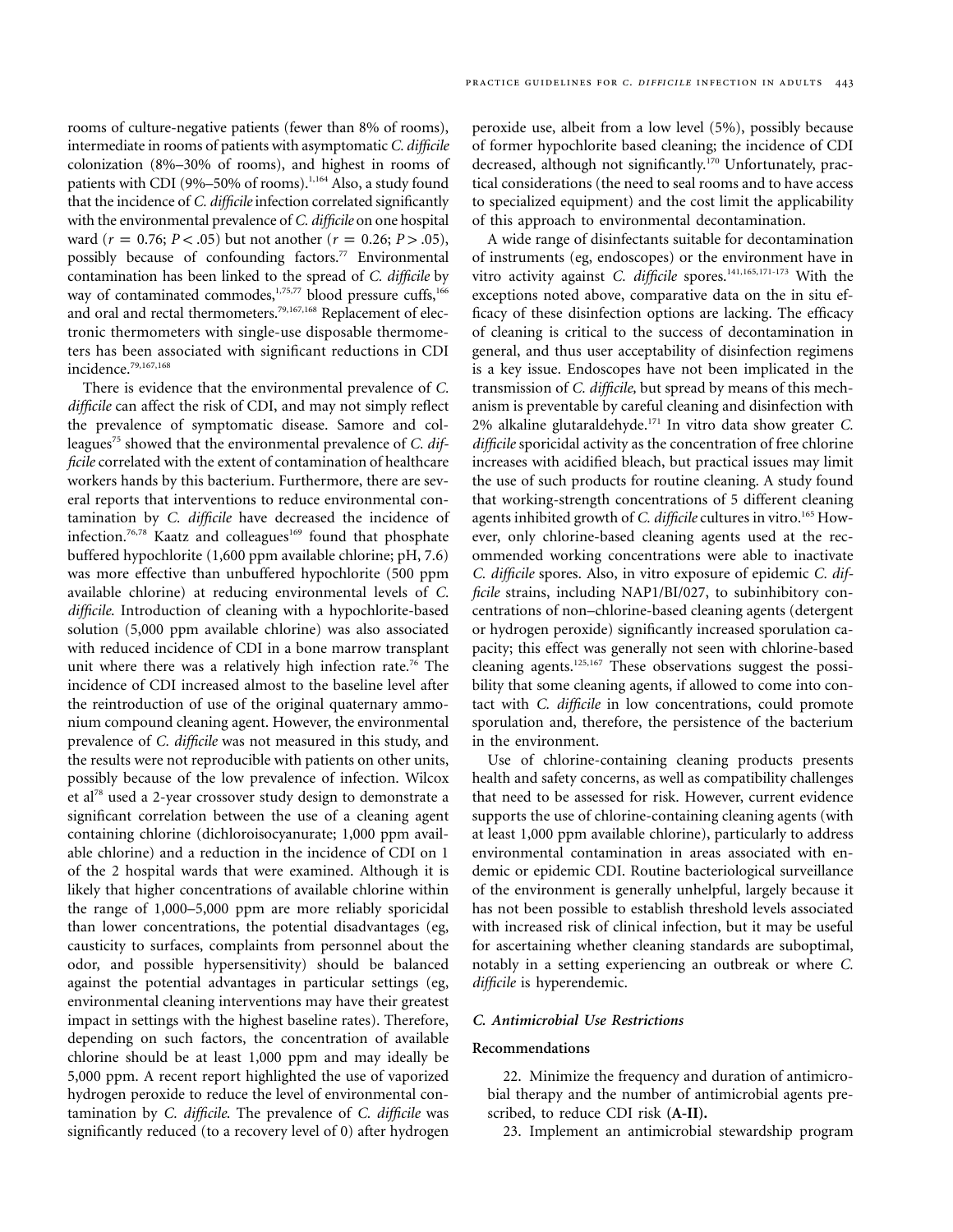**(A-II)**. Antimicrobials to be targeted should be based on the local epidemiology and the *C. difficile* strains present, but restricting the use of cephalosporin and clindamycin (except for surgical antibiotic prophylaxis) may be particularly useful **(C-III).** 

# **Evidence Summary**

Most studies have determined that the great majority of patients with CDI have had prior exposure to antimicrobial agents. In a recent study, 85% of patients with CDI had received antibacterial therapy within the 28 days prior to the onset of symptoms.174 The widespread use of antimicrobial agents and the propensity for polypharmacy means that the accurate quantification of the CDI risk associated with specific antibiotics is very difficult. An greater number of antimicrobial agents administered, a greater number of doses, and a greater duration of administration have been associated with increased risk of CDI.9,89,158,175-177 Antibiotic risk studies and prescribing intervention studies frequently do not consider exposure to *C. difficile* when assessing outcomes. Thus, efforts to demonstrate the effects of restriction of antibiotics may be confounded by infection control interventions that affect the risk of acquiring *C. difficile.* 

Limitation or restriction of use of antimicrobial agents that are found to be associated with increased CDI rates is an intuitively attractive approach to reducing infection rates. However, there are few sound studies that clearly demonstrate the successful implementation of antibiotic prescribing interventions, notably in terms of their effectiveness at reducing CDI. A recent Cochrane systematic review by Davey and colleagues<sup>178</sup> examined the effectiveness of interventions to improve antibiotic prescribing practices for hospital inpatients. It analyzed relevant randomized and quasi-randomized controlled trials, controlled before-and-after studies, and interrupted time-series studies (with at least 3 data points before and after implementation of the intervention). Of 66 identified intervention studies that contained interpretable data, 5 (all interrupted time-series) reported outcome data regarding occurrence of  $CDI<sub>179-183</sub>$  Three of these found significant reductions in CDI incidence,<sup>179-181</sup> and 2 interrupted time-series showed weak or nonsignificant evidence for a decrease in incidence.<sup>182,183</sup>

Climo et al<sup>180</sup> observed a sustained decrease in the incidence of CDI after the prescribing of clindamycin was restricted (11.5 cases per month prior to restriction, compared with 3.33 cases per month after restriction;  $P < .001$ ). By contrast, the incidence of CDI was increasing by 2.9 cases per quarter before the restriction of clindamycin use. Similarly, Pear and colleagues<sup>179</sup> found that, before clindamycin restriction, the CDI rate was increasing (mean incidence, 7.7 cases per month;  $P < .001$ ), and after restriction the incidence suddenly decreased (mean incidence,  $3.68$  cases per month ( $P =$ .041 ), and there was a sustained reduction averaging 0.32 cases per month  $(P = .134)$ . Furthermore, regression analysis showed a significant relationship between the amount of clin-

damycin being prescribed per unit time and the incidence of CDI. Carling et al<sup>181</sup> examined the effectiveness of an antimicrobial management team that focused on 3 interventions to alter prescribing patterns: choice, shorter duration of antibiotic therapy (ie, stop therapy after 2–3 days if there was no confirmed infection), and switching from intravenous to oral formulations. Prescribing of third-generation cephalosporins (and aztreonam) was targeted, and over 6 years it decreased from 24.7 to 6.2 defined daily doses per 1,000 patient-days  $(P < .0001)$ . The multidisciplinary antibiotic stewardship program had no impact on the prevalence rates of vancomycin-resistant *Enterococcus* infection or methicillinresistant *S. aureus* infection but did significantly reduce the rates of CDI  $(P = .002)$  and antibiotic-resistant gram-negative bacterial infections  $(P = .02)$ .

However, it is important to emphasize that, for a significant decrease in the incidence of CDI to be realized, reducing the use of antimicrobial agents that are associated with a high CDI risk is necessary, as opposed to simply making lowerrisk agents available on the formulary. One study found that introduction of piperacillin-tazobactam onto the formulary for a large Elderly Medicine unit was not associated with a significant reduction in the CDI rate.<sup>184</sup> However, once cefotaxime was replaced by piperacillin-tazobactam, CDI rates decreased in 4 of 5 wards and overall by  $52\%$  ( $P < .008$ ). Unintentional restriction of piperacillin-tazobactam, consequent to manufacturing difficulties, led to a 5-fold rise in cefotaxime prescribing, and CDI rates increased from 2.2 to 5.1 cases per 100 admissions  $(P < .01)$ . Similar observations that a piperacillin-tazobactam shortage led to increased prescribing of cephalosporins (ceftriaxone and cefotetan) and higher CDI rates have also been reported elsewhere.<sup>185</sup>

As reports of increasing incidence and more-severe CDI associated with the highly fluoroquinolone-resistant NAP1/ BI/027 strain continue to mount, several investigators have addressed the issue of antimicrobial restriction as a means of controlling this strain. A reduction in overall antimicrobial use has played a role in controlling at least 2 large institutional outbreaks caused by this strain.<sup>48,186</sup> However, other outbreaks appear to have come under control through the application of infection control measures alone.<sup>25</sup> There are limited data on whether restriction of a specific fluoroquinolone, or restriction of the entire class, can favorably impact increased rates of CDI due to NAP1/BI/027. In an early single-hospital outbreak caused by NAP1/BI/027 and reported by Gaynes et  $al$ ,<sup>187</sup> it appeared that a switch from levofloxacin to gatifloxacin as the formulary drug of choice precipitated the outbreak; when the formulary drug of choice was switched back to levofloxacin, the outbreak ceased. Moreover, a case-control study showed an association between CDI and gatifloxacin exposure, leading the authors to propose that gatifloxacin is a higher-risk antimicrobial than levofloxacin. However, in a similar scenario in which an outbreak occurred following a formulary switch from levofloxacin to moxifloxacin as the drug of choice, reverting to levofloxacin was not associated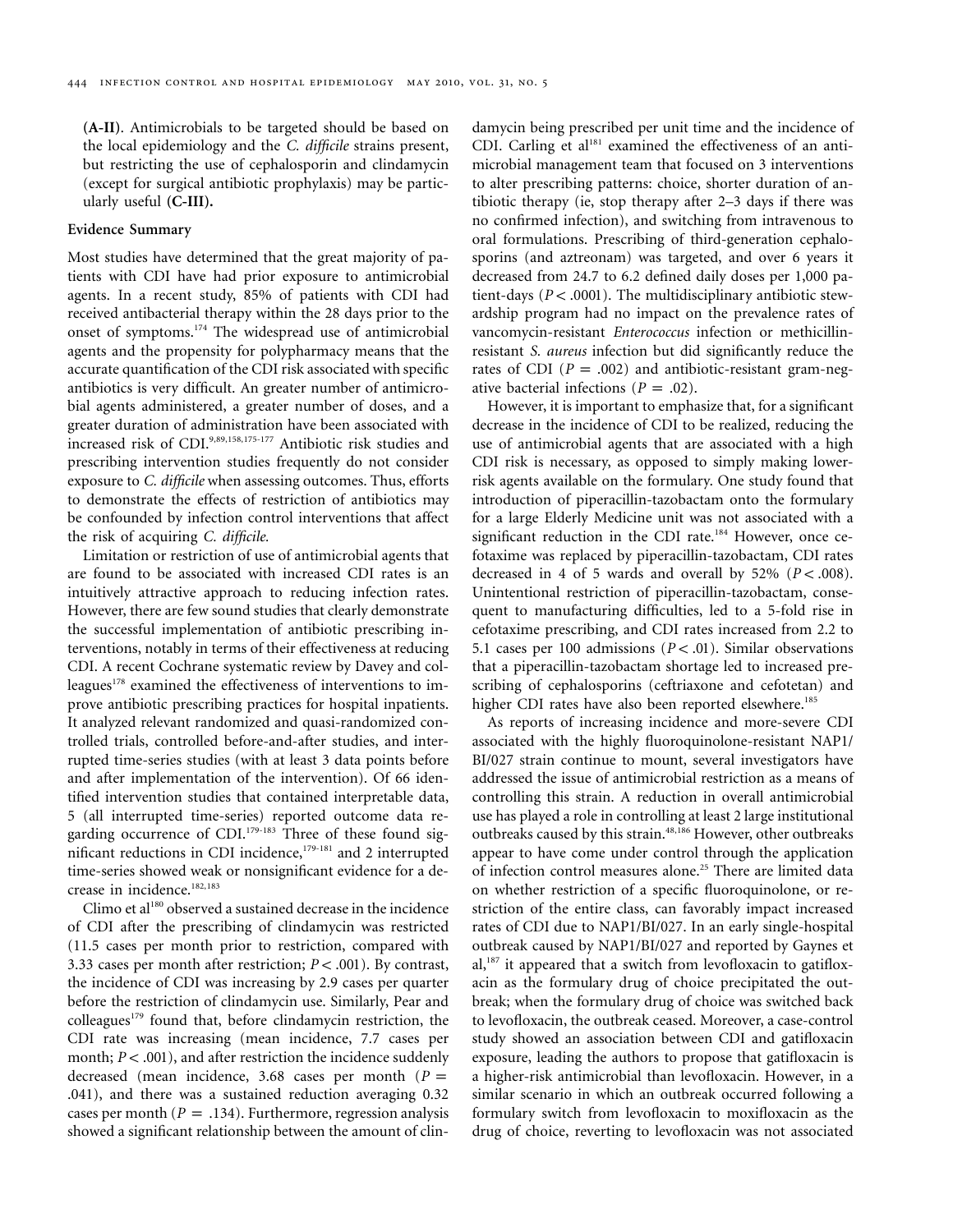with a decrease in CDI.<sup>188</sup> Given that the NAP1/BI/027 strain has increased resistance to fluoroquinolones as a class, rather than to one specific agent, it is unlikely that restricting the use of a specific fluoroquinolone would reduce CDI rates to the same level that could be achieved if use of all members of the class were restricted. Nonetheless, there is currently insufficient evidence to recommend restriction of use of a specific fluoroquinolone or the fluoroquinolone class for the control of CDI, other than as part of a reduction in overall antimicrobial use.<sup>186</sup>

# *D. Use of Probiotics*

# **Recommendation**

24. Administration of currently available probiotics is not recommended to prevent primary CDI, as there are limited data to support this approach and there is a potential risk of bloodstream infection **(C-III)**.

#### **Evidence Summary**

For many years, administration of probiotics has been advocated as a preventive measure for patients receiving antibiotics. Until recently, no individual study had shown probiotics to be effective in the prevention of CDI. It is doubtful whether meta-analyses are acceptable, given the diversity of probiotics used in various studies. Additional problems are the lack of standardization of such products, variations in the bacterial counts in such products according to the duration of storage, and the possibility of inducing bacteremia or fungemia. A recent randomized trial showed, for the first time, that ingestion of a specific brand of yogurt drink containing *Lactobacillus casei, Lactobacillus bulgaricus,* and *Streptococcus thermophilus* reduced the risk of CDI in patients more than 50 years of age who were prescribed antibiotics and were able to take food and drink orally.<sup>189</sup> However, this conclusion was based on a small number of patients in a highly selected population that excluded patients receiving high-risk antibiotics. There was also an extraordinarily high rate of CDI among patients in the placebo group, who were given a milkshake in place of the yogurt drink (9 of 53 patients in the placebo group developed CDI, compared with 0 of 56 patients in the intervention group). The Expert Panel believes that larger trials are required before this practice can be recommended.

# iv. does the choice of drug for treatment of cdi matter and, if so, which patients should be treated and with which agent?

#### **Recommendations**

25. Discontinue therapy with the inciting antimicrobial  $agent(s)$  as soon as possible, as this may influence the risk of CDI recurrence **(A-II).** 

26. When severe or complicated CDI is suspected, ini-

tiate empirical treatment as soon as the diagnosis is suspected **(C-III)**.

27. If the stool toxin assay result is negative, the decision to initiate, stop, or continue treatment must be individualized **(C-III).** 

28. If possible, avoid use of antiperistaltic agents, as they may obscure symptoms and precipitate toxic megacolon **(C-III).** 

29. Metronidazole is the drug of choice for the initial episode of mild-to-moderate CDI. The dosage is 500 mg orally 3 times per day for 10–14 days. **(A-I)** 

30. Vancomycin is the drug of choice for an initial episode of severe CDI. The dosage is 125 mg orally 4 times per day for 10–14 days. **(B-I)** 

31. Vancomycin administered orally (and per rectum, if ileus is present) with or without intravenously administered metronidazole is the regimen of choice for the treatment of severe, complicated CDI. The vancomycin dosage is 500 mg orally 4 times per day and 500 mg in approximately 100 mL normal saline per rectum every 6 hours as a retention enema, and the metronidazole dosage is 500 mg intravenously every 8 hours. **(C-III)** 

32. Consider colectomy for severely ill patients. Monitoring the serum lactate level and the peripheral blood white blood cell count may be helpful in prompting a decision to operate, because a serum lactate level rising to 5 mmol/L and a white blood cell count rising to 50,000 cells per  $\mu$ L have been associated with greatly increased perioperative mortality. If surgical management is necessary, perform subtotal colectomy with preservation of the rectum. **(B-II)** 

33. Treatment of the first recurrence of CDI is usually with the same regimen as for the initial episode **(A-II)** but should be stratified by disease severity (mild-to-moderate, severe, or severe complicated), as is recommended for treatment of the initial CDI episode **(C-III).** 

34. Do not use metronidazole beyond the first recurrence of CDI or for long-term therapy because of potential for cumulative neurotoxicity **(B-II).** 

35. Treatment of the second or later recurrence of CDI with vancomycin therapy using a tapered and/or pulse regimen is the preferred next strategy **(B-III).** 

36. No recommendations can be made regarding prevention of recurrent CDI in patients who require continued antimicrobial therapy for the underlying infection **(C-III).** 

## **Evidence Summary**

For 25 years, metronidazole and oral vancomycin have been the main antimicrobial agents used in the treatment of CDI. Two randomized controlled trials conducted in the 1980s and 1990s that compared metronidazole therapy and vancomycin therapy found no difference in outcomes but included fewer than 50 patients per study arm.<sup>190,191</sup> Fusidic acid or bacitracin have not been widely adopted for treatment, partially because comparative studies showed a trend toward higher frequency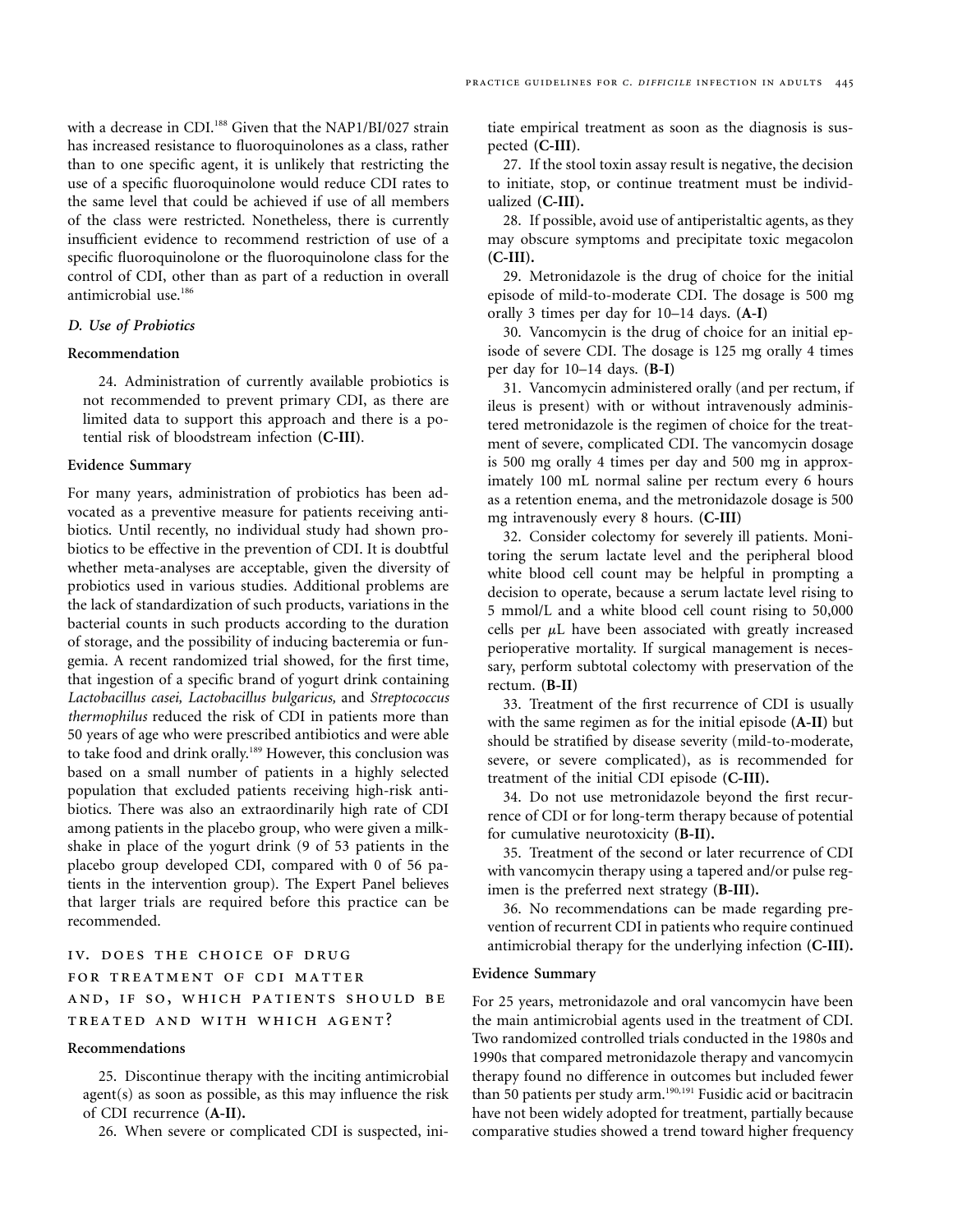of recurrence of CDI or lower efficacy.<sup>191,192</sup> Treatment with teicoplanin is probably not inferior to treatment with metronidazole or vancomycin, but this drug remains unavailable in the United States.<sup>193</sup> Vancomycin is the only agent with an indication for CDI from the US Food and Drug Administration. The use of vancomycin for initial treatment of CDI markedly decreased following the 1995 Centers for Disease Control and Prevention's recommendation that the use of vancomycin in hospitals be reduced, to decrease the selection pressure for the emergence of vancomycin-resistant enterococci.194 Since then, metronidazole has generally been recommended for first-line treatment of CDI, with oral vancomycin being used mainly after metronidazole is found to be ineffective or if it is contraindicated or not well tolerated.13,14,195 Prospective trials of metronidazole (and vancomycin) therapy have not compared regimens with durations longer than 10 days. However, it is recognized that some patients may respond slowly to treatment and may require a longer course (eg, 14 days). The oral formulation of vancomycin is much more expensive than metronidazole, and to reduce costs, some hospitals use the generic intravenous formulation of vancomycin for oral administration. Some patients report a bad taste after taking this intravenous formulation by mouth.

Recent reports from Canada and the United States, in the context of the emergence of a hypervirulent strain of *C. difficile*, have prompted a reassessment of the comparative efficacy of metronidazole and vancomycin, especially when used to treat patients with severe CDI, primarily on the basis of studies done prior to the emergence of the epidemic strain. When administered orally, metronidazole is absorbed rapidly and almost completely, with only 6%–15% of the drug excreted in stool. Fecal concentrations of metronidazole likely reflect its secretion in the colon, and concentrations decrease rapidly after treatment of CDI is initiated: the mean concentration is 9.3  $\mu$ g/g in watery stools but only 1.2  $\mu$ g/g in formed stools.<sup>196</sup> Metronidazole is undetectable in the stool of asymptomatic carriers of *C. difficile*.<sup>161</sup> Consequently, there is little rationale for administration of courses of metronidazole longer than 14 days, particularly if diarrhea has resolved. In contrast, vancomycin is poorly absorbed, and fecal concentrations following oral administration (at a dosage of 125 mg 4 times per day) reach very high levels:  $64-760 \mu g/g$  on day 2 and 152–880  $\mu$ g/g on day 4.<sup>197</sup> Doubling the dosage (250 mg 4 times per day) may result in higher fecal concentrations on day 2.198 Fecal levels of vancomycin are maintained throughout the duration of treatment. Given its poor absorption, orally administered vancomycin is relatively free of systemic toxicity.

Historically, metronidazole resistance in *C. difficile* has been rare; minimal inhibitory concentrations (MICs) of nearly all strains have been less than or equal to 2.0 mg/L.<sup>199-203</sup> In a recent report from Spain, the  $MIC<sub>90</sub>$  of 415 isolates was 4.0 mg/L, and 6.3% of isolates had metronidazole MICs of 32 mg/L or higher.<sup>204</sup> These levels of resistance have not been

reported elsewhere. In the United Kingdom, recently recovered isolates belonging to ribotype 001 had geometric mean MICs of 5.94  $\mu$ g/mL, compared with 1.03  $\mu$ g/mL for historic isolates (recovered before 2005) of the same ribotype.<sup>205</sup> There is no evidence that the epidemic NAP1/BI/027 strain is more resistant to metronidazole than are nonepidemic strains or historic isolates.<sup>25,206</sup> However, given the relatively low fecal concentrations achieved with metronidazole, even a modest decrease in susceptibility might be clinically relevant, and continued surveillance for metronidazole resistance will be important. The MIC<sub>90</sub> of vancomycin against *C. difficile* is 1.0–2.0  $\mu$ g/mL, and the highest MIC ever reported is 16  $\mu$ g/ mL,200-203,207 but considering the high fecal concentrations achieved with oral vancomycin, emergence of resistance is likely not a concern.

Three main outcomes should be considered when evaluating drugs used in the treatment of CDI: time to symptom resolution (or the proportion of patients who respond within 7–10 days); recurrences after initial symptom resolution; and the frequency of major complications, such as death within 30 days of diagnosis, hypovolemic or septic shock, megacolon, colonic perforation, emergency colectomy, or intensive care unit admission.

*Treatment of a first episode of CDI.* Three factors may indicate a severe or complicated course and should be considered when initiating treatment: age, peak white blood cell count (leukocytosis), and peak serum creatinine level. $25,80$ The influence of greater age probably reflects a senescence of the immune response against *C. difficile* and its toxins, and greater age has been consistently related to all adverse outcomes. Leukocytosis likely reflects the severity of colonic inflammation; complications are more common among patients who had leukocytosis with a white blood cell count of 15,000 cells/ $\mu$ L or higher than among patients with a normal white blood cell count, and the course of the disease is truly catastrophic in patients with a white blood cell count of 50,000 cells/ $\mu$ L or higher.<sup>208</sup> An elevated serum creatinine level may indicate severe diarrhea with subsequent dehydration or inadequate renal perfusion.

The time to resolution of diarrhea might be shorter with vancomycin than with metronidazole therapy.<sup>209</sup> A recent observational study showed that patients treated with vancomycin in the years 1991–2003 were less likely to develop complications or die within 30 days after diagnosis than were patients treated with metronidazole.<sup>80</sup> However, extension of this case series up through 2006 showed that for the years 2003–2006, when infection with the NAP1/BI/027 strain predominated, vancomycin no longer was superior to metronidazole therapy.210 Thus, the potential superiority of vancomycin therapy in avoiding complications of CDI, especially among patients infected with the NAP1/BI/027 strain, requires further study.

A recent randomized controlled trial showed, for the first time, that vancomycin at a dosage of 125 mg 4 times per day was superior to metronidazole at a dosage of 250 mg 4 times per day in a subgroup of patients with severe disease, as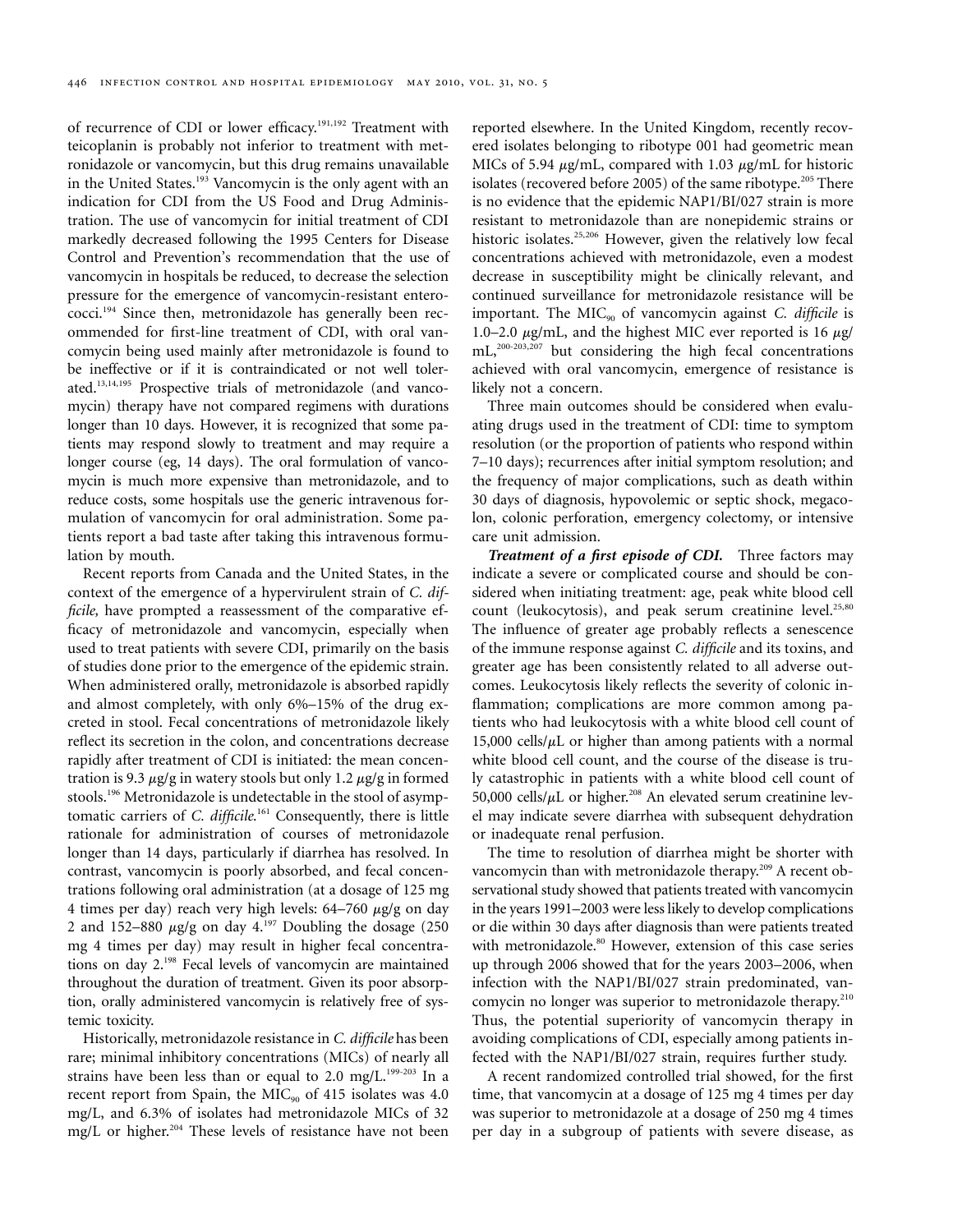assessed by a severity score incorporating 6 clinical variables.211 The patients were recruited in the years 1994–2002, probably before the emergence of the NAP1/BI/027 strain in the United States. A more recent study conducted since the emergence of the NAP1/BI/027 strain, reported in abstract form, confirms the superiority of vancomycin over metronidazole for treatment of severe CDI.<sup>212</sup> There is no evidence to support administration of combination therapy to patients with uncomplicated CDI. Although hampered by its low statistical power, a recent trial did not show any trend toward better results when rifampin was added to a metronidazole regimen. There is no evidence to support use of a combination of oral metronidazole and oral vancomycin.

The criteria proposed in Table 3 for defining severe or complicated CDI are based on expert opinion. These criteria may need to be reviewed in the future, on publication of prospectively validated severity scores for patients with CDI.

*Treatment of severe, complicated CDI.* Ileus may impair the delivery of orally administered vancomycin to the colon, but intravenously administered metronidazole is likely to result in detectable concentrations in feces and an inflamed colon. Even though it is unclear whether a sufficient quantity of the drug reaches the right and the transverse colon, intracolonic administration of vancomycin seems useful in some [cases.28](#page-19-0),213 If colonic perforation is demonstrated or colectomy is imminent, it may be prudent to stop oral or rectal therapy with any antimicrobial agent, but, short of these complications, the emphasis should be on delivery of effective therapy to the colon. Despite the lack of data, it seems prudent to administer vancomycin by oral and rectal routes at higher dosages (eg, 500 mg) for patients with complicated CDI with ileus. Use of high doses of vancomycin is safe, but high serum concentrations have been noted with long courses of 2 g per day, with renal failure. It would be appropriate to obtain trough serum concentrations in this circumstance. Passive immunotherapy with intravenous immunoglobulins (150–400 mg/kg) has been used for some patients not responding to other therapies,  $2^{14}$ but no controlled trials have been performed.

Colectomy can be life-saving for selected patients.<sup>208</sup> Colectomy has usually been performed for patients with megacolon, colonic perforation, or an acute abdomen, but the procedure is now also performed for patients with septic shock.<sup>208,215</sup> Among patients with a lactate level of 5 mmol/L or greater, postoperative mortality is 75% or higher, when possible colectomy should be performed earlier.<sup>208</sup>

*Treatment of recurrent CDI.* The frequency of further episodes of CDI necessitating re-treatment remains a major concern. Historically, 6%–25% of patients treated for CDI have experienced at least 1 additional episode.<sup>28,216,217</sup> Recurrences correspond to either relapse of infection the original strain or re-infection of patients who remained susceptible and are exposed to new strains.<sup>218,219</sup> In clinical practice, it is impossible to distinguish these 2 mechanisms. Recent reports documented an increase in the frequency of recurrences after metronidazole therapy, especially in patients aged 65 years or more. More than half of patients aged 65 years or more in a Canadian center experienced at least 1 recurrence,<sup>220</sup> while in Texas, half of patients treated with metronidazole either did not respond to the drug or experienced a recurrence.<sup>206</sup> Other risk factors for a recurrence are the administration of other antimicrobials during or after initial treatment of CDI, and a defective immune response against toxin A.<sup>69,221</sup>

Using either metronidazole or vancomycin treatment of a first recurrence does not alter the probability of a second recurrence,<sup>222</sup> but use of vancomycin is recommended for the first recurrence in patients with a white blood cell count of

| Clinical definition                     | Supportive clinical data                                                                                                                                                  | Recommended treatment                                                                                                                                                                                            | Strength of<br>recommendation |
|-----------------------------------------|---------------------------------------------------------------------------------------------------------------------------------------------------------------------------|------------------------------------------------------------------------------------------------------------------------------------------------------------------------------------------------------------------|-------------------------------|
| Initial episode, mild<br>or moderate    | Leukocytosis with a white blood cell<br>count of 15,000 cells/ $\mu$ L or lower and<br>a serum creatinine level less than 1.5<br>times the premorbid level                | Metronidazole, 500 mg 3 times per day by<br>mouth for 10-14 days                                                                                                                                                 | $A-I$                         |
| Initial episode, severe <sup>a</sup>    | Leukocytosis with a white blood cell<br>count of 15,000 cells/ $\mu$ L or higher or a<br>serum creatinine level greater than or<br>equal to 1.5 times the premorbid level | Vancomycin, 125 mg 4 times per day by<br>mouth for 10-14 days                                                                                                                                                    | $B-I$                         |
| Initial episode, severe,<br>complicated | Hypotension or shock, ileus, megacolon                                                                                                                                    | Vancomycin, 500 mg 4 times per day by<br>mouth or by nasogastric tube, plus metro-<br>nidazole, 500 mg every 8 hours intrave-<br>nously. If complete ileus, consider adding<br>rectal instillation of vancomycin | C-III                         |
| First recurrence                        | $\cdots$                                                                                                                                                                  | Same as for initial episode                                                                                                                                                                                      | $A-II$                        |
| Second recurrence                       | $\cdots$                                                                                                                                                                  | Vancomycin in a tapered and/or pulsed<br>regimen                                                                                                                                                                 | $B-III$                       |

table 3. Recommendations for the Treatment of *Clostridium difficile* Infection (CDI)

<sup>a</sup> The criteria proposed for defining severe or complicated CDI are based on expert opinion. These may need to be reviewed in the future upon publication of prospectively validated severity scores for patients with CDI.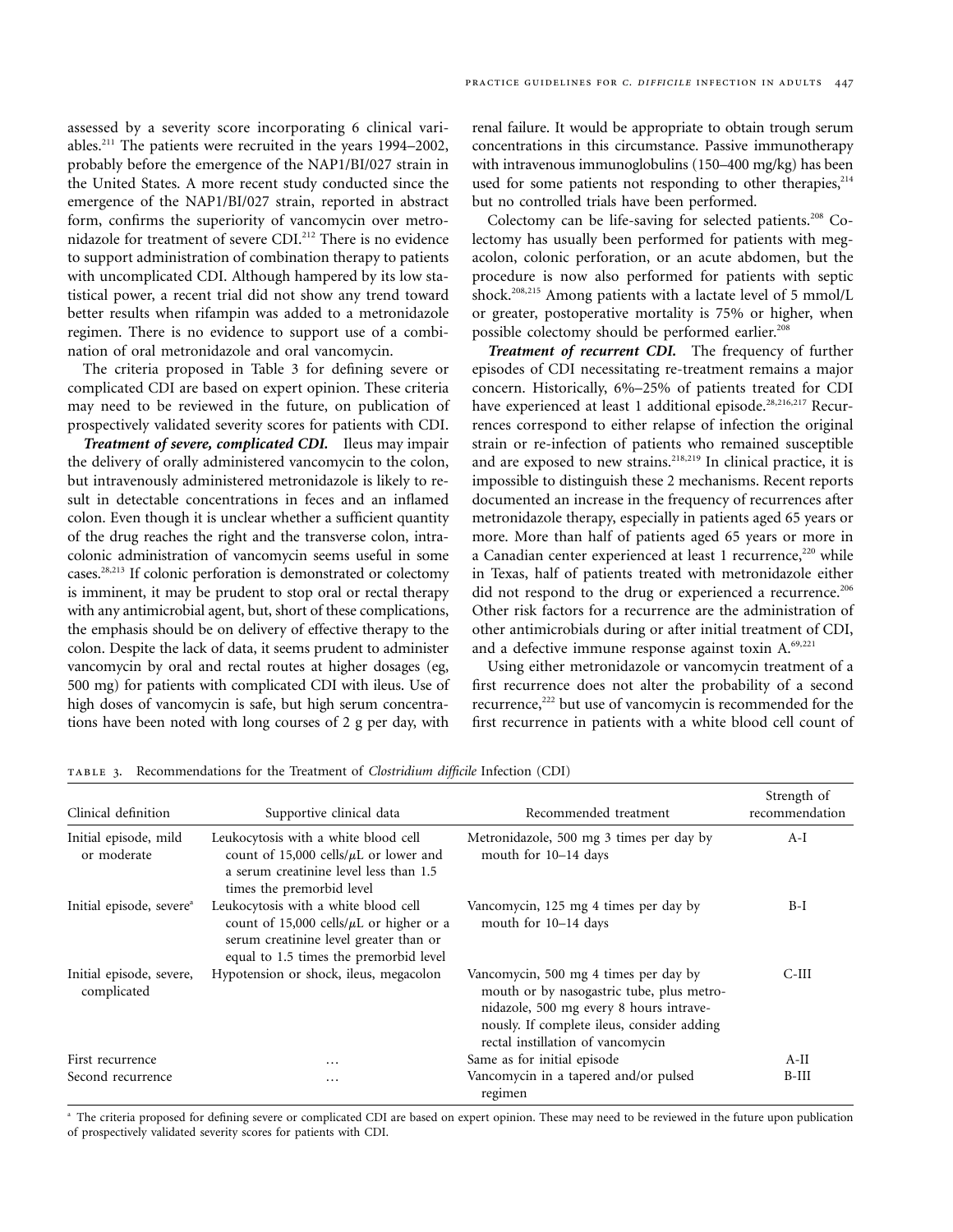15,000 cells/ $\mu$ L or higher (or a rising serum creatinine level), since they are at higher risk of developing complications.

A substantial proportion of patients with a second recurrence will be cured with a tapering and/or pulsed regimen of oral vancomycin. Metronidazole should not be used beyond the first recurrence or for long-term therapy because of the potential for cumulative neurotoxicity.<sup>223</sup> Various regimens have been used and are similar to this one: after the usual dosage of 125 mg 4 times per day for 10–14 days, vancomycin is administered at 125 mg 2 times per day for a week, 125 mg once per day for a week, and then 125 mg every 2 or 3 days for 2–8 weeks, in the hope that *C. difficile*  vegetative forms will be kept in check while allowing restoration of the normal flora. Management of patients who do not respond to this course of treatment or experience a further relapse is challenging. There is no evidence that adding cholestyramine or rifampin to the treatment regimen decreases the risk of a further recurrence.<sup>224</sup> It should be noted that cholestyramine, colestipol, and other anion-exchange resins bind vancomycin, which make these a specific contraindication. A recent uncontrolled case series of patients with multiple recurrences of CDI documented that oral rifaximin therapy (400 mg 2 times per day for 2 weeks) cured 7 of 8 patients when it was started immediately following the last course of vancomycin and before symptom recurrence.<sup>225</sup> Caution is recommended with use of rifaximin because of the potential for isolates to develop an increased MIC during treatment.<sup>225,226</sup>

Studies of the probiotic *Saccharomyces boulardii* have been inconclusive, but in a subset analysis of a randomized controlled trial, administration of *S. boulardii* in combination with a high dosage of vancomycin appeared to decrease the number of recurrences. Administration of *S. boulardii* has, however, been associated with fungemia in immunocompromised patients and in patients with central venous lines, and it should be avoided in critically ill patients.<sup>227</sup> There is no compelling evidence that other probiotics are useful in the prevention or treatment of recurrent CDI.<sup>228</sup>

Considering that disruption of the indigenous fecal flora is likely a major risk for infection with *C. difficile* and, particularly, for recurrent infection, instillation of stool from a healthy donor has been used with a high degree of success in several uncontrolled case series.<sup>229,230</sup> The availability of this treatment is limited, however. If "fecal transplant" is considered, the donor should be screened for transmissible agents, and logistic issues need to be considered, including the timing, the collection and processing of the specimen from the donor, the preparation of the recipient, and the route and means of administration (ie, by nasogastric tube or by enema).

Other potential options for treatment include alternative antimicrobial agents, such as nitazoxanide, $7$  intravenous immunoglobulins (150-400 mg/kg).<sup>230-233</sup>

*Prevention of recurrent CDI in patients requiring antimicrobial therapy.* Some patients need to receive other an-

timicrobials during or shortly after the end of CDI therapy, either to complete the treatment of the infection for which they had received the inciting antibiotics or to treat a new incidental infection. These patients are at high risk of a recurrence and its attendant complications.<sup>69,221</sup> Many clinicians prolong the duration of treatment of CDI in such cases, until after the other antimicrobial regimens have been stopped. Whether this reduces the risk of CDI recurrence is unknown, and the Expert Panel offers no specific recommendation, but if the duration of CDI treatment is prolonged, oral vancomycin is the preferred agent, given the absence of therapeutic levels of metronidazole in the feces of patients who no longer have active colitis.

# research gaps

The initial step in developing a rational clinical research agenda is the identification of gaps in information. The process of guideline development, as practiced by SHEA and the IDSA, serves as a natural means by which such gaps are identified. Thus, these guidelines identify important clinical questions and identify the quality of evidence supporting those recommendations. Clinical questions identified by the SHEA-IDSA Expert Panel and by members of the IDSA Research Committee that could inform a *C. difficile* research agenda are listed below.

# **Epidemiology**

*What is the epidemiology of CDI?* What is the incubation period of *C. difficile*? What is the infectious dose of *C. difficile*? How should hospital rates be risk-adjusted for appropriate interhospital comparisons? Does administration of proton pump inhibitors increase the risk of CDI and, if so, what is the magnitude of risk? What are the sources for *C. difficile*  transmission in the community? Is exposure to antimicrobials (or equivalent agents, such as chemotherapy drugs) required for susceptibility to CDI? What is the role of asymptomatic carriers in transmission of *C. difficile* in the healthcare setting? What are the validated clinical predictors of severe CDI? At what age and to what degree is *C. difficile* pathogenic among infants?

# **Diagnostics**

*Is GDH detection in stool sufficiently sensitive as a screening test for* C. difficile *colitis?* How well does this method correlate with culture for toxigenic *C. difficile* and cell culture cytotoxicity assay? Which of these "gold standard" assays (culture for toxigenic *C. difficile* or cell culture cytotoxicity assay) is optimal as a reference test for diagnosis of CDI? Is screening by GDH test, coupled with confirmatory testing for toxigenic *C. difficile* by cell culture cytotoxicity assay or real time PCR for toxin B, as sensitive as primary testing of stool using realtime PCR? What is the best diagnostic method for hospital laboratories that do not have PCR technology available?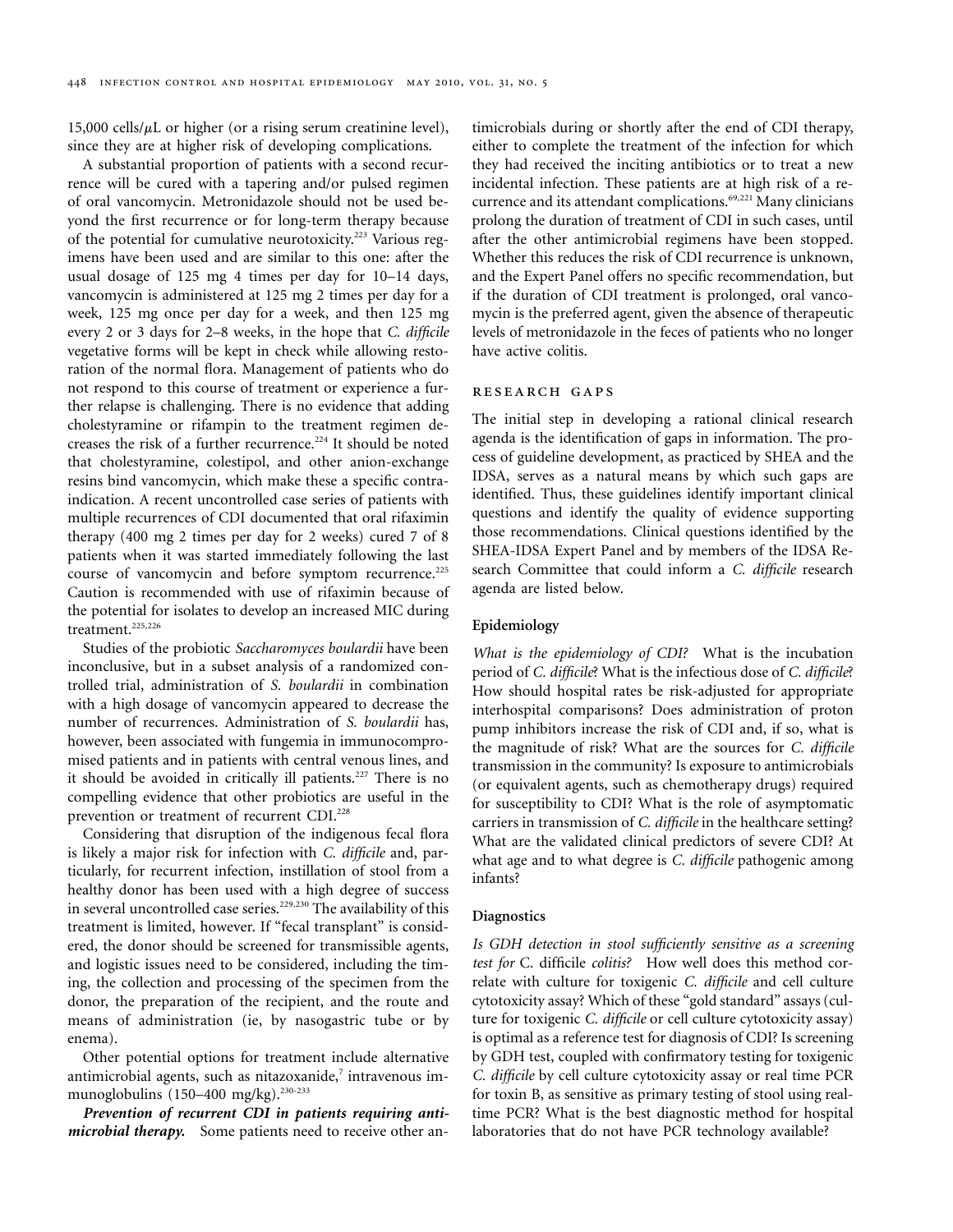*Which commercial PCR assay for toxin B performs best, compared with culture for toxigenic* C. difficile*?* Is PCR testing for toxin B too sensitive for clinical utility? How do individual laboratory-derived PCR assays for *C. difficile* compare with commercial PCR assays?

*Is there any role for repeated* C. difficile *stool testing during the same episode of illness?* 

*After initial diagnosis of CDI, should testing be repeated for any reason other than recurrence of symptoms following successful treatment?* 

#### **Management**

*If a validated severity-of-illness tool for CDI is developed, how will treatment recommendations for primary CDI be modified?* 

*What is the best treatment for recurrent CDI?* What is the best way to restore colonization protection of intestinal microbiota? What is the role of fecal transplant? What is the role of administration of passive antibodies (immunoglobulins or monoclonal antibodies) or active immunization (with vaccines)?

*What is the best approach to treatment of fulminant CDI?*  What are the criteria for colectomy in a patient with fulminant CDI? What is the role of treatment with vancomycin or other antibiotics alone or in combination in fulminant infection? What is the role of treatment with passive antibodies (immunoglobulin or monoclonal antibody therapy) in fulminant infection?

# **Prevention**

*What preventive measures can be taken to reduce the incidence of CDI?* Can administration of probiotics or biotherapeutic agents effectively prevent CDI? What are the most effective antimicrobial stewardship strategies to prevent CDI? What are the most effective transmission prevention strategies (ie, environmental management and isolation) to prevent CDI in inpatient settings? What is the incremental impact of each? Can vaccination effectively prevent CDI, and what would be the composition of the vaccine and the route of administration? What are systemic or mucosal serologic markers that predict protection against CDI?

# **Basic Research**

*What is the biology of* C. difficile *spores that leads to clinical infection?* What induces spore germination and where does it occur in the human gastrointestinal tract? How do spores interact with the human gastrointestinal immune system? What are the triggers for sporulation and germination of *C. difficile* in the human gastrointestinal tract? What is the role of sporulation in recurrent *C. difficile* disease?

*What is the basic relationship of* C. difficile *to the human gut mucosa and immune system?* Where in the gut do *C. difficile* organisms reside? What enables *C. difficile* to colonize patients? Is there a *C. difficile* biofilm in the gastrointestinal tract? Is mucosal adherence necessary for development of CDI? Is there a nutritional niche that allows *C. difficile* to establish colonization? What is the role of mucosal and systemic immunity in preventing clinical CDI? What causes *C. difficile* colonization to end? Do *C. difficile* toxins enter the circulation during infection?

#### performance measures

Performance measures are tools to help guideline users measure both the extent and the effects of implementation of guidelines. Such tools or measures can be indicators of the process itself, outcomes, or both. Deviations from the recommendations are expected in a proportion of cases, and compliance in 80%–95% of cases is generally appropriate, depending on the measure.

- • Infection control practices should be consistent with guideline recommendations, including compliance with recommended isolation precautions and adequacy of environmental cleaning. Data exist supporting the conclusion that use of these measures has led to control of outbreaks of CDI.
- Treatment of the initial episode of CDI should be consistent with the guidelines. In particular, patients with severe CDI (provisionally identified as leukocytosis with a white blood cell count greater than  $15,000$  cells/ $\mu$ L or an increase in the serum creatinine level to 1.5 times the premorbid level) should be treated with vancomycin. Evidence suggests treatment with this agent has significantly better outcomes than does treatment with metronidazole.
- Appropriate testing for the diagnosis of CDI includes submitting samples only of unformed stool. Additionally, no more than 1 stool sample should be obtained for routine testing during a diarrheal episode. Stool should not be submitted for test of cure.

#### acknowledgments

The Expert Panel wishes to express its gratitude to John G. Bartlett, MD, Erik Dubberke, MD, and Mark Miller, MD, for their thoughtful reviews of earlier drafts of the manuscript.

The Expert Panel also recognizes the following people for their important contributions in identifying critical gaps where funding of research is needed to advance clinical treatment and care: Edward N. Janoff, MD, and Barth L. Reller, MD (IDSA Research Committee), James M. Horton, MD (IDSA Standards and Practice Guidelines Committee), and Padma Natarajan (IDSA staff).

*Financial support.* Support for this guideline was provided by the Society for Healthcare Epidemiology of America (SHEA) and the Infectious Diseases Society of America (IDSA).

*Potential conflicts of interest.* S.H.C. reports that he has served as a speaker for Viropharma and Wyeth Pharmaceuticals and has served as a consultant to Genzyme, Salix and Romark Laboratories. D.N.G. reports that he has served as a consultant for ViroPharma, Optimer, Genzyme, Cepheid, BD GeneOhm, Salix, Romark, Merck, Schering-Plough, Gojo, and TheraDoc; has received research support from ViroPharma, Massachusetts Biological Laboratories, Optimer, Cepheid, Gojo, Merck, and Genzyme; and holds patents for the prevention and treatment of CDI licensed to ViroPharma. S.J. reports that he has served as an advisor to Genzyme, Viropharma, Salix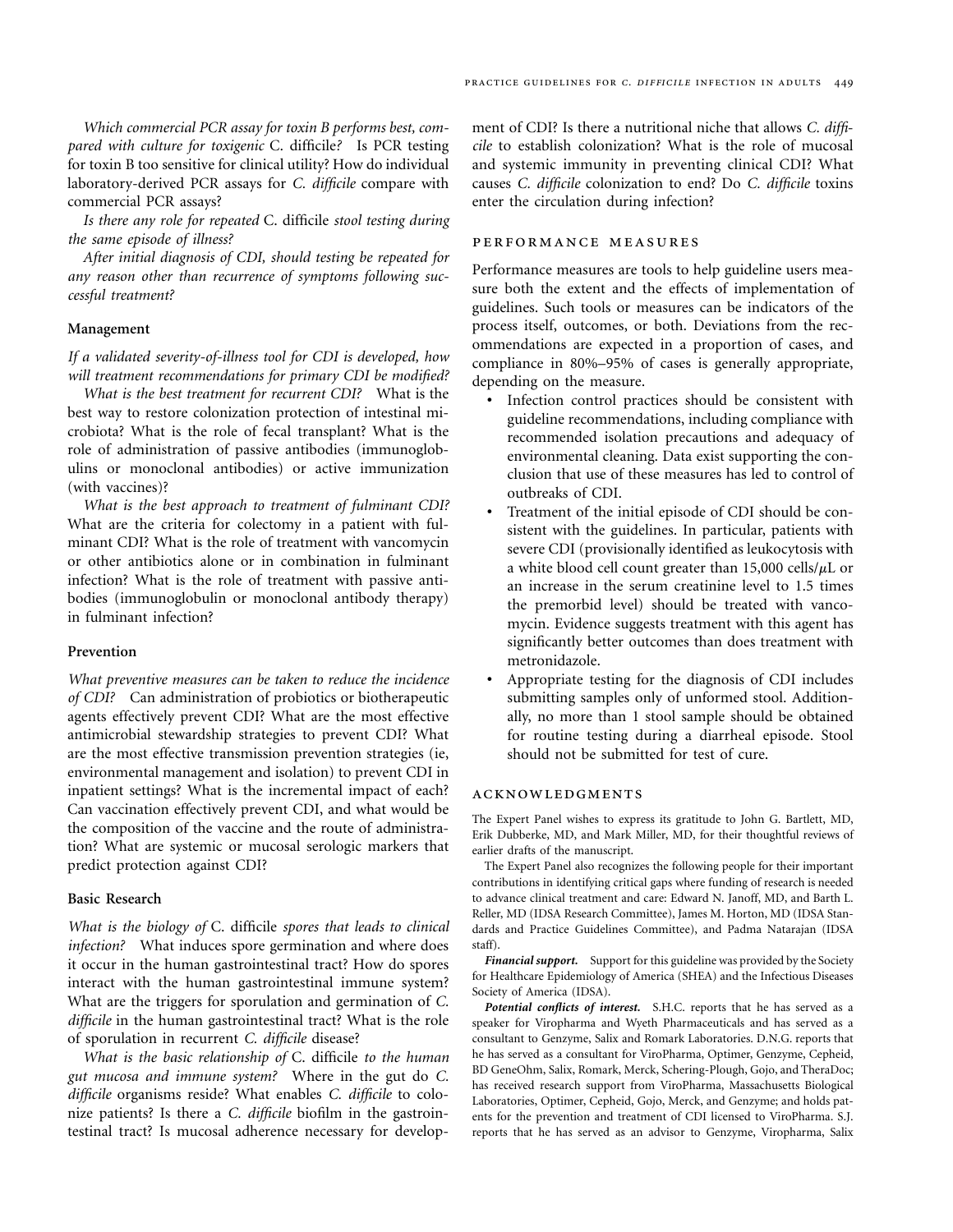<span id="page-19-0"></span>Pharmaceutical, Romark Laboratories, and Acambis. V.G.L. reports that she has served as a consultant for Genzyme. J.P. reports that he has served on advisory boards for Pfizer and Novartis; as an advisor for Viropharma, Acambis, Wyeth Pharmaceuticals, and Bayer; and as speaker for Wyeth Pharmaceuticals. C.P.K. reports that he has served as scientific advisor and consultant to Actelion, Cubist Pharm, MicroBiotix, Salix Pharm, Sanofi-Pasteur, ViroPharma, and Wyeth Pharm and has received research support from Actelion and MicroBiotix. M.H.W. and L.C.M. report no conflicts relevant to this guideline.

Address reprint requests to Clinical Affairs, Infectious Diseases Society of America, 1300 Wilson Blvd, Suite 300, Arlington, VA 22209 (idsaguidelines@idsociety.org).

It is important to realize that guidelines cannot always account for individual variation among patients. They are not intended to supplant physician judgment with respect to particular patients or special clinical situations. SHEA and the IDSA consider adherence to these guidelines to be voluntary, with the ultimate determination regarding their application to be made by the physician in the light of each patient's individual circumstances.

The findings and conclusions in this report are those of the author(s), writing on behalf of SHEA and the IDSA, and do not necessarily represent the views of the Centers for Disease Control and Prevention, or the United States Department of Veterans Affairs.

#### references

- 1. McFarland LV, Mulligan ME, Kwok RY, et al. Nosocomial acquisition of *Clostridium difficile* infection. *N Engl J Med* 1989;320:204–210.
- 2. Shanholtzer CJ, Willard KE, Holter JJ, et al. Comparison of the VIDAS *Clostridium difficile* toxin A immunoassay with *C. difficile* culture and cytotoxin and latex tests. *J Clin Microbiol* 1992;30:1837–1840.
- 3. Shim JK, Johnson S, Samore MH, et al. Primary symptomless colonisation by *Clostridium difficile* and decreased risk of subsequent diarrhoea. *Lancet* 1998;351:633–636.
- 4. Walker RC, Ruane PJ, Rosenblatt JE, et al. Comparison of culture, cytotoxicity assays, and enzyme-linked immunosorbent assay for toxin A and toxin B in the diagnosis of *Clostridium difficile*–related enteric disease. *Diagn Microbiol Infect Dis* 1986;5:61–69.
- 5. Kyne L, Warny M, Qamar A, et al. Asymptomatic carriage of *Clostridium difficile* and serum levels of IgG antibody against toxin A. *N Engl J Med*  2000;342:390–397.
- 6. Louie TJ, Peppe J, Watt CK, et al. Tolevamer, a novel nonantibiotic polymer, compared with vancomycin in the treatment of mild to moderately severe *Clostridium difficile*–associated diarrhea. *Clin Infect Dis*  2006;43:411–420.
- 7. Musher DM, Logan N, Hamill RJ, et al. Nitazoxanide for the treatment of *Clostridium difficile* colitis. *Clin Infect Dis* 2006;43:421–427.
- 8. Kuijper EJ, Coignard B, Tull P. Emergence of *Clostridium difficile*–associated disease in North America and Europe. *Clin Microbiol Infect*  2006;12(Suppl 6):2–18.
- 9. Gerding DN, Olson MM, Peterson LR, et al. *Clostridium difficile*-associated diarrhea and colitis in adults. A prospective case-controlled epidemiologic study. *Arch Intern Med* 1986;146:95–100.
- 10. Guidelines for the management of adults with hospital-acquired, ventilator-associated, and healthcare-associated pneumonia. *Am J Respir Crit Care Med* 2005;171:388–416.
- 11. Kyne L, Merry C, O'Connell B, et al. Factors associated with prolonged symptoms and severe disease due to *Clostridium difficile*. *Age Ageing*  1999;28:107–113.
- 12. Bartlett JG. Antibiotic-associated colitis. *Dis Mon* 1984;30:1–54.
- 13. Bartlett JG. Clinical practice. Antibiotic-associated diarrhea. *N Engl J Med* 2002;346:334–349.
- 14. Kelly CP, Pothoulakis C, LaMont JT. *Clostridium difficile* colitis. *N Engl J Med* 1994;330:257–262.
- 15. Hall IC, O'Toole E. Intestinal flora in new-born infants. *Am J Dis Child*  1935;49:390–402.
- 16. Viscidi R, Willey S, Bartlett JG. Isolation rates and toxigenic potential of *Clostridium difficile* isolates from various patient populations. *Gastroenterology* 1981;81:5–9.
- 17. Aronsson B, Mollby R, Nord CE. Antimicrobial agents and *Clostridium difficile* in acute enteric disease: epidemiological data from Sweden, 1980–1982. *J Infect Dis* 1985;151:476–481.
- 18. Nakamura S, Mikawa M, Nakashio S, et al. Isolation of *Clostridium difficile* from the feces and the antibody in sera of young and elderly adults. *Microbiol Immunol* 1981;25:345–351.
- 19. Burdon DW. *Clostridium difficile*: the epidemiology and prevention of hospital-acquired infection. *Infection* 1982;10:203–204.
- 20. Larson HE, Barclay FE, Honour P, et al. Epidemiology of *Clostridium difficile* in infants. *J Infect Dis* 1982;146:727–733.
- 21. Larson HE, Price AB, Borriello SP. Epidemiology of experimental enterocecitis due to *Clostridium difficile*. *J Infect Dis* 1980;142:408–413.
- 22. Toshniwal R, Silva J Jr, Fekety R, et al. Studies on the epidemiology of colitis due to *Clostridium difficile* in hamsters. *J Infect Dis* 1981;143:51– 54.
- 23. Johnson S, Clabots CR, Linn FV, et al. Nosocomial *Clostridium difficile*  colonisation and disease. *Lancet* 1990;336:97–100.
- 24. McDonald LC, Killgore GE, Thompson A, et al. An epidemic, toxin gene-variant strain of *Clostridium difficile*. *N Engl J Med* 2005;353:2433– 2441.
- 25. Loo VG, Poirier L, Miller MA, et al. A predominantly clonal multi-institutional outbreak of *Clostridium difficile*–associated diarrhea with high morbidity and mortality. *N Engl J Med* 2005;353:2442–2449.
- 26. Voth DE, Ballard JD. *Clostridium difficile* toxins: mechanism of action and role in disease. *Clin Microbiol Rev* 2005;18:247–263.
- 27. Samore MH, DeGirolami PC, Tlucko A, et al. *Clostridium difficile* colonization and diarrhea at a tertiary care hospital. *Clin Infect Dis* 1994;18: 181–187.
- 28. Olson MM, Shanholtzer CJ, Lee JT Jr, et al. Ten years of prospective *Clostridium difficile*–associated disease surveillance and treatment at the Minneapolis VA Medical Center, 1982–1991. *Infect Control Hosp Epidemiol* 1994;15:371–381.
- 29. Triadafilopoulos G, Hallstone AE. Acute abdomen as the first presentation of pseudomembranous colitis. *Gastroenterology* 1991;101:685–691.
- 30. Wolf LE, Gorbach SL, Granowitz EV. Extraintestinal *Clostridium difficile:*  10 years' experience at a tertiary-care hospital. *Mayo Clin Proc* 1998;73: 943–947.
- 31. Pron B, Merckx J, Touzet P, et al. Chronic septic arthritis and osteomyelitis in a prosthetic knee joint due to *Clostridium difficile*. *Eur J Clin Microbiol Infect Dis* 1995;14:599–601.
- 32. Studemeister AE, Beilke MA, Kirmani N. Splenic abscess due to *Clostridium difficile* and *Pseudomonas paucimobilis*. *Am J Gastroenterol* 1987; 82:389–390.
- 33. Feldman RJ, Kallich M, Weinstein MP. Bacteremia due to *Clostridium difficile*: case report and review of extraintestinal *C. difficile* infections. *Clin Infect Dis* 1995;20:1560–1562.
- 34. Freiler JF, Durning SJ, Ender PT. *Clostridium difficile* small bowel enteritis occurring after total colectomy. *Clin Infect Dis* 2001;33:1429–1431.
- 35. Wanahita A, Goldsmith EA, Marino BJ, et al. *Clostridium difficile* infection in patients with unexplained leukocytosis. *Am J Med* 2003;115:543–546.
- 36. Wanahita A, Goldsmith EA, Musher DM. Conditions associated with leukocytosis in a tertiary care hospital, with particular attention to the role of infection caused by *Clostridium difficile*. *Clin Infect Dis* 2002;34: 1585–1592.
- 37. Gerding DN, Johnson S, Peterson LR, et al. *Clostridium difficile*–associated diarrhea and colitis. *Infect Control Hosp Epidemiol* 1995;16:459– 477.
- 38. Field MJ, Lohr KN. *Institute of Medicine Committee to Advise the Public Health Service on Clinical Practice Guidelines, Clinical Practice Guidelines:*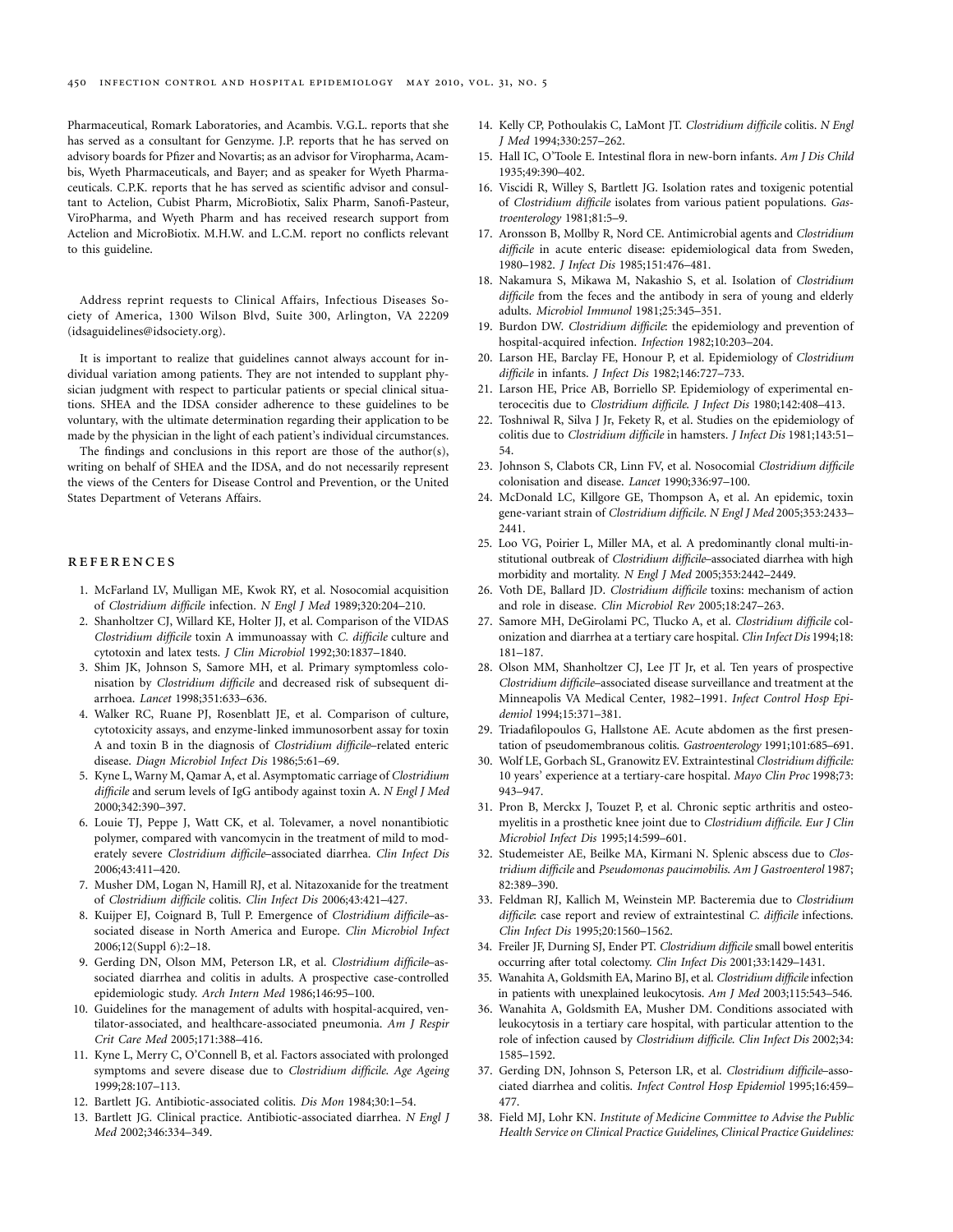*Directions for a New Program*. Washington, DC: Institute of Medicine; 1990.

- 39. The periodic health examination. Canadian Task Force on the Periodic Health Examination. *Can Med Assoc J* 1979;121:1193–1254.
- 40. Miller MA, Hyland M, Ofner-Agostini M, et al. Morbidity, mortality, and healthcare burden of nosocomial *Clostridium difficile*–associated diarrhea in Canadian hospitals. *Infect Control Hosp Epidemiol* 2002;23: 137–140.
- 41. Miller MA, Gravel D, Mulvey M, et al. Surveillance for nosocomial *Clostridium difficile* associated diarrhea (N-CDAD) within acute-care hospitals in Canada: results of the 2005 nosocomial infections surveillance program (CNISP) study shows escalating mortality. In: Proceedings of the 16th Annual Scientific Meeting of the Society for Healthcare Epidemiology of America; March 18–21, 2006; Chicago, IL.
- 42. Walker KJ, Gilliland SS, Vance-Bryan K, et al. *Clostridium difficile* colonization in residents of long-term care facilities: prevalence and risk factors. *J Am Geriatr Soc* 1993;41:940–946.
- 43. Simor AE, Bradley SF, Strausbaugh LJ, et al. *Clostridium difficile* in longterm-care facilities for the elderly. *Infect Control Hosp Epidemiol* 2002;23: 696–703.
- 44. Kyne L, Hamel MB, Polavaram R, et al. Health care costs and mortality associated with nosocomial diarrhea due to *Clostridium difficile*. *Clin Infect Dis* 2002;34:346–353.
- 45. O'Brien JA, Lahue BJ, Caro JJ, et al. The emerging infectious challenge of *Clostridium difficile*–associated disease in Massachusetts hospitals: clinical and economic consequences. *Infect Control Hosp Epidemiol* 2007;28: 1219–1227.
- 46. McDonald LC, Owings M, Jernigan DB. *Clostridium difficile* infection in patients discharged from US short-stay hospitals, 1996–2003. *Emerg Infect Dis* 2006;12:409–415.
- 47. Pepin J, Alary ME, Valiquette L, et al. Increasing risk of relapse after treatment of *Clostridium difficile* colitis in Quebec, Canada. *Clin Infect Dis* 2005;40:1591–1597.
- 48. Muto CA, Pokrywka M, Shutt K, et al. A large outbreak of *Clostridium difficile*–associated disease with an unexpected proportion of deaths and colectomies at a teaching hospital following increased fluoroquinolone use. *Infect Control Hosp Epidemiol* 2005;26:273–280.
- 49. Centers for Disease Control and Prevention. Data and statistics about *Clostridium difficile* infections Web page. http://www.cdc.gov/ncidod/ dhqp/id\_Cdiff\_data.html. Accessed February 22, 2010.
- 50. Eggertson L. Quebec strain of *C. difficile* in 7 provinces. *Can Med Assoc J* 2006;174:607–608.
- 51. Warny M, Pepin J, Fang A, et al. Toxin production by an emerging strain of *Clostridium difficile* associated with outbreaks of severe disease in North America and Europe. *Lancet* 2005;366:1079–1084.
- 52. Health Protection Agency. Outbreak of *Clostridium difficile* infection in a hospital in southeast England. *CDR Weekly* 2005;15(24).
- 53. Kuijper EJ, Debast SB, Van Kregten E, et al. *Clostridium difficile* ribotype 027, toxinotype III in The Netherlands [in Dutch]. *Ned Tijdschr Geneeskd* 2005;149:2087–2089.
- 54. Kuijper EJ, Barbut F, Brazier JS, et al. Update of *Clostridium difficile*  infection due to PCR ribotype 027 in Europe, 2008. *Euro Surveill* 2008; 13(31):pii:18942.
- 55. Kato H, Ito Y, van den Berg RJ, et al. First isolation of *Clostridium difficile* 027 in Japan. *Euro Surveill* 2007;12:E070111 3.
- 56. Severe *Clostridium difficile*–associated disease in populations previously at low risk–four states, 2005. *MMWR Morb Mortal Wkly Rep* 2005;54: 1201–1205.
- 57. James AH, Katz VL, Dotters DJ, et al. *Clostridium difficile* infection in obstetric and gynecologic patients. *South Med J* 1997;90:889–892.
- 58. Kyne L, Merry C, O'Connell B, et al. Community-acquired *Clostridium difficile* infection. *J Infect* 1998;36:287–288.
- 59. Johal SS, Hammond J, Solomon K, et al. *Clostridium difficile* associated diarrhoea in hospitalised patients: onset in the community and hospital and role of flexible sigmoidoscopy. *Gut* 2004;53:673–677.
- 60. Terhes G, Urban E, Soki J, et al. Community-acquired *Clostridium*

*difficile* diarrhea caused by binary toxin, toxin A, and toxin B genepositive isolates in Hungary. *J Clin Microbiol* 2004;42:4316–4318.

- 61. Dial S, Delaney JA, Barkun AN, et al. Use of gastric acid-suppressive agents and the risk of community-acquired *Clostridium difficile*–associated disease. *JAMA* 2005;294:2989–2995.
- 62. Hirschhorn LR, Trnka Y, Onderdonk A, et al. Epidemiology of community-acquired *Clostridium difficile*–associated diarrhea. *J Infect Dis* 1994; 169:127–133.
- 63. Levy DG, Stergachis A, McFarland LV, et al. Antibiotics and *Clostridium difficile* diarrhea in the ambulatory care setting. *Clin Ther* 2000;22:91– 102.
- 64. Frost F, Hurley JS, Petersen HV, et al. Estimated incidence of *Clostridium difficile* infection. *Emerg Infect Dis* 1999;5:303–304.
- 65. Rivera EV, Woods S. Prevalence of asymptomatic *Clostridium difficile*  colonization in a nursing home population: a cross-sectional study. *J Gend Specif Med* 2003;6:27–30.
- 66. Fekety R, Kim KH, Brown D, et al. Epidemiology of antibiotic-associated colitis: isolation of *Clostridium difficile* from the hospital environment. *Am J Med* 1981;70:906–908.
- 67. Riggs MM, Sethi AK, Zabarsky TF, et al. Asymptomatic carriers are a potential source for transmission of epidemic and nonepidemic *Clostridium difficile* strains among long-term care facility residents. *Clin Infect Dis*  2007;45:992–998.
- 68. McFarland LV, Surawicz CM, Greenberg RN, et al. Possible role of crosstransmission between neonates and mothers with recurrent *Clostridium difficile* infections. *Am J Infect Control* 1999;27:301–303.
- 69. Kyne L, Warny M, Qamar A, et al. Association between antibody response to toxin A and protection against recurrent *Clostridium difficile*  diarrhoea. *Lancet* 2001;357:189–193.
- 70. Sambol SP, Tang JK, Merrigan MM, et al. Infection of hamsters with epidemiologically important strains of *Clostridium difficile*. *J Infect Dis*  2001;183:1760–1766.
- 71. Anand A, Bashey B, Mir T, et al. Epidemiology, clinical manifestations, and outcome of *Clostridium difficile*–associated diarrhea. *Am J Gastroenterol* 1994;89:519–523.
- 72. Palmore TN, Sohn S, Malak SF, et al. Risk factors for acquisition of *Clostridium difficile*–associated diarrhea among outpatients at a cancer hospital. *Infect Control Hosp Epidemiol* 2005;26:680–684.
- 73. Chang H, Parada J, Evans C, et al. Onset of symptoms and time to diagnosis of *Clostridium difficile* diarrhea among outpatients discharged from an acute care hospital [abstract]. In: Proceedings of The 16th Annual Scientific Meeting of the Society for Healthcare Epidemiology of America; March 18–21, 2006; Chicago, IL: 108–109.
- 74. Mayfield J, McMullen K, Dubberke E. Comparison of *Clostridium difficile*–associated disease rates using a traditional vs. expanded definition. In: Proceedings of The 16th Annual Scientific Meeting of the Society for Healthcare Epidemiology of America; March 18–21, 2006; Chicago, IL: 115.
- 75. Samore MH, Venkataraman L, DeGirolami PC, et al. Clinical and molecular epidemiology of sporadic and clustered cases of nosocomial *Clostridium difficile* diarrhea. *Am J Med* 1996;100:32–40.
- 76. Mayfield JL, Leet T, Miller J, et al. Environmental control to reduce transmission of *Clostridium difficile*. *Clin Infect Dis* 2000;31:995–1000.
- 77. Fawley WN, Wilcox MH. Molecular epidemiology of endemic *Clostridium difficile* infection. *Epidemiol Infect* 2001;126:343–350.
- 78. Wilcox MH, Fawley WN, Wigglesworth N, et al. Comparison of the effect of detergent versus hypochlorite cleaning on environmental contamination and incidence of *Clostridium difficile* infection. *J Hosp Infect*  2003;54:109–114.
- 79. Brooks SE, Veal RO, Kramer M, et al. Reduction in the incidence of *Clostridium difficile*–associated diarrhea in an acute care hospital and a skilled nursing facility following replacement of electronic thermometers with single-use disposables. *Infect Control Hosp Epidemiol* 1992;13: 98–103.
- 80. Pepin J, Valiquette L, Alary ME, et al. *Clostridium difficile*–associated di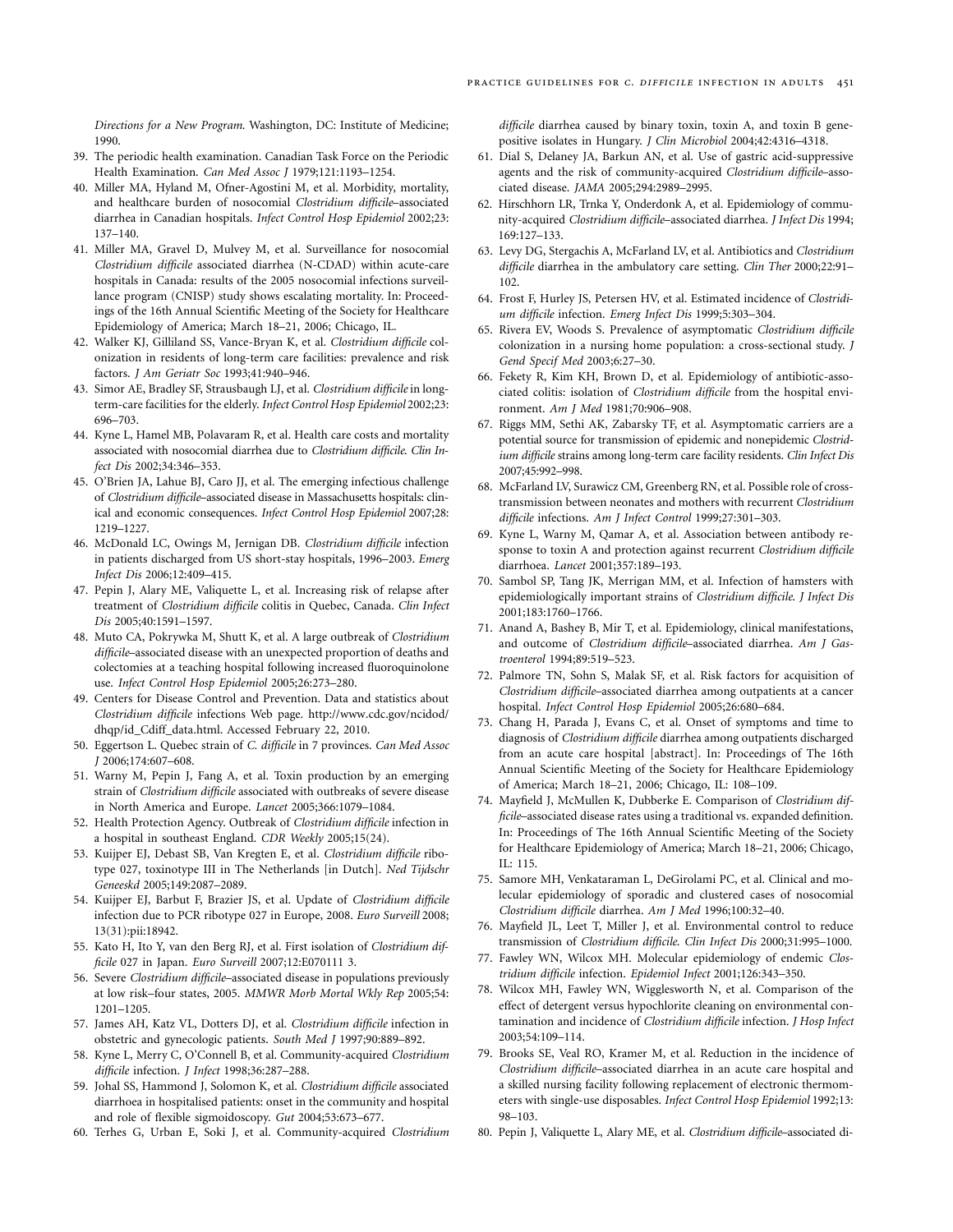arrhea in a region of Quebec from 1991 to 2003: a changing pattern of disease severity. *CMAJ* 2004;171:466–472.

- 81. Johnson S, Samore MH, Farrow KA, et al. Epidemics of diarrhea caused by a clindamycin-resistant strain of *Clostridium difficile* in four hospitals. *N Engl J Med* 1999;341:1645–1651.
- 82. Privitera G, Scarpellini P, Ortisi G, et al. Prospective study of *Clostridium difficile* intestinal colonization and disease following single-dose antibiotic prophylaxis in surgery. *Antimicrob Agents Chemother* 1991;35: 208–210.
- 83. Yee J, Dixon CM, McLean AP, et al. *Clostridium difficile* disease in a department of surgery: the significance of prophylactic antibiotics. *Arch Surg* 1991;126:241–246.
- 84. Anand A, Glatt AE. *Clostridium difficile* infection associated with antineoplastic chemotherapy: a review. *Clin Infect Dis* 1993;17:109–113.
- 85. Morales Chamorro R, Serrano Blanch R, Mendez Vidal MJ, et al. Pseudomembranous colitis associated with chemotherapy with 5-fluorouracil. *Clin Transl Oncol* 2005;7:258–261.
- 86. Bilgrami S, Feingold JM, Dorsky D, et al. Incidence and outcome of *Clostridium difficile* infection following autologous peripheral blood stem cell transplantation. *Bone Marrow Transplant* 1999;23:1039–1042.
- 87. Gorschluter M, Glasmacher A, Hahn C, et al. *Clostridium difficile* infection in patients with neutropenia. *Clin Infect Dis* 2001;33:786–791.
- 88. Sanchez TH, Brooks JT, Sullivan PS, et al. Bacterial diarrhea in persons with HIV infection, United States, 1992–2002. *Clin Infect Dis* 2005;41: 1621–1627.
- 89. Thibault A, Miller MA, Gaese C. Risk factors for the development of *Clostridium difficile*–associated diarrhea during a hospital outbreak. *Infect Control Hosp Epidemiol* 1991;12:345–348.
- 90. Bliss DZ, Johnson S, Savik K, et al. Acquisition of *Clostridium difficile*  and *Clostridium difficile*–associated diarrhea in hospitalized patients receiving tube feeding. *Ann Intern Med* 1998;129:1012–1019.
- 91. Cunningham R, Dale B, Undy B, et al. Proton pump inhibitors as a risk factor for *Clostridium difficile* diarrhoea. *J Hosp Infect* 2003;54:243– 245.
- 92. Dial S, Alrasadi K, Manoukian C, et al. Risk of *Clostridium difficile*  diarrhea among hospital inpatients prescribed proton pump inhibitors: cohort and case-control studies. *CMAJ* 2004;171:33–38.
- 93. Al-Jumaili IJ, Shibley M, Lishman AH, et al. Incidence and origin of *Clostridium difficile* in neonates. *J Clin Microbiol* 1984;19:77–78.
- 94. Shah S, Lewis A, Leopold D, et al. Gastric acid suppression does not promote clostridial diarrhoea in the elderly. *QJM* 2000;93:175–181.
- 95. McDonald LC, Coignard B, Dubberke E, et al. Recommendations for surveillance of *Clostridium difficile*–associated disease. *Infect Control Hosp Epidemiol* 2007;28:140–145.
- 96. Cohen SH, Tang YJ, Silva J Jr. Molecular typing methods for the epidemiological identification of *Clostridium difficile* strains. *Expert Rev Mol Diagn* 2001;1:61–70.
- 97. Tang YJ, Houston ST, Gumerlock PH, et al. Comparison of arbitrarily primed PCR with restriction endonuclease and immunoblot analyses for typing *Clostridium difficile* isolates. *J Clin Microbiol* 1995;33:3169– 3173.
- 98. Gal M, Northey G, Brazier JS. A modified pulsed-field gel electrophoresis (PFGE) protocol for subtyping previously non–PFGE typeable isolates of *Clostridium difficile* polymerase chain reaction ribotype 001. *J Hosp Infect* 2005;61:231–236.
- 99. Rupnik M, Avesani V, Janc M, et al. A novel toxinotyping scheme and correlation of toxinotypes with serogroups of *Clostridium difficile* isolates. *J Clin Microbiol* 1998;36:2240–2247.
- 100. Wullt M, Burman LG, Laurell MH, et al. Comparison of AP-PCR typing and PCR-ribotyping for estimation of nosocomial transmission of *Clostridium difficile*. *J Hosp Infect* 2003;55:124–130.
- 101. Northey G, Gal M, Rahmati A, et al. Subtyping of *Clostridium difficile*  PCR ribotype 001 by REP-PCR and PFGE. *J Med Microbiol* 2005;54: 543–547.
- 102. Stubbs SL, Brazier JS, O'Neill GL, et al. PCR targeted to the 16S-23S rRNA gene intergenic spacer region of *Clostridium difficile* and construc-

tion of a library consisting of 116 different PCR ribotypes. *J Clin Microbiol*  1999;37:461–463.

- 103. Lemee L, Bourgeois I, Ruffin E, et al. Multilocus sequence analysis and comparative evolution of virulence-associated genes and housekeeping genes of *Clostridium difficile*. *Microbiology* 2005;151:3171–3180.
- 104. Marsh JW, O'Leary MM, Shutt KA, et al. Multilocus variable-number tandem-repeat analysis for investigation of *Clostridium difficile* transmission in hospitals. *J Clin Microbiol* 2006;44:2558–2566.
- 105. van den Berg RJ, Schaap I, Templeton KE, et al. Typing and subtyping of *Clostridium difficile* isolates by using multiple-locus variable-number tandem-repeat analysis. *J Clin Microbiol* 2007;45:1024–1028.
- 106. Killgore G, Thompson A, Johnson S, et al. Comparison of seven techniques for typing international epidemic strains of *Clostridium difficile*: restriction endonuclease analysis, pulsed-field gel electrophoresis, PCRribotyping, multilocus sequence typing, multilocus variable-number tandem-repeat analysis, amplified fragment length polymorphism, and surface layer protein A gene sequence typing. *J Clin Microbiol* 2008;46:431– 437.
- 107. Lyras D, O'Connor JR, Howarth PM, et al. Toxin B is essential for virulence of *Clostridium difficile*. *Nature* 2009;458:1176–1179.
- 108. Alfa MJ, Swan B, VanDekerkhove B, et al. The diagnosis of *Clostridium difficile*–associated diarrhea: comparison of Triage *C. difficile* panel, EIA for Tox A/B and cytotoxin assays. *Diagn Microbiol Infect Dis* 2002;43: 257–263.
- 109. Fedorko DP, Engler HD, O'Shaughnessy EM, et al. Evaluation of two rapid assays for detection of *Clostridium difficile* toxin A in stool specimens. *J Clin Microbiol* 1999;37:3044–3047.
- 110. Ticehurst JR, Aird DZ, Dam LM, et al. Effective detection of toxigenic *Clostridium difficile* by a two-step algorithm including tests for antigen and cytotoxin. *J Clin Microbiol* 2006;44:1145–1149.
- 111. Planche T, Aghaizu A, Holliman R, et al. Diagnosis of *Clostridium difficile*  infection by toxin detection kits: a systematic review. *Lancet Infect Dis*  2008;8:777–784.
- 112. Wilcox MH, Eastwood KA. *Clostridium difficile* toxin detection assays. Evaluation report CEP08054. NHS Purchasing and Supplies Agency, Centre for Evidence Based Purchasing, 2009. http://www.pasa.nhs .uk/pasa/Doc.aspx?Path=%5bMN%5d%5bSP%5d/NHSprocurement/ CEP/CEP08054.pdf. Accessed August 14, 2009.
- 113. Bouza E, Munoz P, Alonso R. Clinical manifestations, treatment and control of infections caused by *Clostridium difficile*. *Clin Microbiol Infect*  2005;11(Suppl 4):57–64.
- 114. Kuijper EJ, van den Berg RJ, Debast S, et al. *Clostridium difficile* ribotype 027, toxinotype III, the Netherlands. *Emerg Infect Dis* 2006;12:827–830.
- 115. Reller ME, Lema CA, Perl TM, et al. Yield of stool culture with isolate toxin testing versus a two-step algorithm including stool toxin testing for detection of toxigenic *Clostridium difficile*. *J Clin Microbiol* 2007;45: 3601–3605.
- 116. Gerding DN. Diagnosis of *Clostridium difficile*–associated disease: patient selection and test perfection. *Am J Med* 1996;100:485–486.
- 117. Katz DA, Lynch ME, Littenberg B. Clinical prediction rules to optimize cytotoxin testing for *Clostridium difficile* in hospitalized patients with diarrhea. *Am J Med* 1996;100:487–495.
- 118. Aichinger E, Schleck CD, Harmsen WS, et al. Nonutility of repeat laboratory testing for detection of *Clostridium difficile* by use of PCR or enzyme immunoassay. *J Clin Microbiol* 2008;46:3795–3797.
- 119. Larson HE, Parry JV, Price AB, et al. Undescribed toxin in pseudomembranous colitis. Br Med J 1977;1:1246–1248.
- 120. Barbut F, Lalande V, Burghoffer B, et al. Prevalence and genetic characterization of toxin A variant strains of *Clostridium difficile* among adults and children with diarrhea in France. *J Clin Microbiol* 2002;40:2079–2083.
- 121. Tichota-Lee J, Jaqua-Stewart MJ, Benfield D, et al. Effect of age on the sensitivity of cell cultures to *Clostridium difficile* toxin. *Diagn Microbiol Infect Dis* 1987;8:203–214.
- 122. Peterson LR, Olson MM, Shanholtzer CJ, et al. Results of a prospective, 18-month clinical evaluation of culture, cytotoxin testing, and culturette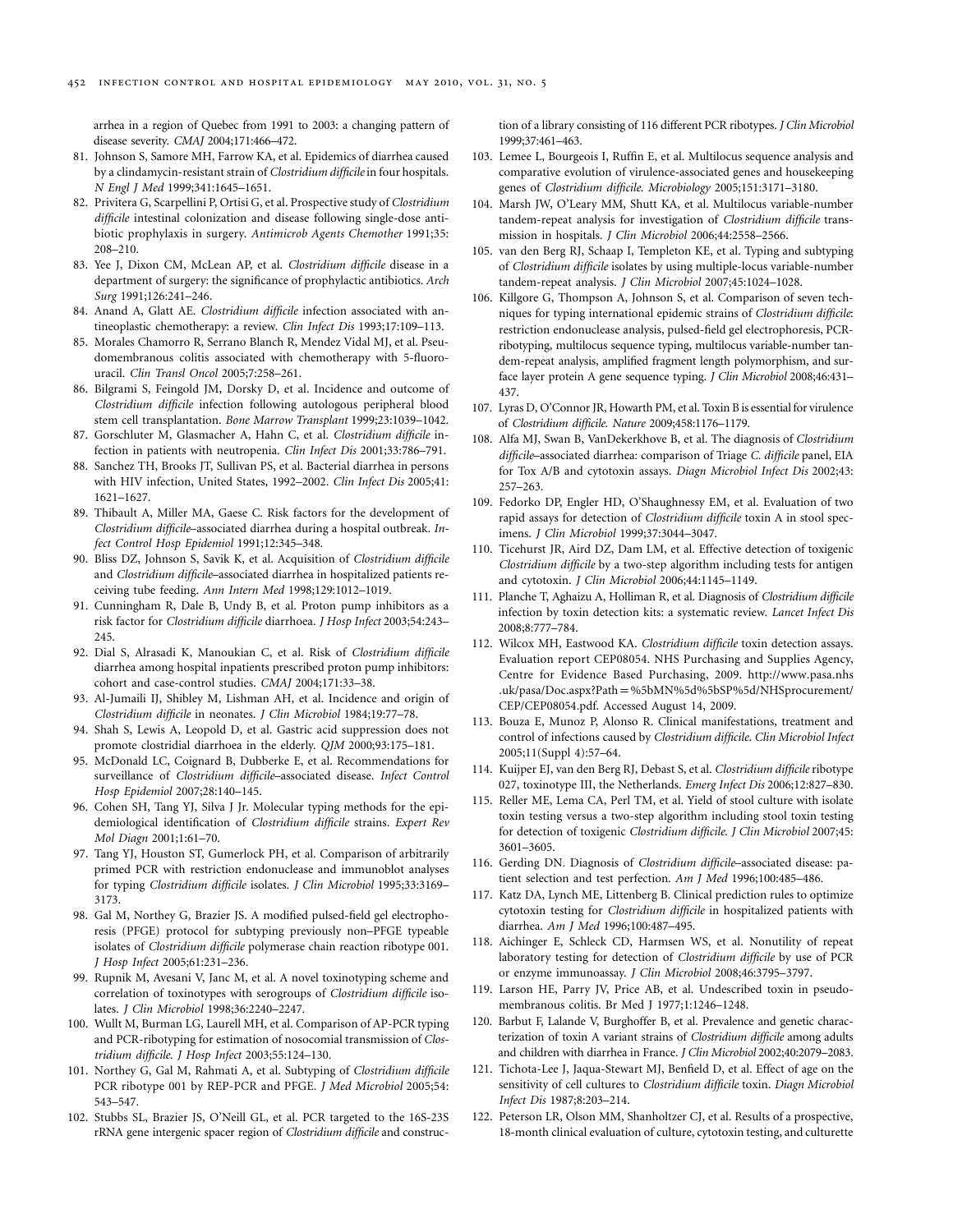brand (CDT) latex testing in the diagnosis of *Clostridium difficile*–associated diarrhea. *Diagn Microbiol Infect Dis* 1988;10:85–91.

- 123. Johnson S, Kent SA, O'Leary KJ, et al. Fatal pseudomembranous colitis associated with a variant *Clostridium difficile* strain not detected by toxin A immunoassay. *Ann Intern Med* 2001;135:434–438.
- 124. George WL, Sutter VL, Citron D, et al. Selective and differential medium for isolation of *Clostridium difficile*. *J Clin Microbiol* 1979;9:214–219.
- 125. Wilcox MH, Fawley WN, Parnell P. Value of lysozyme agar incorporation and alkaline thioglycollate exposure for the environmental recovery of *Clostridium difficile*. *J Hosp Infect* 2000;44:65–69.
- 126. Snell H, Ramos M, Longo S, et al. Performance of the TechLab C. DIFF CHEK-60 enzyme immunoassay (EIA) in combination with the *C. difficile* Tox A/B II EIA kit, the Triage *C. difficile* panel immunoassay, and a cytotoxin assay for diagnosis of *Clostridium difficile*–associated diarrhea. *J Clin Microbiol* 2004;42:4863–4865.
- 127. Zheng L, Keller SF, Lyerly DM, et al. Multicenter evaluation of a new screening test that detects *Clostridium difficile* in fecal specimens. *J Clin Microbiol* 2004;42:3837–3840.
- 128. Barbut F, Lalande V, Daprey G, et al. Usefulness of simultaneous detection of toxin A and glutamate dehydrogenase for the diagnosis of *Clostridium difficile*–associated diseases. *Eur J Clin Microbiol Infect Dis*  2000;19:481–484.
- 129. Massey V, Gregson DB, Chagla AH, et al. Clinical usefulness of components of the Triage immunoassay, enzyme immunoassay for toxins A and B, and cytotoxin B tissue culture assay for the diagnosis of *Clostridium difficile* diarrhea. *Am J Clin Pathol* 2003;119:45–49.
- 130. Sloan LM, Duresko BJ, Gustafson DR, et al. Comparison of real-time PCR for detection of the tcdC gene with four toxin immunoassays and culture in diagnosis of *Clostridium difficile* infection. *J Clin Microbiol* 2008; 46:1996–2001.
- 131. Vonberg RP, Kuijper EJ, Wilcox MH, et al. Infection control measures to limit the spread of *Clostridium difficile*. *Clin Microbiol Infect* 2008; 14(Suppl 5):2–20.
- 132. Clabots CR, Johnson S, Olson MM, et al. Acquisition of *Clostridium difficile* by hospitalized patients: evidence for colonized new admissions as a source of infection. *J Infect Dis* 1992;166:561–567.
- 133. Zafar AB, Gaydos LA, Furlong WB, et al. Effectiveness of infection control program in controlling nosocomial *Clostridium difficile*. *Am J Infect Control* 1998;26:588–593.
- 134. Apisarnthanarak A, Zack JE, Mayfield JL, et al. Effectiveness of environmental and infection control programs to reduce transmission of *Clostridium difficile*. *Clin Infect Dis* 2004;39:601–602.
- 135. Stone SP, Beric V, Quick A, et al. The effect of an enhanced infectioncontrol policy on the incidence of *Clostridium difficile* infection and methicillin-resistant *Staphyloccocus aureus* colonization in acute elderly medical patients. *Age Ageing* 1998;27:561–568.
- 136. Cartmill TD, Panigrahi H, Worsley MA, et al. Management and control of a large outbreak of diarrhoea due to *Clostridium difficile*. *J Hosp Infect*  1994;27:1–15.
- 137. Boyce JM, Pittet D. Guideline for Hand Hygiene in Health-Care Settings. Recommendations of the Healthcare Infection Control Practices Advisory Committee and the HICPAC/SHEA/APIC/IDSA Hand Hygiene Task Force. Society for Healthcare Epidemiology of America/ Association for Professionals in Infection Control/Infectious Diseases Society of America. *MMWR Recomm Rep* 2002;51:1–45.
- 138. Pittet D, Mourouga P, Perneger TV. Compliance with handwashing in a teaching hospital. Infection Control Program. *Ann Intern Med* 1999; 130:126–130.
- 139. Boyce JM. Using alcohol for hand antisepsis: dispelling old myths. *Infect Control Hosp Epidemiol* 2000;21:438–441.
- 140. Teare L, Cookson B, Stone S. Hand hygiene. *BMJ* 2001;323:411–412.
- 141. Wullt M, Odenholt I, Walder M. Activity of three disinfectants and acidified nitrite against *Clostridium difficile* spores. *Infect Control Hosp Epidemiol* 2003;24:765–768.
- 142. Clabots CR, Gerding SJ, Olson MM, et al. Detection of asymptomatic

*Clostridium difficile* carriage by an alcohol shock procedure. *J Clin Microbiol* 1989;27:2386–2387.

- 143. Gordin FM, Schultz ME, Huber RA, et al. Reduction in nosocomial transmission of drug-resistant bacteria after introduction of an alcoholbased handrub. *Infect Control Hosp Epidemiol* 2005;26:650–653.
- 144. Oughton M, Loo V, Fenn S, Lynch A, Libman M. Alcohol rub and antiseptic wipes are inferior to soap and water for removal of *Clostridium difficile* by handwashing. In: Proceedings of the 47th Interscience Conference on Antimicrobial Agents and Chemotherapy; 2007; Chicago, IL. Washington, DC: ASM Press; 2007.
- 145. Bettin K, Clabots C, Mathie P, et al. Effectiveness of liquid soap vs. chlorhexidine gluconate for the removal of *Clostridium difficile* from bare hands and gloved hands. *Infect Control Hosp Epidemiol* 1994;15: 697–702.
- 146. Struelens MJ, Maas A, Nonhoff C, et al. Control of nosocomial transmission of *Clostridium difficile* based on sporadic case surveillance. *Am J Med* 1991;91:138S-144S.
- 147. Cartmill TD, Shrimpton SB, Panigrahi H, et al. Nosocomial diarrhoea due to a single strain of *Clostridium difficile*: a prolonged outbreak in elderly patients. *Age Ageing* 1992;21:245–249.
- 148. Lai KK, Melvin ZS, Menard MJ, et al. *Clostridium difficile*–associated diarrhea: epidemiology, risk factors, and infection control. *Infect Control Hosp Epidemiol* 1997;18:628–632.
- 149. Garner JS. Guideline for isolation precautions in hospitals. The Hospital Infection Control Practices Advisory Committee. *Infect Control Hosp Epidemiol* 1996;17:53–80.
- 150. Johnson S, Gerding DN, Olson MM, et al. Prospective, controlled study of vinyl glove use to interrupt *Clostridium difficile* nosocomial transmission. *Am J Med* 1990;88:137–140.
- 151. Perry C, Marshall R, Jones E. Bacterial contamination of uniforms. *J Hosp Infect* 2001;48:238–241.
- 152. Berild D, Smaabrekke L, Halvorsen DS, et al. *Clostridium difficile* infections related to antibiotic use and infection control facilities in two university hospitals. *J Hosp Infect* 2003;54:202–206.
- 153. Dettenkofer M, Seegers S, Antes G, et al. Does the architecture of hospital facilities influence nosocomial infection rates? A systematic review. *Infect Control Hosp Epidemiol* 2004;25:21–25.
- 154. The American Institute of Architects Academy of Architecture for Health and the Facilities Guidelines Institute. Guidelines for design and construction of health care facilities. Washington, DC: American Institute of Architects Press, 2006.
- 155. Strimling MO, Sacho H, Berkowitz I. *Clostridium difficile* infection in health-care workers. *Lancet* 1989;2:866–867.
- 156. Arfons L, Ray AJ, Donskey CJ. *Clostridium difficile* infection among health care workers receiving antibiotic therapy. *Clin Infect Dis* 2005;40: 1384–1385.
- 157. Cohen RS, DiMarino AJ Jr, Allen ML. Fecal *Clostridium difficile* carriage among medical housestaff. *N J Med* 1994;91:327–330.
- 158. Brown E, Talbot GH, Axelrod P, et al. Risk factors for *Clostridium difficile*  toxin–associated diarrhea. *Infect Control Hosp Epidemiol* 1990;11:283– 290.
- 159. Delmee M, Vandercam B, Avesani V, et al. Epidemiology and prevention of *Clostridium difficile* infections in a leukemia unit. Eur *J Clin Microbiol*  1987;6:623–627.
- 160. Bender BS, Bennett R, Laughon BE, et al. Is *Clostridium difficile* endemic in chronic-care facilities? *Lancet* 1986;2:11–13.
- 161. Johnson S, Homann SR, Bettin KM, et al. Treatment of asymptomatic *Clostridium difficile* carriers (fecal excretors) with vancomycin or metronidazole: a randomized, placebo-controlled trial. *Ann Intern Med* 1992; 117:297–302.
- 162. Hota B. Contamination, disinfection, and cross-colonization: are hospital surfaces reservoirs for nosocomial infection? *Clin Infect Dis* 2004; 39:1182–1189.
- 163. O'Neill G, Adams JE, Bowman RA, et al. A molecular characterization of *Clostridium difficile* isolates from humans, animals and their environments. *Epidemiol Infect* 1993;111:257–264.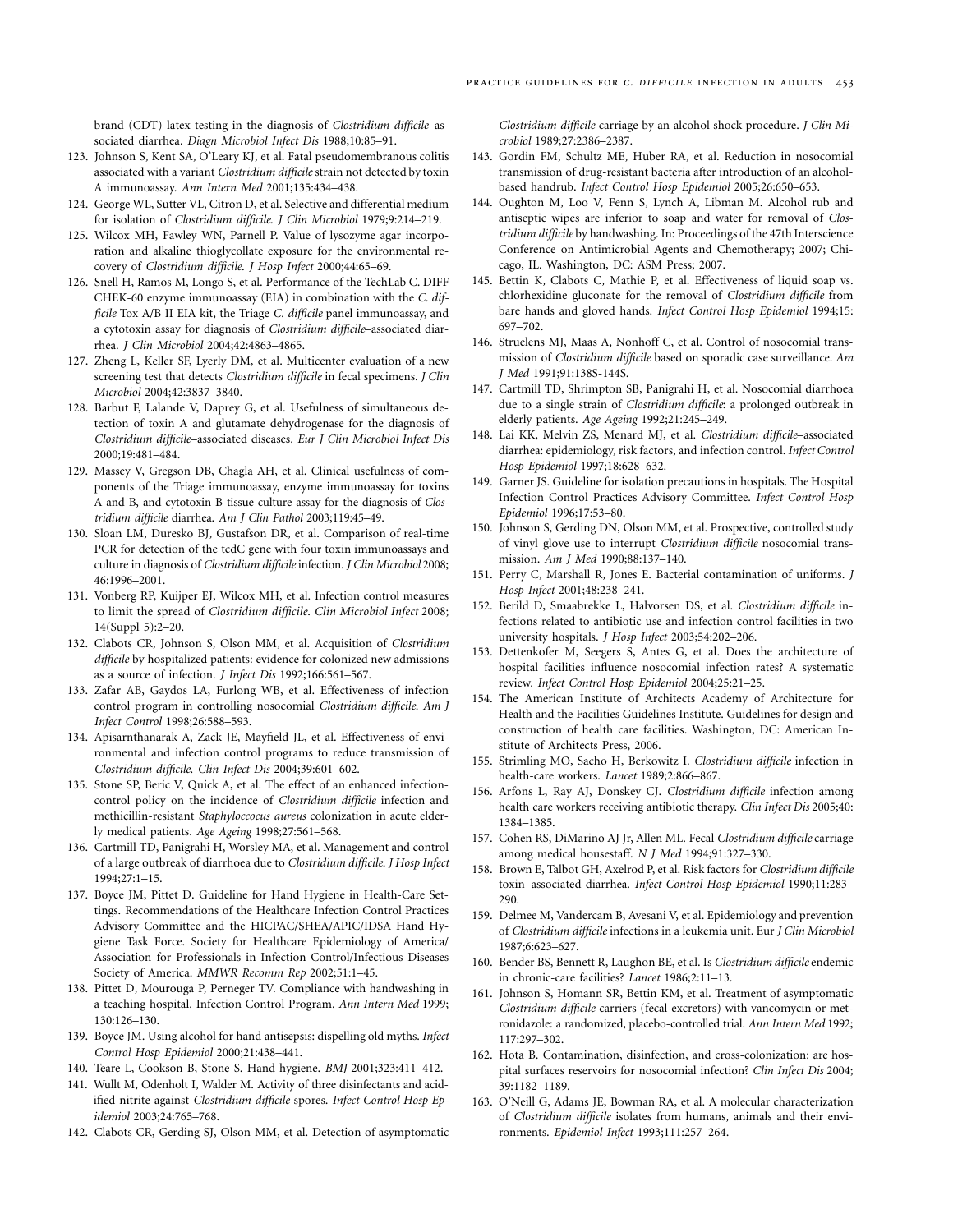- 164. Kim KH, Fekety R, Batts DH, et al. Isolation of *Clostridium difficile*  from the environment and contacts of patients with antibiotic-associated colitis. *J Infect Dis* 1981;143:42–50.
- 165. Fawley WN, Underwood S, Freeman J, et al. Efficacy of hospital cleaning agents and germicides against epidemic *Clostridium difficile* strains. *Infect Control Hosp Epidemiol* 2007;28:920–925.
- 166. Manian FA, Meyer L, Jenne J. *Clostridium difficile* contamination of blood pressure cuffs: a call for a closer look at gloving practices in the era of universal precautions. *Infect Control Hosp Epidemiol* 1996;17:180– 182.
- 167. Brooks S, Khan A, Stoica D, et al. Reduction in vancomycin-resistant *Enterococcus* and *Clostridium difficile* infections following change to tympanic thermometers. *Infect Control Hosp Epidemiol* 1998;19:333–336.
- 168. Jernigan JA, Siegman-Igra Y, Guerrant RC, et al. A randomized crossover study of disposable thermometers for prevention of *Clostridium difficile* and other nosocomial infections. *Infect Control Hosp Epidemiol*  1998;19:494–49.
- 169. Kaatz GW, Gitlin SD, Schaberg DR, et al. Acquisition of *Clostridium difficile* from the hospital environment. *Am J Epidemiol* 1988;127:1289– 1294.
- 170. Boyce JM, Havill NL, Otter JA, et al. Impact of hydrogen peroxide vapor room decontamination on *Clostridium difficile* environmental contamination and transmission in a healthcare setting. *Infect Control Hosp Epidemiol* 2008;29:723–729.
- 171. Rutala WA, Gergen MF, Weber DJ. Inactivation of *Clostridium difficile*  spores by disinfectants. *Infect Control Hosp Epidemiol* 1993;14:36–39.
- 172. Block C. The effect of Perasafe and sodium dichloroisocyanurate (NaDCC) against spores of *Clostridium difficile* and *Bacillus atrophaeus* on stainless steel and polyvinyl chloride surfaces. *J Hosp Infect* 2004;57:144–148.
- 173. Perez J, Springthorpe VS, Sattar SA. Activity of selected oxidizing microbicides against the spores of *Clostridium difficile*: relevance to environmental control. *Am J Infect Control* 2005;33:320–325.
- 174. Chang HT, Krezolek D, Johnson S, et al. Onset of symptoms and time to diagnosis of *Clostridium difficile*–associated disease following discharge from an acute care hospital. *Infect Control Hosp Epidemiol* 2007; 28:926–931.
- 175. McFarland LV, Surawicz CM, Stamm WE. Risk factors for *Clostridium difficile* carriage and *C. difficile*–associated diarrhea in a cohort of hospitalized patients. *J Infect Dis* 1990;162:678–684.
- 176. Wistrom J, Norrby SR, Myhre EB, et al. Frequency of antibiotic-associated diarrhoea in 2462 antibiotic-treated hospitalized patients: a prospective study. *J Antimicrob Chemother* 2001;47:43–50.
- 177. Bignardi GE. Risk factors for *Clostridium difficile* infection. *J Hosp Infect*  1998;40:1–15.
- 178. Davey P, Brown E, Fenelon L, et al. Interventions to improve antibiotic prescribing practices for hospital inpatients. *Cochrane Database Syst Rev*  2005;19:CD003543.
- 179. Pear SM, Williamson TH, Bettin KM, et al. Decrease in nosocomial *Clostridium difficile*–associated diarrhea by restricting clindamycin use. *Ann Intern Med* 1994;120:272–277.
- 180. Climo MW, Israel DS, Wong ES, et al. Hospital-wide restriction of clindamycin: effect on the incidence of *Clostridium difficile*–associated diarrhea and cost. *Ann Intern Med* 1998;128:989–995.
- 181. Carling P, Fung T, Killion A, et al. Favorable impact of a multidisciplinary antibiotic management program conducted during 7 years. *Infect Control Hosp Epidemiol* 2003;24:699–706.
- 182. McNulty C, Logan M, Donald IP, et al. Successful control of *Clostridium difficile* infection in an elderly care unit through use of a restrictive antibiotic policy. *J Antimicrob Chemother* 1997;40:707–711.
- 183. Khan R, Cheesbrough J. Impact of changes in antibiotic policy on *Clostridium difficile*–associated diarrhoea (CDAD) over a five-year period in a district general hospital. *J Hosp Infect* 2003;54:104–108.
- 184. Wilcox MH, Freeman J, Fawley W, et al. Long-term surveillance of cefotaxime and piperacillin-tazobactam prescribing and incidence of *Clostridium difficile* diarrhoea. *J Antimicrob Chemother* 2004;54:168–172.
- 185. Alston WK, Ahern JW. Increase in the rate of nosocomial *Clostridium*

*difficile*–associated diarrhoea during shortages of piperacillin-tazobactam and piperacillin. *J Antimicrob Chemother* 2004;53:549–550.

- 186. Valiquette L, Cossette B, Garant MP, et al. Impact of a reduction in the use of high-risk antibiotics on the course of an epidemic of *Clostridium difficile*–associated disease caused by the hypervirulent NAP1/027 strain. *Clin Infect Dis* 2007;45(Suppl 2):S112–S121.
- 187. Gaynes R, Rimland D, Killum E, et al. Outbreak of *Clostridium difficile*  infection in a long-term care facility: association with gatifloxacin use. *Clin Infect Dis* 2004;38:640–645.
- 188. Biller P, Shank B, Lind L, et al. Moxifloxacin therapy as a risk factor for *Clostridium difficile*–associated disease during an outbreak: attempts to control a new epidemic strain. *Infect Control Hosp Epidemiol* 2007;28: 198–201.
- 189. Hickson M, D'Souza AL, Muthu N, et al. Use of probiotic *Lactobacillus*  preparation to prevent diarrhoea associated with antibiotics: randomised double blind placebo controlled trial. *BMJ* 2007;335:80.
- 190. Teasley DG, Gerding DN, Olson MM, et al. Prospective randomised trial of metronidazole versus vancomycin for *Clostridium difficile*–associated diarrhoea and colitis. *Lancet* 1983;2:1043–1046.
- 191. Wenisch C, Parschalk B, Hasenhundl M, et al. Comparison of vancomycin, teicoplanin, metronidazole, and fusidic acid for the treatment of *Clostridium difficile*–associated diarrhea. *Clin Infect Dis* 1996;22:813– 818.
- 192. Wullt M, Odenholt I. A double-blind randomized controlled trial of fusidic acid and metronidazole for treatment of an initial episode of *Clostridium difficile*–associated diarrhoea. *J Antimicrob Chemother* 2004;54: 211–216.
- 193. Bricker E, Garg R, Nelson R, Loza A, Novak T, Hansen J. Antibiotic treatment for *Clostridium difficile*–associated diarrhea in adults. *Cochrane Database Syst Rev* 2005(1):CD004610.
- 194. Recommendations for preventing the spread of vancomycin resistance: recommendations of the Hospital Infection Control Practices Advisory Committee (HICPAC). *MMWR Recomm Rep* 1995;44(RR-12):1–13.
- 195. Fekety R. Guidelines for the diagnosis and management of *Clostridium difficile*–associated diarrhea and colitis. American College of Gastroenterology, Practice Parameters Committee. *Am J Gastroenterol* 1997;92: 739–750.
- 196. Bolton RP, Culshaw MA. Faecal metronidazole concentrations during oral and intravenous therapy for antibiotic associated colitis due to *Clostridium difficile*. *Gut* 1986;27:1169–1172.
- 197. Keighley MR, Burdon DW, Arabi Y, et al. Randomised controlled trial of vancomycin for pseudomembranous colitis and postoperative diarrhoea. *BMJ* 1978;2:1667–1669.
- 198. Baird DR. Comparison of two oral formulations of vancomycin for treatment of diarrhoea associated with *Clostridium difficile*. *J Antimicrob Chemother* 1989;23:167–169.
- 199. Olsson-Liljequist B, Nord CE. In vitro susceptibility of anaerobic bacteria to nitroimidazoles. *Scand J Infect Dis Suppl* 1981;26:42–45.
- 200. Wong SS, Woo PC, Luk WK, et al. Susceptibility testing of *Clostridium difficile* against metronidazole and vancomycin by disk diffusion and Etest. *Diagn Microbiol Infect Dis* 1999;34:1–6.
- 201. Freeman J, Stott J, Baines SD, et al. Surveillance for resistance to metronidazole and vancomycin in genotypically distinct and UK epidemic *Clostridium difficile* isolates in a large teaching hospital. *J Antimicrob Chemother* 2005;56:988–989.
- 202. Drummond LJ, McCoubrey J, Smith DG, et al. Changes in sensitivity patterns to selected antibiotics in *Clostridium difficile* in geriatric inpatients over an 18-month period. *J Med Microbiol* 2003;52:259–263.
- 203. Aspevall O, Lundberg A, Burman LG, et al. Antimicrobial susceptibility pattern of *Clostridium difficile* and its relation to PCR ribotypes in a Swedish university hospital. *Antimicrob Agents Chemother* 2006; 50:1890–1892.
- 204. Pelaez T, Alcala L, Alonso R, et al. In vitro activity of ramoplanin against *Clostridium difficile*, including strains with reduced susceptibility to vancomycin or with resistance to metronidazole. *Antimicrob Agents Chemother* 2005;49:1157–1159.